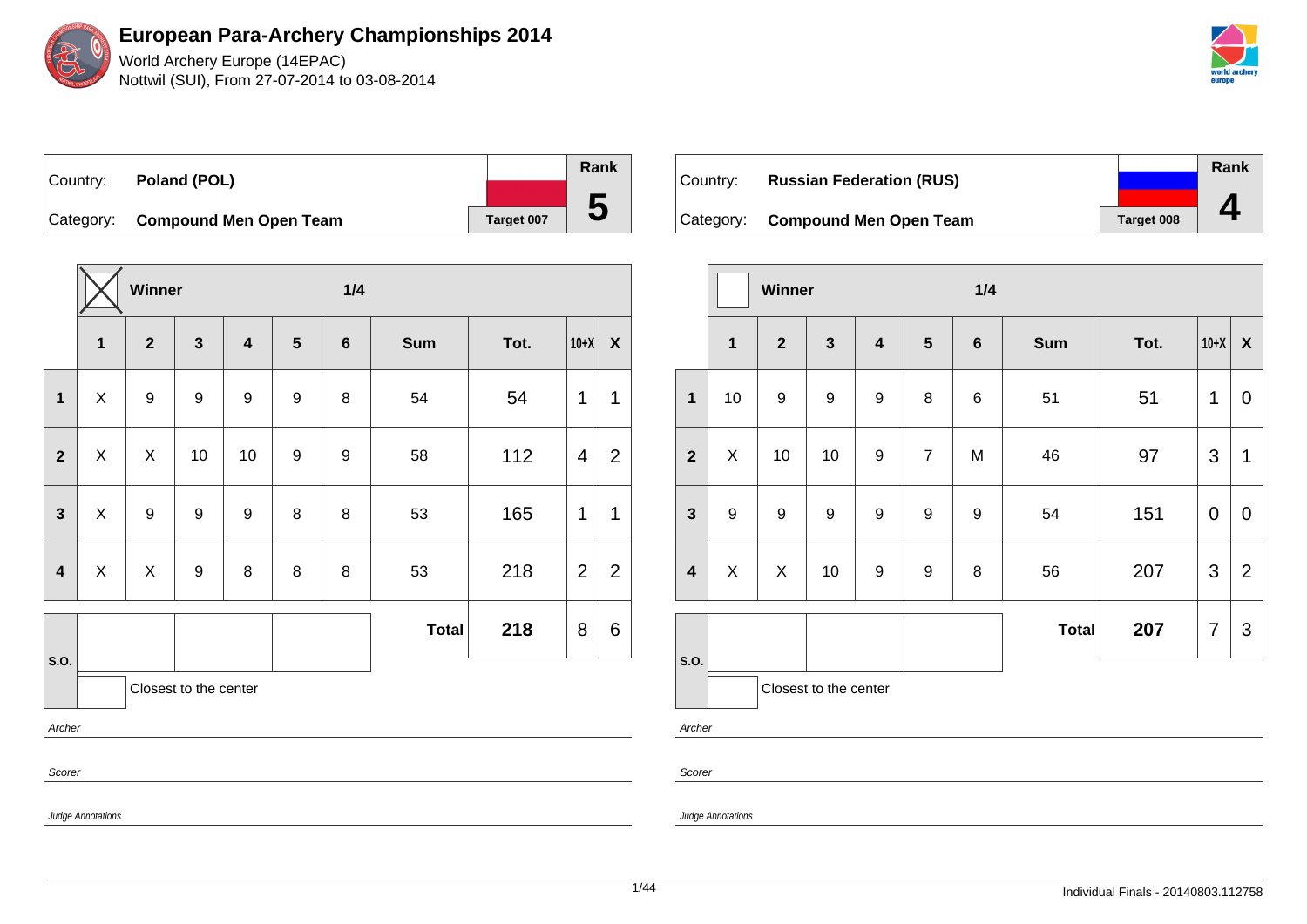World Archery Europe (14EPAC) Nottwil (SUI), From 27-07-2014 to 03-08-2014



| Country: | France (FRA)                     |            | Rank |
|----------|----------------------------------|------------|------|
|          |                                  |            |      |
|          | Category: Compound Men Open Team | Target 011 |      |

|                         | Winner                |                |              |                         |                | 1/4            |              |      |        |                           |  |
|-------------------------|-----------------------|----------------|--------------|-------------------------|----------------|----------------|--------------|------|--------|---------------------------|--|
|                         | $\mathbf{1}$          | $\overline{2}$ | $\mathbf{3}$ | $\overline{\mathbf{4}}$ | $5\phantom{1}$ | $6\phantom{1}$ | <b>Sum</b>   | Tot. | $10+X$ | $\boldsymbol{\mathsf{X}}$ |  |
| $\mathbf 1$             | 9                     | 9              | 9            | 9                       | 8              | 8              | 52           | 52   | 0      | $\mathbf 0$               |  |
| $\overline{2}$          | 10                    | 10             | 10           | 9                       | 9              | 9              | 57           | 109  | 3      | $\mathbf 0$               |  |
| $\overline{\mathbf{3}}$ | X                     | 9              | 9            | 9                       | 9              | 8              | 54           | 163  | 1      | 1                         |  |
| $\overline{\mathbf{4}}$ | 10                    | 9              | 9            | $\boldsymbol{9}$        | 8              | 8              | 53           | 216  | 1      | $\mathbf 0$               |  |
|                         |                       |                |              |                         |                |                | <b>Total</b> | 216  | 5      | 1                         |  |
| S.O.                    | Closest to the center |                |              |                         |                |                |              |      |        |                           |  |
| Archer                  |                       |                |              |                         |                |                |              |      |        |                           |  |
| Scorer                  |                       |                |              |                         |                |                |              |      |        |                           |  |

| Country:  | Ukraine (UKR)                 |            | Rank |
|-----------|-------------------------------|------------|------|
| Category: | <b>Compound Men Open Team</b> | Target 012 |      |

|                         | Winner                |                  |                         |                         |                 |                | 1/4          |      |                |                           |  |  |
|-------------------------|-----------------------|------------------|-------------------------|-------------------------|-----------------|----------------|--------------|------|----------------|---------------------------|--|--|
|                         | $\mathbf{1}$          | $\overline{2}$   | $\overline{\mathbf{3}}$ | $\overline{\mathbf{4}}$ | $5\phantom{.0}$ | $6\phantom{1}$ | <b>Sum</b>   | Tot. | $10+X$         | $\pmb{\mathsf{X}}$        |  |  |
| $\mathbf{1}$            | $\boldsymbol{9}$      | 9                | 9                       | 8                       | $\overline{7}$  | $\overline{7}$ | 49           | 49   | 0              | $\boldsymbol{0}$          |  |  |
| $\overline{2}$          | 10                    | $\boldsymbol{9}$ | 9                       | $\boldsymbol{9}$        | 8               | 8              | 53           | 102  | $\mathbf 1$    | $\pmb{0}$                 |  |  |
| $\mathbf{3}$            | X                     | 10               | 10                      | 9                       | 8               | 8              | 55           | 157  | 3              | 1                         |  |  |
| $\overline{\mathbf{4}}$ | X                     | X                | 9                       | 8                       | 8               | 6              | 51           | 208  | $\overline{2}$ | $\overline{2}$            |  |  |
|                         |                       |                  |                         |                         |                 |                | <b>Total</b> | 208  | 6              | $\ensuremath{\mathsf{3}}$ |  |  |
| S.O.                    | Closest to the center |                  |                         |                         |                 |                |              |      |                |                           |  |  |
| Archer                  |                       |                  |                         |                         |                 |                |              |      |                |                           |  |  |

Scorer

Judge Annotations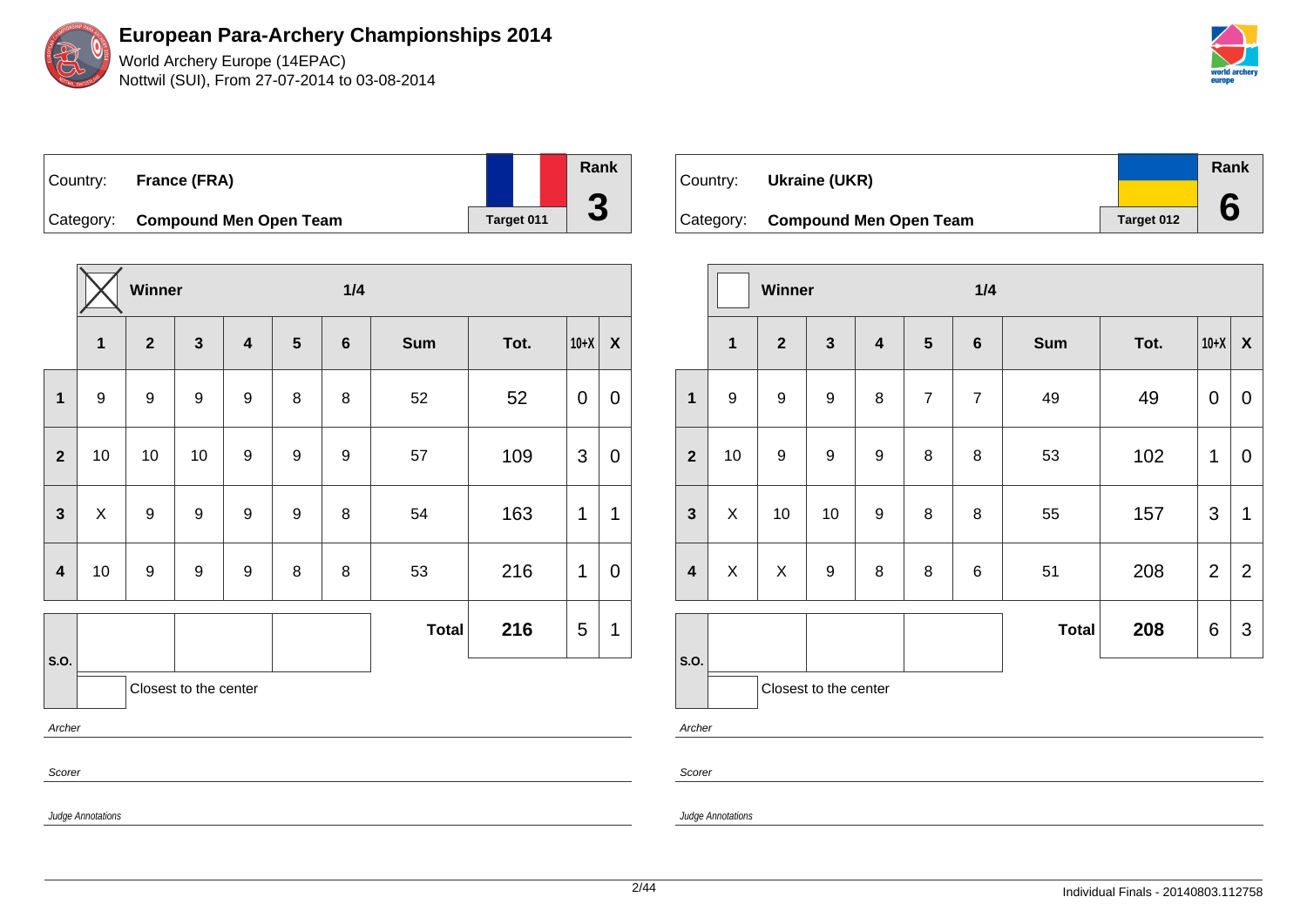World Archery Europe (14EPAC) Nottwil (SUI), From 27-07-2014 to 03-08-2014



| ∣Country: | Norway (NOR)                     |            | Rank |
|-----------|----------------------------------|------------|------|
|           |                                  |            |      |
|           | Category: Compound Men Open Team | Target 015 |      |

|                         | Winner           |                  |                       |                         |                 | 1/4            |              |      |                |                  |  |
|-------------------------|------------------|------------------|-----------------------|-------------------------|-----------------|----------------|--------------|------|----------------|------------------|--|
|                         | $\mathbf{1}$     | $\overline{2}$   | $\mathbf{3}$          | $\overline{\mathbf{4}}$ | $5\phantom{.0}$ | $6\phantom{1}$ | <b>Sum</b>   | Tot. | $10+X$         | $\boldsymbol{X}$ |  |
| $\mathbf{1}$            | 10               | $\boldsymbol{9}$ | 9                     | $\boldsymbol{9}$        | 8               | 8              | 53           | 53   | 1              | 0                |  |
| $\overline{2}$          | $\boldsymbol{9}$ | $\boldsymbol{9}$ | 8                     | 8                       | 8               | $\overline{7}$ | 49           | 102  | $\overline{0}$ | 0                |  |
| $\mathbf{3}$            | X                | $\boldsymbol{9}$ | $\boldsymbol{9}$      | 9                       | 9               | $\overline{7}$ | 53           | 155  | 1              | $\mathbf{1}$     |  |
| $\overline{\mathbf{4}}$ | X                | X                | 10                    | 9                       | 8               | 8              | 55           | 210  | 3              | $\overline{2}$   |  |
|                         |                  |                  |                       |                         |                 |                | <b>Total</b> | 210  | 5              | 3                |  |
| S.O.                    |                  |                  | Closest to the center |                         |                 |                |              |      |                |                  |  |
| Archer                  |                  |                  |                       |                         |                 |                |              |      |                |                  |  |
| Scorer                  |                  |                  |                       |                         |                 |                |              |      |                |                  |  |

| Country: | Turkey (TUR)                     | ╶╶★        | Rank |
|----------|----------------------------------|------------|------|
|          | Category: Compound Men Open Team | Target 016 |      |

|                         | Winner       |              |                       |                         |                  |                  | 1/4          |      |                |                    |  |
|-------------------------|--------------|--------------|-----------------------|-------------------------|------------------|------------------|--------------|------|----------------|--------------------|--|
|                         | $\mathbf{1}$ | $\mathbf{2}$ | $\mathbf{3}$          | $\overline{\mathbf{4}}$ | $5\phantom{.0}$  | $\bf 6$          | <b>Sum</b>   | Tot. | $10+X$         | $\pmb{\mathsf{X}}$ |  |
| $\mathbf{1}$            | X            | 10           | 10                    | 9                       | $\boldsymbol{9}$ | 8                | 56           | 56   | 3              | 1                  |  |
| $\overline{2}$          | X            | 10           | $\boldsymbol{9}$      | 9                       | $\boldsymbol{9}$ | 8                | 55           | 111  | $\overline{2}$ | $\mathbf 1$        |  |
| $\mathbf{3}$            | X            | 10           | 10                    | $\boldsymbol{9}$        | $\boldsymbol{9}$ | $\boldsymbol{9}$ | 57           | 168  | $\mathfrak{S}$ | 1                  |  |
| $\overline{\mathbf{4}}$ | 10           | 10           | $\boldsymbol{9}$      | 9                       | 8                | 8                | 54           | 222  | $\overline{2}$ | $\pmb{0}$          |  |
| S.O.                    |              |              |                       |                         |                  |                  | <b>Total</b> | 222  | 10             | 3                  |  |
|                         |              |              | Closest to the center |                         |                  |                  |              |      |                |                    |  |

Archer

Scorer

Judge Annotations

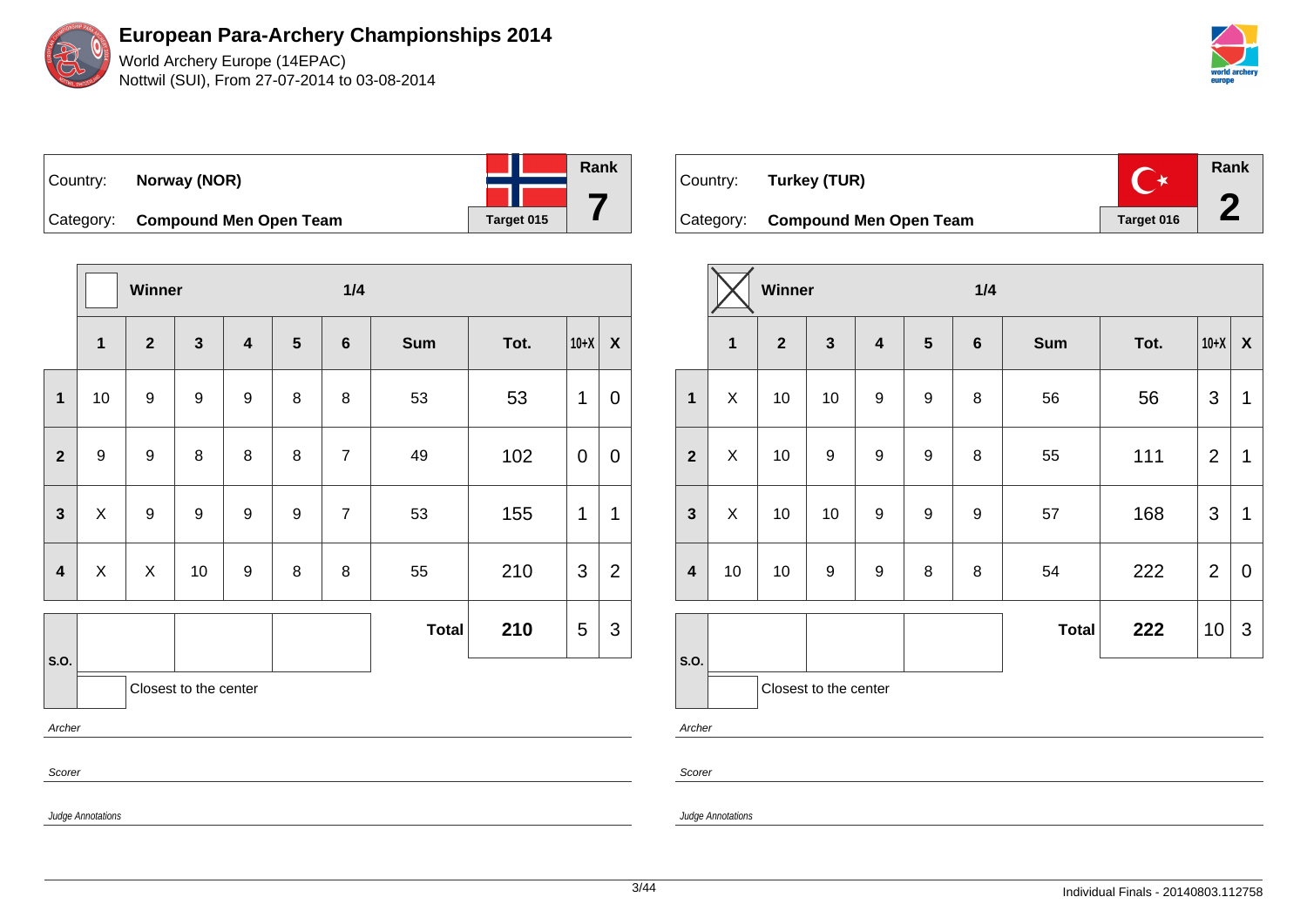World Archery Europe (14EPAC) Nottwil (SUI), From 27-07-2014 to 03-08-2014



| Country:  | Italy (ITA)                   |            | Rank |
|-----------|-------------------------------|------------|------|
| Category: | <b>Compound Men Open Team</b> | Target 007 |      |

|                |                          | Winner         |                       |                         |                  |                  | 1/2          |      |                |                           |  |  |
|----------------|--------------------------|----------------|-----------------------|-------------------------|------------------|------------------|--------------|------|----------------|---------------------------|--|--|
|                | $\mathbf 1$              | $\overline{2}$ | $\mathbf{3}$          | $\overline{\mathbf{4}}$ | $5\phantom{1}$   | $6\phantom{a}$   | Sum          | Tot. | $10+X$         | $\boldsymbol{\mathsf{X}}$ |  |  |
| $\mathbf{1}$   | X                        | 10             | $\boldsymbol{9}$      | $\boldsymbol{9}$        | 8                | 8                | 54           | 54   | $\overline{2}$ | 1                         |  |  |
| $\overline{2}$ | X                        | X              | 10                    | 10                      | $\boldsymbol{9}$ | 9                | 58           | 112  | 4              | $\overline{2}$            |  |  |
| $\overline{3}$ | 10                       | 10             | 9                     | 9                       | 8                | 8                | 54           | 166  | $\overline{2}$ | 0                         |  |  |
| 4              | $\mathsf{X}$             | X              | 10                    | 10                      | $\boldsymbol{9}$ | $\boldsymbol{9}$ | 58           | 224  | 4              | $\overline{2}$            |  |  |
|                |                          |                |                       |                         |                  |                  | <b>Total</b> | 224  | 12             | 5                         |  |  |
| S.O.           |                          |                | Closest to the center |                         |                  |                  |              |      |                |                           |  |  |
| Archer         |                          |                |                       |                         |                  |                  |              |      |                |                           |  |  |
| Scorer         |                          |                |                       |                         |                  |                  |              |      |                |                           |  |  |
|                | <b>Judge Annotations</b> |                |                       |                         |                  |                  |              |      |                |                           |  |  |

| Country: | Poland (POL)                     |            | Rank         |
|----------|----------------------------------|------------|--------------|
|          |                                  |            |              |
|          | Category: Compound Men Open Team | Target 008 | $\mathbf{5}$ |

|                         |              | <b>Winner</b>    |                       |                         |                 | 1/2            |              |      |                |                          |
|-------------------------|--------------|------------------|-----------------------|-------------------------|-----------------|----------------|--------------|------|----------------|--------------------------|
|                         | $\mathbf{1}$ | $\overline{2}$   | $\mathbf{3}$          | $\overline{\mathbf{4}}$ | $5\phantom{.0}$ | $\bf 6$        | <b>Sum</b>   | Tot. | $10+X$         | X                        |
| $\mathbf{1}$            | X            | $\boldsymbol{9}$ | $\boldsymbol{9}$      | 9                       | 9               | $\overline{7}$ | 53           | 53   | 1              | $\mathbf 1$              |
| $\overline{\mathbf{2}}$ | X            | 10               | $\boldsymbol{9}$      | 9                       | 9               | 8              | 55           | 108  | $\overline{2}$ | 1                        |
| $\mathbf{3}$            | X            | 10               | 10                    | 10                      | 9               | 8              | 57           | 165  | $\overline{4}$ | 1                        |
| $\overline{\mathbf{4}}$ | X            | 10               | $\boldsymbol{9}$      | $\boldsymbol{9}$        | 9               | 8              | 55           | 220  | $\overline{2}$ | 1                        |
|                         |              |                  |                       |                         |                 |                | <b>Total</b> | 220  | $9\,$          | $\overline{\mathcal{A}}$ |
| S.O.                    |              |                  | Closest to the center |                         |                 |                |              |      |                |                          |
|                         |              |                  |                       |                         |                 |                |              |      |                |                          |

Archer

Scorer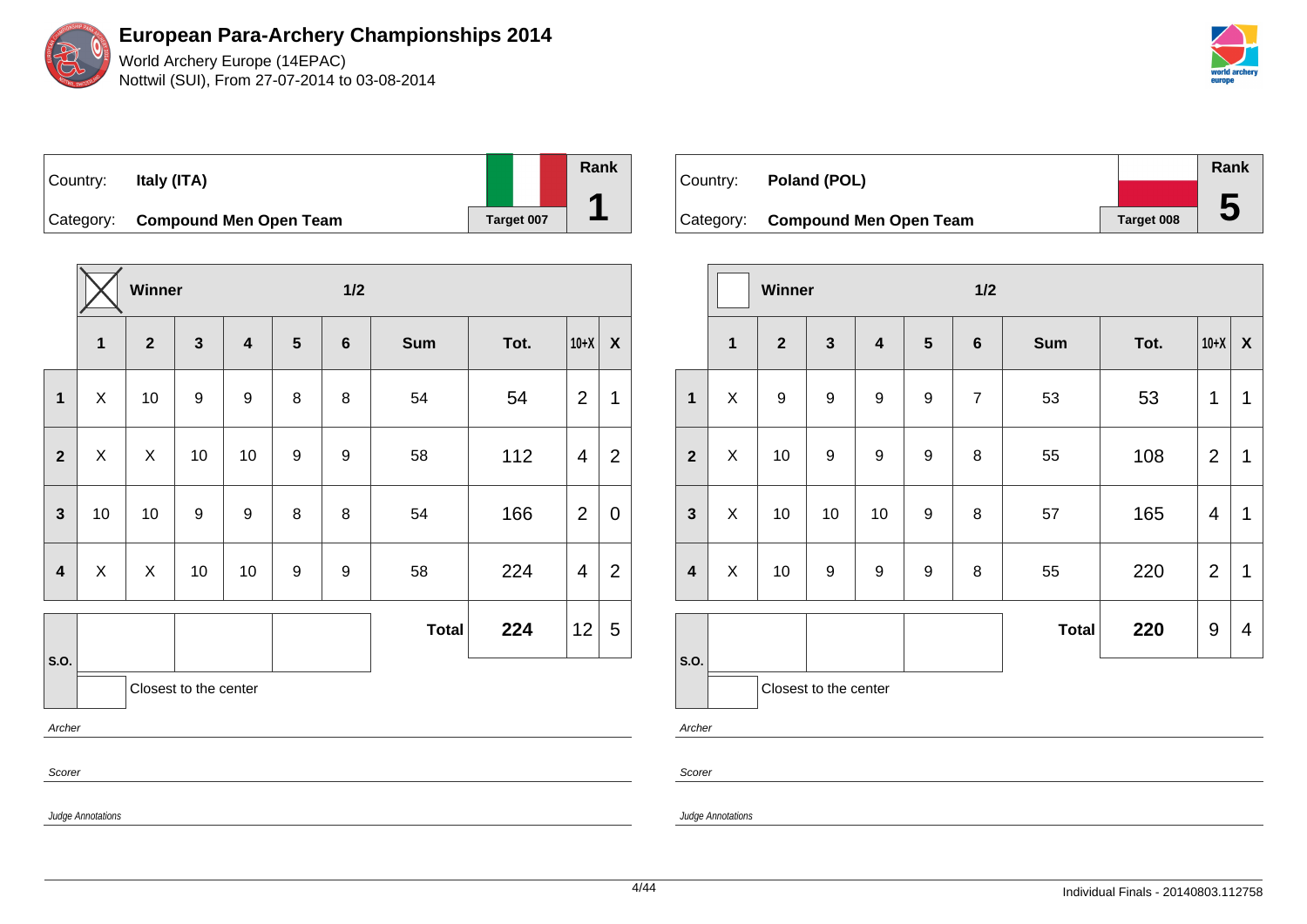World Archery Europe (14EPAC) Nottwil (SUI), From 27-07-2014 to 03-08-2014



| Country: | France (FRA)                     |                   | Rank                     |
|----------|----------------------------------|-------------------|--------------------------|
|          |                                  |                   | $\overline{\phantom{a}}$ |
|          | Category: Compound Men Open Team | <b>Target 015</b> |                          |

|                         | Winner                    |                  |                       |                         |                  | $1/2$          |              |      |                 |                  |  |  |
|-------------------------|---------------------------|------------------|-----------------------|-------------------------|------------------|----------------|--------------|------|-----------------|------------------|--|--|
|                         | $\mathbf{1}$              | $\mathbf{2}$     | $\mathbf{3}$          | $\overline{\mathbf{4}}$ | $5\phantom{1}$   | $\bf 6$        | <b>Sum</b>   | Tot. | $10+X$          | $\boldsymbol{X}$ |  |  |
| $\mathbf 1$             | X                         | 10               | 9                     | 9                       | $\boldsymbol{7}$ | $\overline{7}$ | 52           | 52   | $\overline{2}$  | 1                |  |  |
| $\overline{2}$          | $\boldsymbol{\mathsf{X}}$ | $\boldsymbol{9}$ | $\boldsymbol{9}$      | 9                       | 8                | $\overline{7}$ | 52           | 104  | 1               | 1                |  |  |
| $\overline{\mathbf{3}}$ | 10                        | 10               | 10                    | 10                      | 9                | 9              | 58           | 162  | 4               | 0                |  |  |
| 4                       | $\pmb{\times}$            | 10               | 10                    | 9                       | 8                | $\, 8$         | 55           | 217  | 3               | 1                |  |  |
|                         |                           |                  |                       |                         |                  |                | <b>Total</b> | 217  | 10 <sub>1</sub> | 3                |  |  |
| S.O.                    |                           |                  | Closest to the center |                         |                  |                |              |      |                 |                  |  |  |
| Archer                  |                           |                  |                       |                         |                  |                |              |      |                 |                  |  |  |
| Scorer                  |                           |                  |                       |                         |                  |                |              |      |                 |                  |  |  |
|                         |                           |                  |                       | Judge Annotations       |                  |                |              |      |                 |                  |  |  |

| Country: Turkey (TUR)            |            | <b>Rank</b> |
|----------------------------------|------------|-------------|
| Category: Compound Men Open Team | Target 016 |             |

|                         |              | Winner         |                       |                         |                  | 1/2            |              |      |                |                  |  |
|-------------------------|--------------|----------------|-----------------------|-------------------------|------------------|----------------|--------------|------|----------------|------------------|--|
|                         | $\mathbf{1}$ | $\overline{2}$ | $\mathbf{3}$          | $\overline{\mathbf{4}}$ | $5\phantom{.0}$  | $6\phantom{1}$ | <b>Sum</b>   | Tot. | $10+X$         | $\boldsymbol{X}$ |  |
| $\mathbf{1}$            | X            | 10             | $\boldsymbol{9}$      | $\boldsymbol{9}$        | $\boldsymbol{9}$ | 8              | 55           | 55   | $\overline{2}$ | $\mathbf 1$      |  |
| $\overline{2}$          | X            | 10             | 10                    | 8                       | 8                | $\overline{7}$ | 53           | 108  | $\mathfrak{S}$ | 1                |  |
| $\mathbf{3}$            | X            | 10             | 9                     | 9                       | 9                | 8              | 55           | 163  | $\overline{2}$ | 1                |  |
| $\overline{\mathbf{4}}$ | X            | 10             | 10                    | 10                      | 9                | 9              | 58           | 221  | 4              | 1                |  |
|                         |              |                |                       |                         |                  |                | <b>Total</b> | 221  | 11             | 4                |  |
| S.O.                    |              |                | Closest to the center |                         |                  |                |              |      |                |                  |  |

Archer

Scorer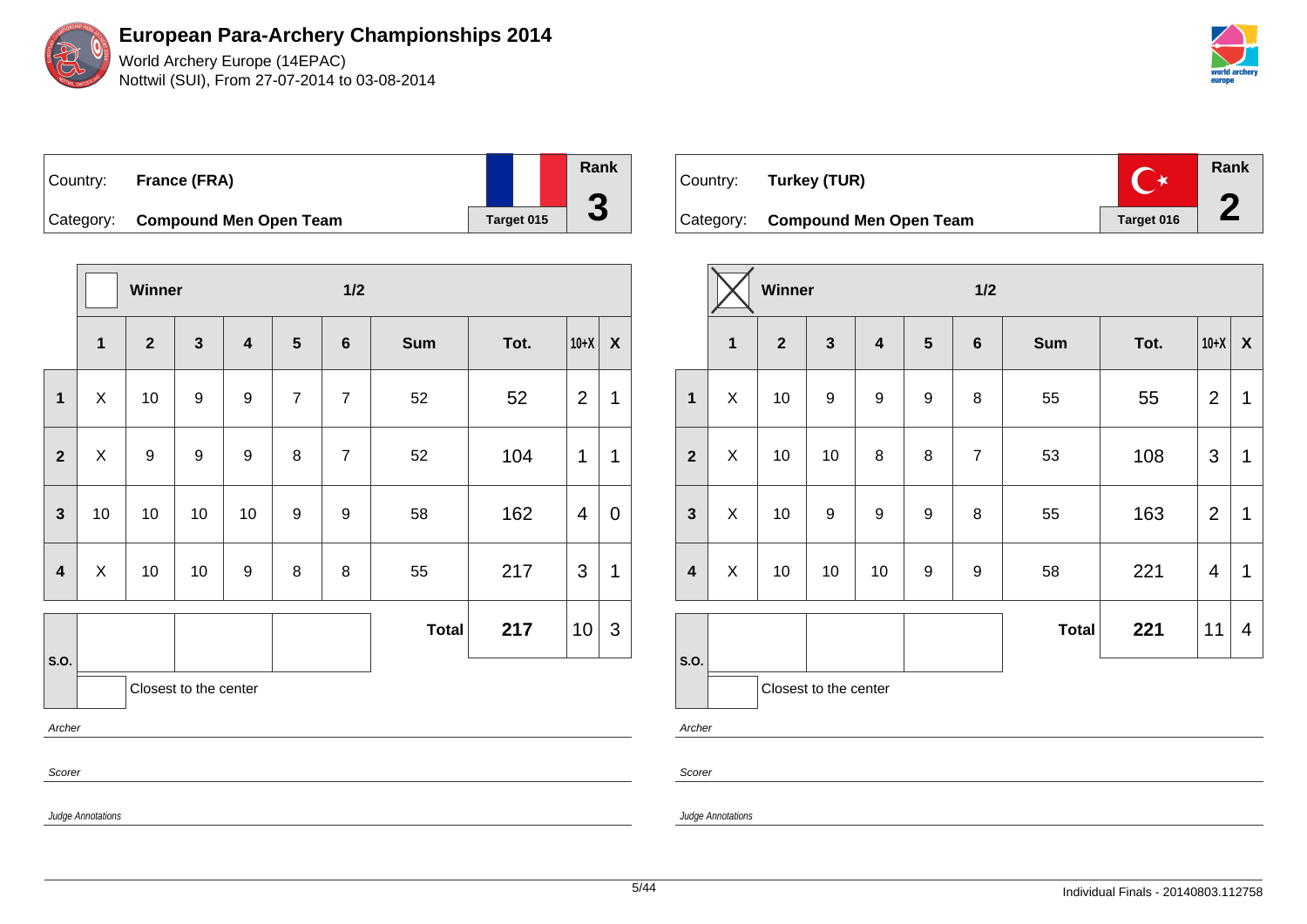World Archery Europe (14EPAC) Nottwil (SUI), From 27-07-2014 to 03-08-2014

| ⊺Countr∨: | Poland (POL)                     |            | Rank |
|-----------|----------------------------------|------------|------|
|           |                                  |            |      |
|           | Category: Compound Men Open Team | Target 001 |      |

|                |                       | Winner         |                |                         |    |                 | <b>Bronze</b> |      |                |                           |  |  |
|----------------|-----------------------|----------------|----------------|-------------------------|----|-----------------|---------------|------|----------------|---------------------------|--|--|
|                | 1                     | $\overline{2}$ | $\mathbf{3}$   | $\overline{\mathbf{4}}$ | 5  | $6\phantom{1}6$ | <b>Sum</b>    | Tot. | $10+X$         | $\boldsymbol{\mathsf{X}}$ |  |  |
| $\mathbf 1$    | 9                     | 9              | 8              | 8                       | 10 | 9               | 53            | 53   | 1              | 0                         |  |  |
| $\overline{2}$ | 10                    | 9              | 10             | 8                       | 10 | 8               | 55            | 108  | 3              | $\mathbf 0$               |  |  |
| $\mathbf{3}$   | $\overline{7}$        | 10             | $\overline{7}$ | 10                      | 9  | 8               | 51            | 159  | $\overline{2}$ | $\pmb{0}$                 |  |  |
| 4              | 10                    | 10             | 10             | 10                      | 10 | 8               | 58            | 217  | 5              | $\mathbf 0$               |  |  |
|                |                       |                |                |                         |    |                 | <b>Total</b>  | 217  | 11             | $\pmb{0}$                 |  |  |
| S.O.           | Closest to the center |                |                |                         |    |                 |               |      |                |                           |  |  |
|                | Archer                |                |                |                         |    |                 |               |      |                |                           |  |  |
| Scorer         |                       |                |                |                         |    |                 |               |      |                |                           |  |  |

| Country: | France (FRA)                     |            | Rank |
|----------|----------------------------------|------------|------|
|          |                                  |            |      |
|          | Category: Compound Men Open Team | Target 002 | J    |

|                         |                  | Winner         |                       |                         |                  | <b>Bronze</b> |              |      |                |             |  |
|-------------------------|------------------|----------------|-----------------------|-------------------------|------------------|---------------|--------------|------|----------------|-------------|--|
|                         | $\mathbf{1}$     | $\overline{2}$ | $\mathbf{3}$          | $\overline{\mathbf{4}}$ | $5\phantom{1}$   | $\bf 6$       | <b>Sum</b>   | Tot. | $10+X$         | X           |  |
| $\mathbf{1}$            | $\boldsymbol{9}$ | 8              | 9                     | $\boldsymbol{9}$        | 8                | 10            | 53           | 53   | 1              | $\mathbf 0$ |  |
| $\overline{2}$          | 10               | 10             | 10                    | $\boldsymbol{9}$        | $\boldsymbol{9}$ | 9             | 57           | 110  | 3              | $\mathbf 0$ |  |
| $\mathbf{3}$            | $\boldsymbol{9}$ | 10             | 10                    | 10                      | $\mathsf g$      | 9             | 57           | 167  | $\mathfrak{S}$ | $\mathbf 0$ |  |
| $\overline{\mathbf{4}}$ | 10               | 9              | 9                     | $\boldsymbol{9}$        | 10               | 10            | 57           | 224  | 3              | $\mathbf 0$ |  |
| S.O.                    |                  |                |                       |                         |                  |               | <b>Total</b> | 224  | 10             | $\mathbf 0$ |  |
| $\mathbf{A}$            |                  |                | Closest to the center |                         |                  |               |              |      |                |             |  |

Archer

Scorer

Judge Annotations

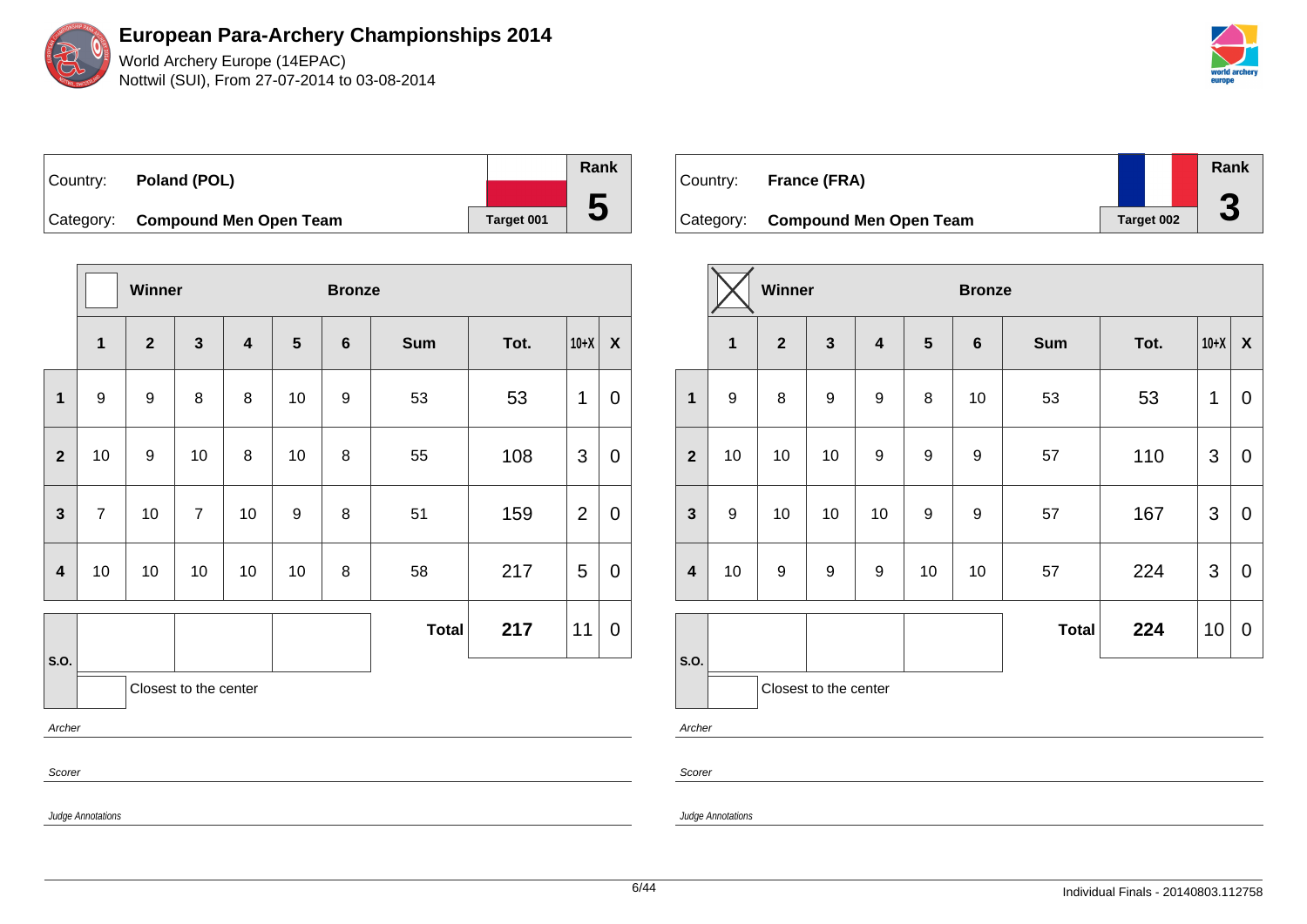World Archery Europe (14EPAC) Nottwil (SUI), From 27-07-2014 to 03-08-2014



| Country:  | Italy (ITA)                   |            | Rank |
|-----------|-------------------------------|------------|------|
| Category: | <b>Compound Men Open Team</b> | Target 001 |      |

|                |                   | Winner       |                       |                         |                  | Gold             |              |      |             |                  |  |
|----------------|-------------------|--------------|-----------------------|-------------------------|------------------|------------------|--------------|------|-------------|------------------|--|
|                | $\mathbf 1$       | $\mathbf{2}$ | $\mathbf{3}$          | $\overline{\mathbf{4}}$ | $5\phantom{1}$   | $6\phantom{1}$   | <b>Sum</b>   | Tot. | $10+X$      | $\boldsymbol{X}$ |  |
| $\mathbf{1}$   | $\boldsymbol{9}$  | 8            | 10                    | $\boldsymbol{9}$        | $\boldsymbol{9}$ | $\boldsymbol{9}$ | 54           | 54   | 1           | $\mathbf 0$      |  |
| $\overline{2}$ | 10                | 10           | 10                    | $\boldsymbol{9}$        | 10               | 10               | 59           | 113  | 5           | $\pmb{0}$        |  |
| $\mathbf{3}$   | $\boldsymbol{9}$  | 8            | $\boldsymbol{9}$      | $\boldsymbol{9}$        | 8                | $\overline{7}$   | 50           | 163  | $\mathbf 0$ | $\mathbf 0$      |  |
| $\overline{4}$ | $\boldsymbol{9}$  | 10           | 10                    | $\boldsymbol{9}$        | 10               | $\boldsymbol{9}$ | 57           | 220  | 3           | $\boldsymbol{0}$ |  |
|                |                   |              |                       |                         |                  |                  | <b>Total</b> | 220  | 9           | $\boldsymbol{0}$ |  |
| S.O.           |                   |              | Closest to the center |                         |                  |                  |              |      |             |                  |  |
| Archer         |                   |              |                       |                         |                  |                  |              |      |             |                  |  |
| Scorer         |                   |              |                       |                         |                  |                  |              |      |             |                  |  |
|                | Judge Annotations |              |                       |                         |                  |                  |              |      |             |                  |  |



|                         |                  | <b>Winner</b>  |                       |                         |                | Gold    |              |      |                |                  |  |
|-------------------------|------------------|----------------|-----------------------|-------------------------|----------------|---------|--------------|------|----------------|------------------|--|
|                         | $\mathbf{1}$     | $\overline{2}$ | $\mathbf{3}$          | $\overline{\mathbf{4}}$ | $5\phantom{1}$ | $\bf 6$ | <b>Sum</b>   | Tot. | $10+X$         | $\boldsymbol{X}$ |  |
| $\mathbf 1$             | 8                | 8              | 8                     | $\boldsymbol{9}$        | 8              | 10      | 51           | 51   | 1              | $\overline{0}$   |  |
| $\overline{2}$          | $\boldsymbol{9}$ | 10             | $\boldsymbol{9}$      | 10                      | 9              | 9       | 56           | 107  | $\overline{2}$ | $\mathbf 0$      |  |
| $\mathbf{3}$            | $\boldsymbol{9}$ | 9              | 10                    | $\boldsymbol{9}$        | 10             | 9       | 56           | 163  | $\overline{2}$ | $\mathbf 0$      |  |
| $\overline{\mathbf{4}}$ | 10               | 8              | 8                     | 10                      | 10             | M       | 46           | 209  | 3              | $\mathbf 0$      |  |
|                         |                  |                |                       |                         |                |         | <b>Total</b> | 209  | 8              | $\pmb{0}$        |  |
| S.O.                    |                  |                | Closest to the center |                         |                |         |              |      |                |                  |  |
| $\sim$                  |                  |                |                       |                         |                |         |              |      |                |                  |  |

Archer

Scorer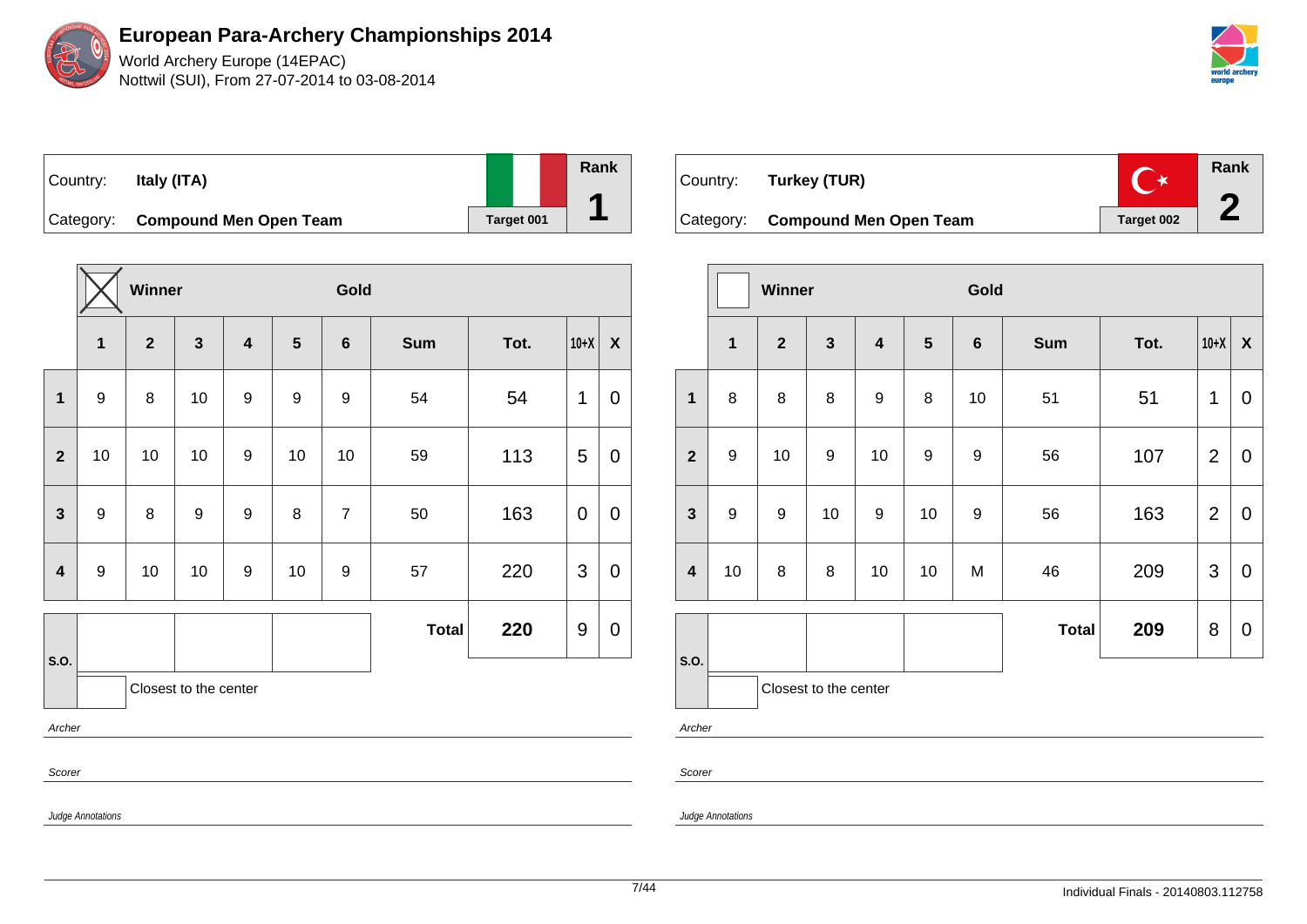

World Archery Europe (14EPAC) Nottwil (SUI), From 27-07-2014 to 03-08-2014



Country: **Germany (GER)** Category: **Compound Women Open Team** Target 007

|                         |                          | Winner         |                       |                         |                  | $1/2$            |              |      |                |                |  |
|-------------------------|--------------------------|----------------|-----------------------|-------------------------|------------------|------------------|--------------|------|----------------|----------------|--|
|                         | $\mathbf{1}$             | 2 <sup>1</sup> | $\mathbf{3}$          | $\overline{\mathbf{4}}$ | $5\phantom{1}$   | $\bf 6$          | Sum          | Tot. | $10+X$         | $\pmb{\chi}$   |  |
| $\mathbf{1}$            | 10                       | 10             | 9                     | $\boldsymbol{9}$        | 9                | $\boldsymbol{9}$ | 56           | 56   | $\overline{2}$ | $\mathbf 0$    |  |
| $\mathbf{2}$            | 10                       | 10             | 10                    | $\boldsymbol{9}$        | 8                | 8                | 55           | 111  | 3              | $\overline{0}$ |  |
| $\mathbf{3}$            | $\boldsymbol{9}$         | 9              | 9                     | $\boldsymbol{9}$        | 9                | 8                | 53           | 164  | $\mathbf 0$    | 0              |  |
| $\overline{\mathbf{4}}$ | X                        | 10             | $\boldsymbol{9}$      | $\boldsymbol{9}$        | $\boldsymbol{9}$ | 8                | 55           | 219  | $\overline{2}$ | 1              |  |
|                         |                          |                |                       |                         |                  |                  | <b>Total</b> | 219  | $\overline{7}$ | $\mathbf 1$    |  |
| S.O.                    |                          |                | Closest to the center |                         |                  |                  |              |      |                |                |  |
| Archer                  |                          |                |                       |                         |                  |                  |              |      |                |                |  |
| Scorer                  |                          |                |                       |                         |                  |                  |              |      |                |                |  |
|                         | <b>Judge Annotations</b> |                |                       |                         |                  |                  |              |      |                |                |  |

| Country: | Italy (ITA)                        |                   | Rank |
|----------|------------------------------------|-------------------|------|
|          |                                    |                   |      |
|          | Category: Compound Women Open Team | <b>Target 008</b> |      |

|                         |                  | Winner         |                       |                         |            | 1/2            |              |      |                |                           |
|-------------------------|------------------|----------------|-----------------------|-------------------------|------------|----------------|--------------|------|----------------|---------------------------|
|                         | 1                | $\overline{2}$ | $\mathbf{3}$          | $\overline{\mathbf{4}}$ | $\sqrt{5}$ | $\bf 6$        | <b>Sum</b>   | Tot. | $10+X$         | $\boldsymbol{\mathsf{X}}$ |
| 1                       | $\boldsymbol{9}$ | 9              | 8                     | 8                       | 8          | 8              | 50           | 50   | $\pmb{0}$      | $\mathbf 0$               |
| $\overline{\mathbf{2}}$ | 10               | 9              | $\boldsymbol{9}$      | 8                       | 6          | 6              | 48           | 98   | 1              | $\mathbf 0$               |
| $\mathbf{3}$            | X                | 10             | $\boldsymbol{9}$      | $\boldsymbol{9}$        | 8          | 6              | 52           | 150  | $\overline{2}$ | 1                         |
| $\overline{\mathbf{4}}$ | X                | 10             | $\boldsymbol{9}$      | $\boldsymbol{9}$        | 9          | $\overline{7}$ | 54           | 204  | $\overline{2}$ | $\mathbf 1$               |
|                         |                  |                |                       |                         |            |                | <b>Total</b> | 204  | 5              | $\overline{2}$            |
| S.O.                    |                  |                | Closest to the center |                         |            |                |              |      |                |                           |

Archer

Scorer

Judge Annotations

Judge Annotations

**Rank**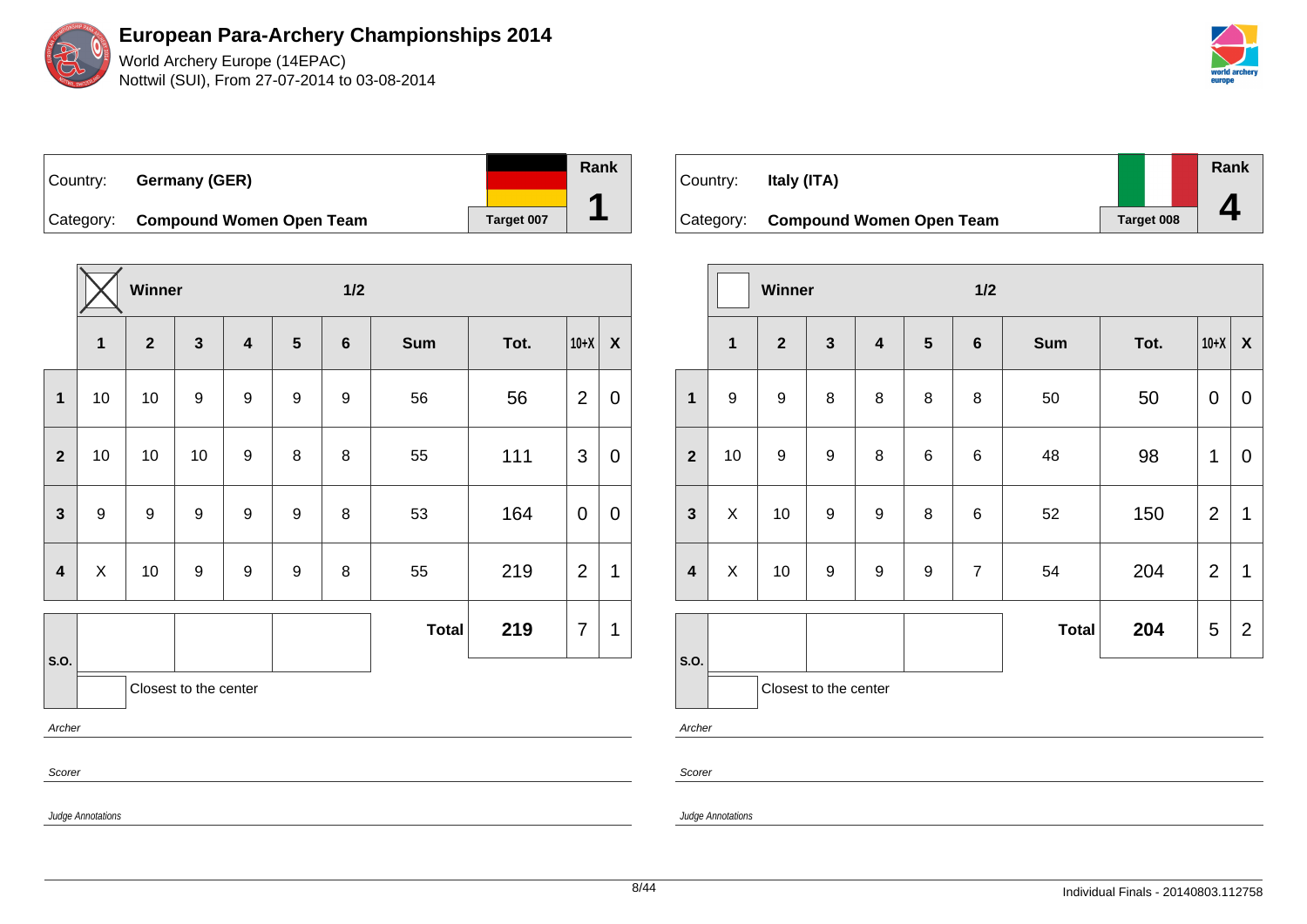

**Rank**  $\mathbb{C}^*$ Country: **Turkey (TUR) 3** Category: **Compound Women Open Team** | Target 011

|                         |                   | Winner           |                       |                         |                |                 | $1/2$        |      |                |                           |  |  |
|-------------------------|-------------------|------------------|-----------------------|-------------------------|----------------|-----------------|--------------|------|----------------|---------------------------|--|--|
|                         | $\mathbf 1$       | $\overline{2}$   | $\mathbf{3}$          | $\overline{\mathbf{4}}$ | $5\phantom{1}$ | $6\phantom{1}6$ | <b>Sum</b>   | Tot. | $10+X$         | $\boldsymbol{\mathsf{X}}$ |  |  |
| $\mathbf{1}$            | 10                | $\boldsymbol{9}$ | $\boldsymbol{9}$      | $\boldsymbol{9}$        | 8              | 8               | 53           | 53   | 1              | 0                         |  |  |
| $\overline{2}$          | $\boldsymbol{9}$  | $\boldsymbol{9}$ | $\boldsymbol{9}$      | $\boldsymbol{9}$        | 9              | 8               | 53           | 106  | 0              | 0                         |  |  |
| $\mathbf{3}$            | 10                | 10               | 9                     | $\bf 8$                 | $\overline{7}$ | 5               | 49           | 155  | $\overline{2}$ | 0                         |  |  |
| $\overline{\mathbf{4}}$ | X                 | $\boldsymbol{9}$ | $\boldsymbol{9}$      | 9                       | 5              | M               | 42           | 197  | 1              | 1                         |  |  |
|                         |                   |                  |                       |                         |                |                 | <b>Total</b> | 197  | 4              | 1                         |  |  |
| S.O.                    |                   |                  | Closest to the center |                         |                |                 |              |      |                |                           |  |  |
| Archer                  |                   |                  |                       |                         |                |                 |              |      |                |                           |  |  |
| Scorer                  |                   |                  |                       |                         |                |                 |              |      |                |                           |  |  |
|                         | Judge Annotations |                  |                       |                         |                |                 |              |      |                |                           |  |  |

| Country: | <b>Russian Federation (RUS)</b>    |            | Rank |
|----------|------------------------------------|------------|------|
|          | Category: Compound Women Open Team | Target 012 |      |

|                         | Winner       |                         |                       |                         |                | 1/2            |              |      |                |                    |
|-------------------------|--------------|-------------------------|-----------------------|-------------------------|----------------|----------------|--------------|------|----------------|--------------------|
|                         | $\mathbf{1}$ | $\overline{\mathbf{2}}$ | $\mathbf{3}$          | $\overline{\mathbf{4}}$ | $5\phantom{1}$ | $\bf 6$        | <b>Sum</b>   | Tot. | $10+X$         | $\pmb{\mathsf{X}}$ |
| $\mathbf{1}$            | X            | 10                      | $\boldsymbol{9}$      | $\boldsymbol{9}$        | 9              | 8              | 55           | 55   | $\overline{2}$ | 1                  |
| $\overline{2}$          | 10           | $\boldsymbol{9}$        | $\boldsymbol{9}$      | $\boldsymbol{9}$        | 8              | 8              | 53           | 108  | 1              | 0                  |
| $\mathbf{3}$            | 10           | 10                      | 10                    | 9                       | 8              | 8              | 55           | 163  | 3              | $\mathbf 0$        |
| $\overline{\mathbf{4}}$ | X            | 10                      | $\boldsymbol{9}$      | 8                       | 8              | $\overline{7}$ | 52           | 215  | $\overline{2}$ | $\mathbf 1$        |
|                         |              |                         |                       |                         |                |                | <b>Total</b> | 215  | 8              | $\overline{2}$     |
| S.O.                    |              |                         | Closest to the center |                         |                |                |              |      |                |                    |
| Archer                  |              |                         |                       |                         |                |                |              |      |                |                    |

Scorer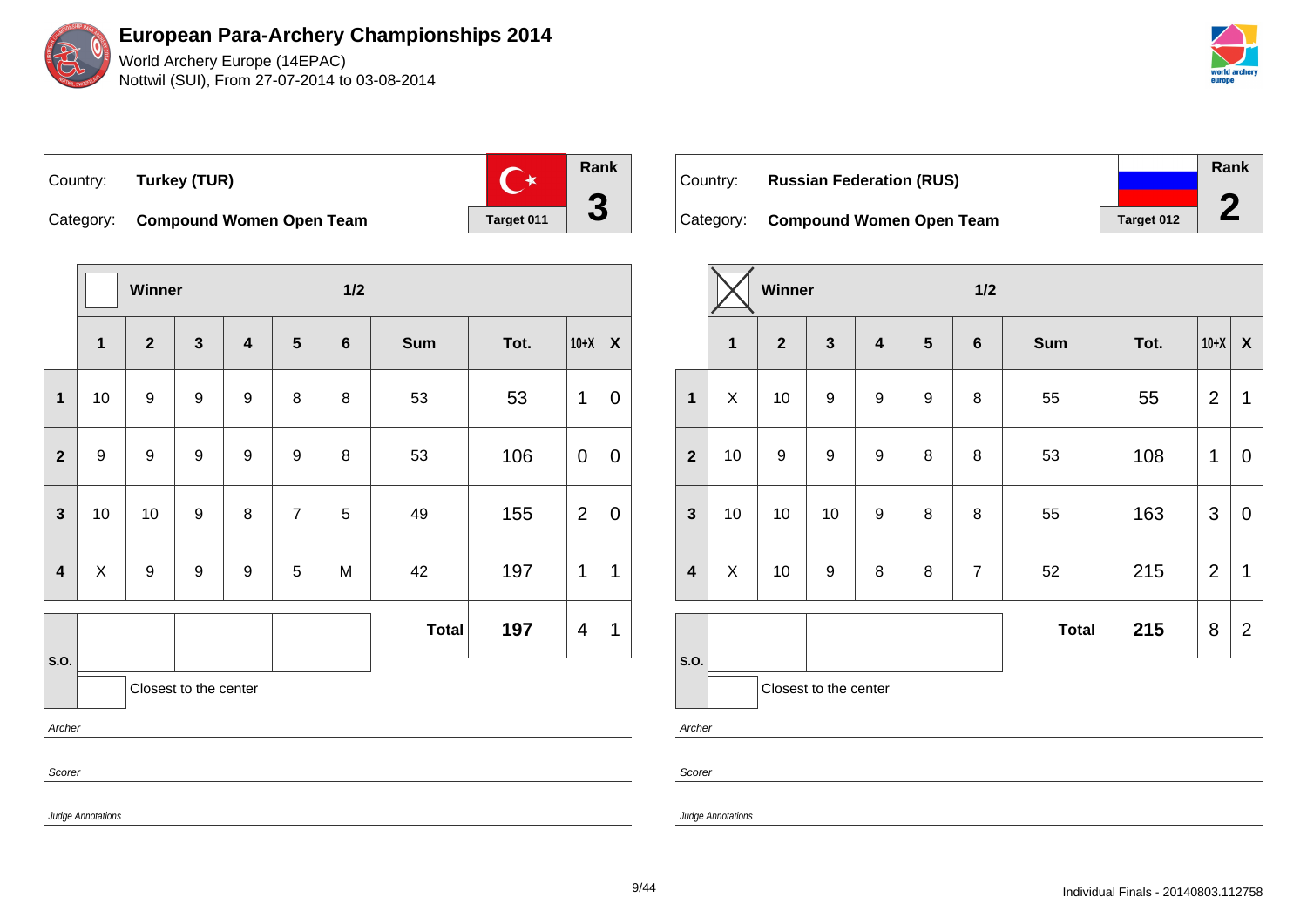World Archery Europe (14EPAC) Nottwil (SUI), From 27-07-2014 to 03-08-2014



| Country:  | Italy (ITA)                     |            |  |
|-----------|---------------------------------|------------|--|
| Category: | <b>Compound Women Open Team</b> | Target 001 |  |

|                         |                   | Winner           |                       |                         |                  | <b>Bronze</b>    |              |      |                |                           |  |
|-------------------------|-------------------|------------------|-----------------------|-------------------------|------------------|------------------|--------------|------|----------------|---------------------------|--|
|                         | $\overline{1}$    | $\overline{2}$   | $\mathbf{3}$          | $\overline{\mathbf{4}}$ | 5                | 6                | <b>Sum</b>   | Tot. | $10+X$         | $\boldsymbol{\mathsf{X}}$ |  |
| $\mathbf 1$             | 10                | 10               | $\boldsymbol{9}$      | $\boldsymbol{9}$        | $\boldsymbol{9}$ | $\boldsymbol{9}$ | 56           | 56   | $\overline{2}$ | 0                         |  |
| $\mathbf{2}$            | 8                 | $\boldsymbol{9}$ | 8                     | 10                      | 9                | 5                | 49           | 105  | 1              | 0                         |  |
| $\mathbf{3}$            | $\bf 8$           | 10               | $\overline{7}$        | 10                      | 8                | 9                | 52           | 157  | $\overline{2}$ | 0                         |  |
| $\overline{\mathbf{4}}$ | $\boldsymbol{9}$  | 10               | $\boldsymbol{9}$      | 9                       | 8                | 8                | 53           | 210  | 1              | 0                         |  |
| S.O.                    |                   |                  |                       |                         |                  |                  | <b>Total</b> | 210  | 6              | 0                         |  |
|                         |                   |                  | Closest to the center |                         |                  |                  |              |      |                |                           |  |
| Archer                  |                   |                  |                       |                         |                  |                  |              |      |                |                           |  |
| Scorer                  |                   |                  |                       |                         |                  |                  |              |      |                |                           |  |
|                         | Ludge Annotations |                  |                       |                         |                  |                  |              |      |                |                           |  |

| Country: | Turkey (TUR)                       |                   | Rank |
|----------|------------------------------------|-------------------|------|
|          | Category: Compound Women Open Team | <b>Target 002</b> |      |

|                         |                       | Winner                  |                         |                         |                | <b>Bronze</b>  |              |      |                |                           |
|-------------------------|-----------------------|-------------------------|-------------------------|-------------------------|----------------|----------------|--------------|------|----------------|---------------------------|
|                         | $\overline{1}$        | $\overline{\mathbf{2}}$ | $\overline{\mathbf{3}}$ | $\overline{\mathbf{4}}$ | $5\phantom{1}$ | $6\phantom{a}$ | <b>Sum</b>   | Tot. | $10+X$         | $\boldsymbol{\mathsf{X}}$ |
| $\mathbf{1}$            | 10                    | $\boldsymbol{9}$        | $\overline{7}$          | 10                      | 9              | 8              | 53           | 53   | $\overline{2}$ | 0                         |
| $\overline{2}$          | 9                     | 9                       | $\boldsymbol{9}$        | 10                      | $\overline{7}$ | 9              | 53           | 106  | 1              | 0                         |
| $\mathbf{3}$            | 10                    | $\overline{7}$          | 10                      | $\overline{7}$          | 8              | 10             | 52           | 158  | 3              | 0                         |
| $\overline{\mathbf{4}}$ | 10                    | 8                       | 10                      | 10                      | 6              | 9              | 53           | 211  | 3              | $\mathbf 0$               |
|                         |                       |                         |                         |                         |                |                | <b>Total</b> | 211  | 9              | 0                         |
| S.O.                    | Closest to the center |                         |                         |                         |                |                |              |      |                |                           |
| Archer                  |                       |                         |                         |                         |                |                |              |      |                |                           |

Scorer

Judge Annotations

Judge Annotations

**Rank**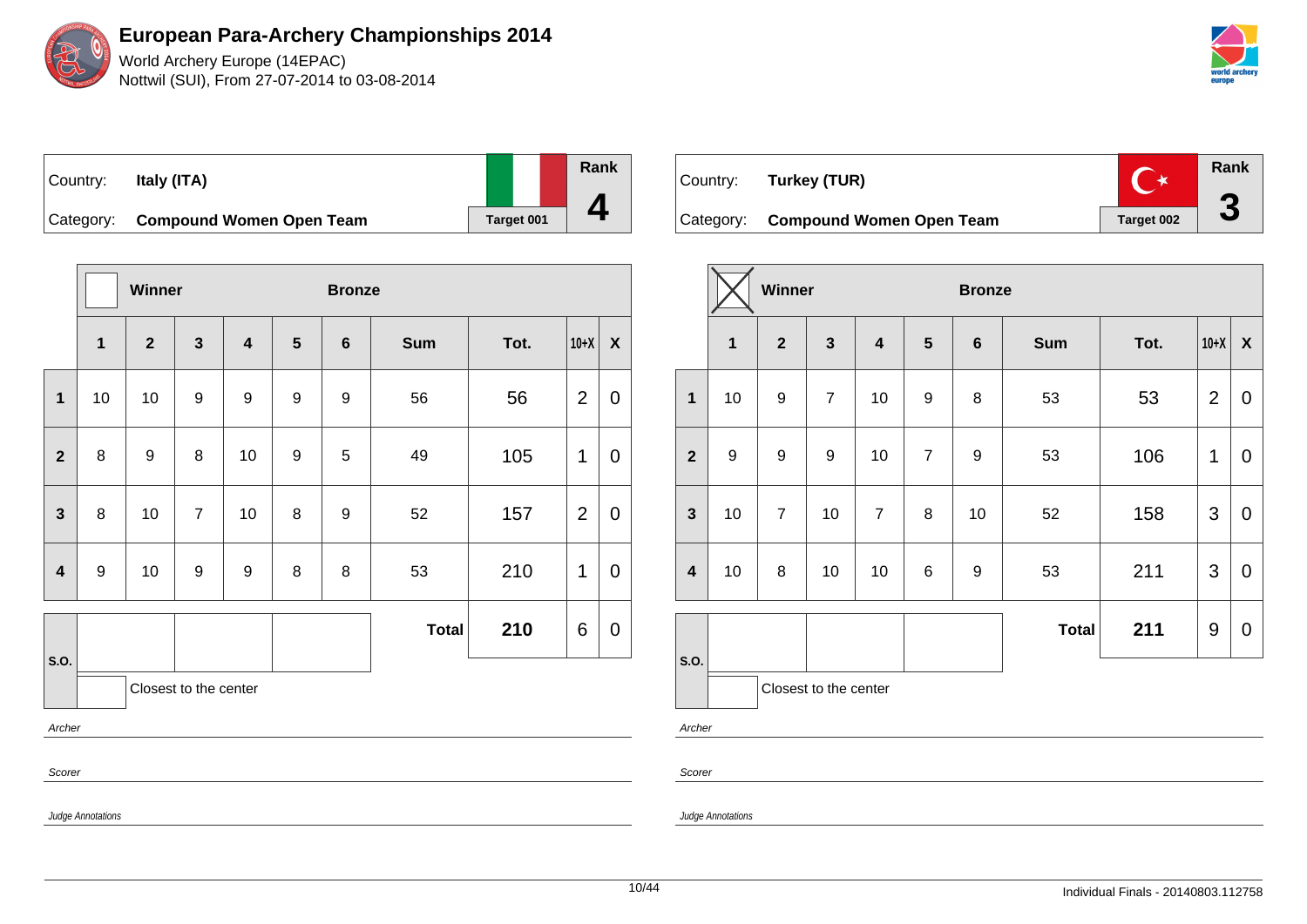World Archery Europe (14EPAC) Nottwil (SUI), From 27-07-2014 to 03-08-2014



Country: **Germany (GER)** Category: **Compound Women Open Team** | Target 001

|                         |                   | Winner           |                       |                         |                         | Gold           |              |      |                |                    |
|-------------------------|-------------------|------------------|-----------------------|-------------------------|-------------------------|----------------|--------------|------|----------------|--------------------|
|                         | $\mathbf{1}$      | $\mathbf{2}$     | $\mathbf{3}$          | $\overline{\mathbf{4}}$ | $\overline{\mathbf{5}}$ | $6\phantom{1}$ | <b>Sum</b>   | Tot. | $10+X$         | $\pmb{\mathsf{X}}$ |
| 1                       | 9                 | 10               | 9                     | 10                      | 9                       | 10             | 57           | 57   | $\mathfrak{B}$ | $\mathbf 0$        |
| $\mathbf{2}$            | $\boldsymbol{9}$  | $\boldsymbol{9}$ | $\boldsymbol{9}$      | 9                       | 8                       | 8              | 52           | 109  | $\pmb{0}$      | $\pmb{0}$          |
| $\mathbf{3}$            | $\boldsymbol{9}$  | 10               | $\boldsymbol{9}$      | 8                       | 8                       | 8              | 52           | 161  | 1              | $\mathbf 0$        |
| $\overline{\mathbf{4}}$ | 10                | $\boldsymbol{9}$ | M                     | 9                       | 8                       | 10             | 46           | 207  | $\overline{2}$ | $\boldsymbol{0}$   |
| S.O.                    |                   | $10$             | $\,8\,$               |                         |                         | $10$           | <b>Total</b> | 207  | 6              | 0                  |
|                         |                   |                  | Closest to the center |                         |                         |                |              |      |                |                    |
| Archer                  |                   |                  |                       |                         |                         |                |              |      |                |                    |
| Scorer                  |                   |                  |                       |                         |                         |                |              |      |                |                    |
|                         | Judge Annotations |                  |                       |                         |                         |                |              |      |                |                    |

| ⊺Countr∨: | <b>Russian Federation (RUS)</b>    |                   | Rank |
|-----------|------------------------------------|-------------------|------|
|           |                                    |                   |      |
|           | Category: Compound Women Open Team | <b>Target 002</b> |      |

|                         |                | Winner           |                       |                                    |                | Gold         |            |      |                |             |
|-------------------------|----------------|------------------|-----------------------|------------------------------------|----------------|--------------|------------|------|----------------|-------------|
|                         | $\mathbf{1}$   | $\overline{2}$   | $\mathbf{3}$          | $\overline{\mathbf{4}}$            | 5              | $\bf 6$      | <b>Sum</b> | Tot. | $10+X$         | X           |
| $\mathbf{1}$            | 10             | M                | $\boldsymbol{9}$      | $\boldsymbol{9}$                   | 9              | 9            | 46         | 46   | 1              | $\mathbf 0$ |
| $\overline{2}$          | 8              | $\boldsymbol{9}$ | 10                    | 10                                 | 8              | 10           | 55         | 101  | 3              | $\mathbf 0$ |
| $\mathbf{3}$            | 10             | $\overline{7}$   | 10                    | 6                                  | 10             | 10           | 53         | 154  | 4              | $\mathbf 0$ |
| $\overline{\mathbf{4}}$ | 8              | 10               | 9                     | 9                                  | $\overline{7}$ | 10           | 53         | 207  | $\overline{2}$ | $\mathbf 0$ |
|                         | $\overline{7}$ |                  |                       | $\overline{7}$<br>$\boldsymbol{9}$ |                | <b>Total</b> | 207        | 10   | $\mathbf 0$    |             |
| S.O.                    |                |                  | Closest to the center |                                    |                |              |            |      |                |             |

Archer

Scorer

Judge Annotations

Judge Annotations

11/44 Individual Finals - 20140803.112758

**Rank**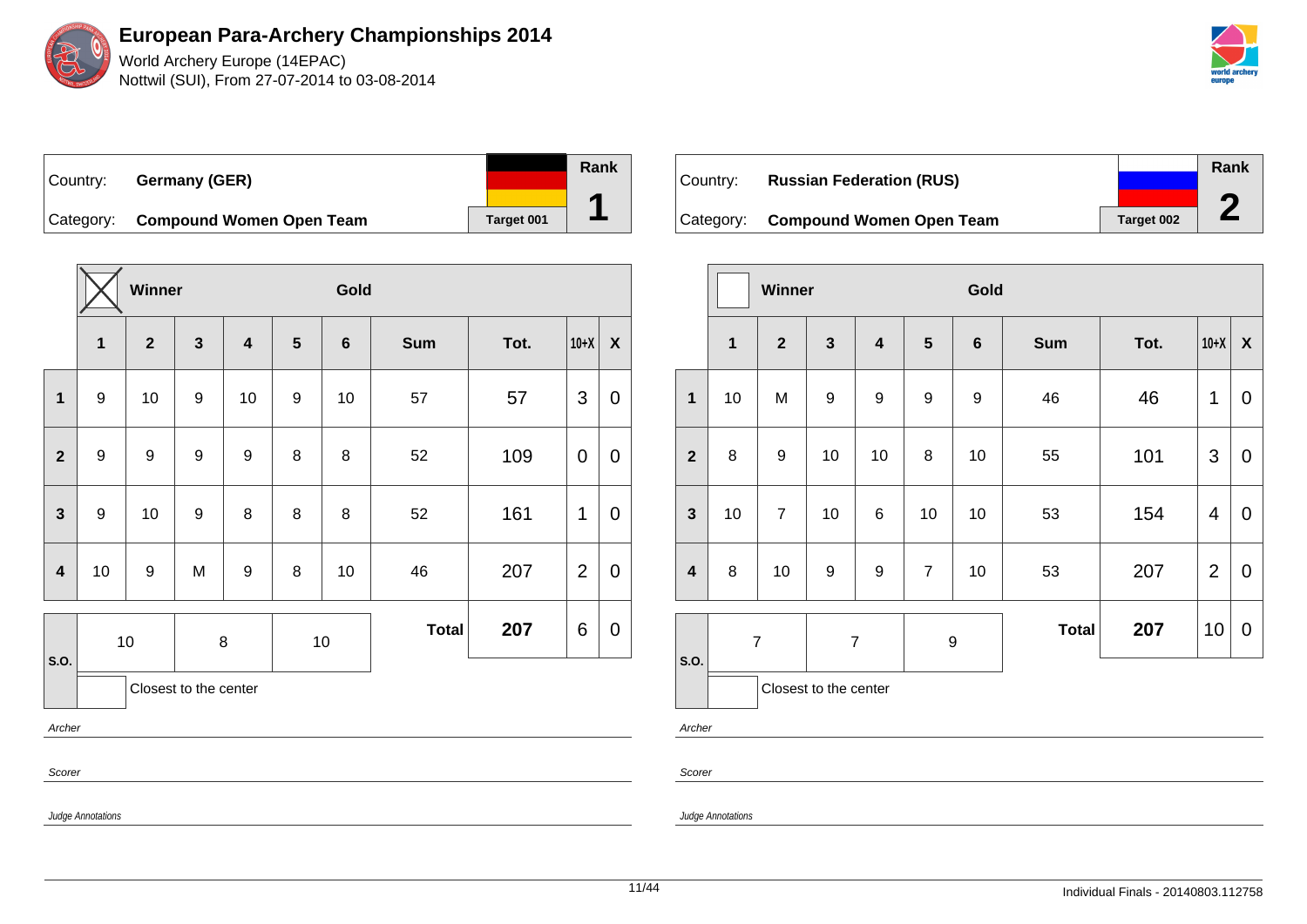

| Country: | <b>Great Britain (GBR)</b>    | <b>NV</b> Rank   |  |
|----------|-------------------------------|------------------|--|
|          | Category: Compound Mixed Team | ZN<br>Target 009 |  |

**Winner 1/4 1 2 3 4 Sum Tot. 10+X X 1** | X | 10 | 10 | 9 | 39 | 39 |3 |1 **2** | 10 | 10 | 10 | 9 | 39 | 78 |3 | 0 **3** | 10 | 9 | 9 | 9 | 37 | 115 |1 | 0 **4** | X | 10 | 10 | 9 | 39 | 154 |3 |1 **S.O. Total 154**  $|10|2$ Closest to the center Archer Scorer

| Country: | Sweden (SWE)                  |                   | Rank   |
|----------|-------------------------------|-------------------|--------|
|          | Category: Compound Mixed Team | <b>Target 010</b> | O<br>O |

|                         |             | Winner                |                  | 1/4                     |              |      |                |                           |
|-------------------------|-------------|-----------------------|------------------|-------------------------|--------------|------|----------------|---------------------------|
|                         | $\mathbf 1$ | $\mathbf{2}$          | $\mathbf{3}$     | $\overline{\mathbf{4}}$ | <b>Sum</b>   | Tot. | $10+X$         | $\boldsymbol{\mathsf{X}}$ |
| $\mathbf 1$             | 10          | 10                    | $\boldsymbol{9}$ | $\bf 8$                 | 37           | 37   | $\overline{2}$ | 0                         |
| $\overline{2}$          | $10$        | $\boldsymbol{9}$      | $\bf 8$          | $\overline{7}$          | 34           | 71   | 1              | 0                         |
| $\mathbf{3}$            | $10$        | 10                    | $\boldsymbol{9}$ | $\boldsymbol{9}$        | 38           | 109  | $\overline{2}$ | $\mathbf 0$               |
| $\overline{\mathbf{4}}$ | $\mathsf X$ | X                     | $10$             | $\boldsymbol{9}$        | 39           | 148  | $\mathfrak{S}$ | $\overline{2}$            |
|                         |             |                       |                  |                         | <b>Total</b> | 148  | 8              | $\overline{2}$            |
| S.O.                    |             | Closest to the center |                  |                         |              |      |                |                           |
| Archer                  |             |                       |                  |                         |              |      |                |                           |

Scorer

Judge Annotations

Judge Annotations

12/44 Individual Finals - 20140803.112758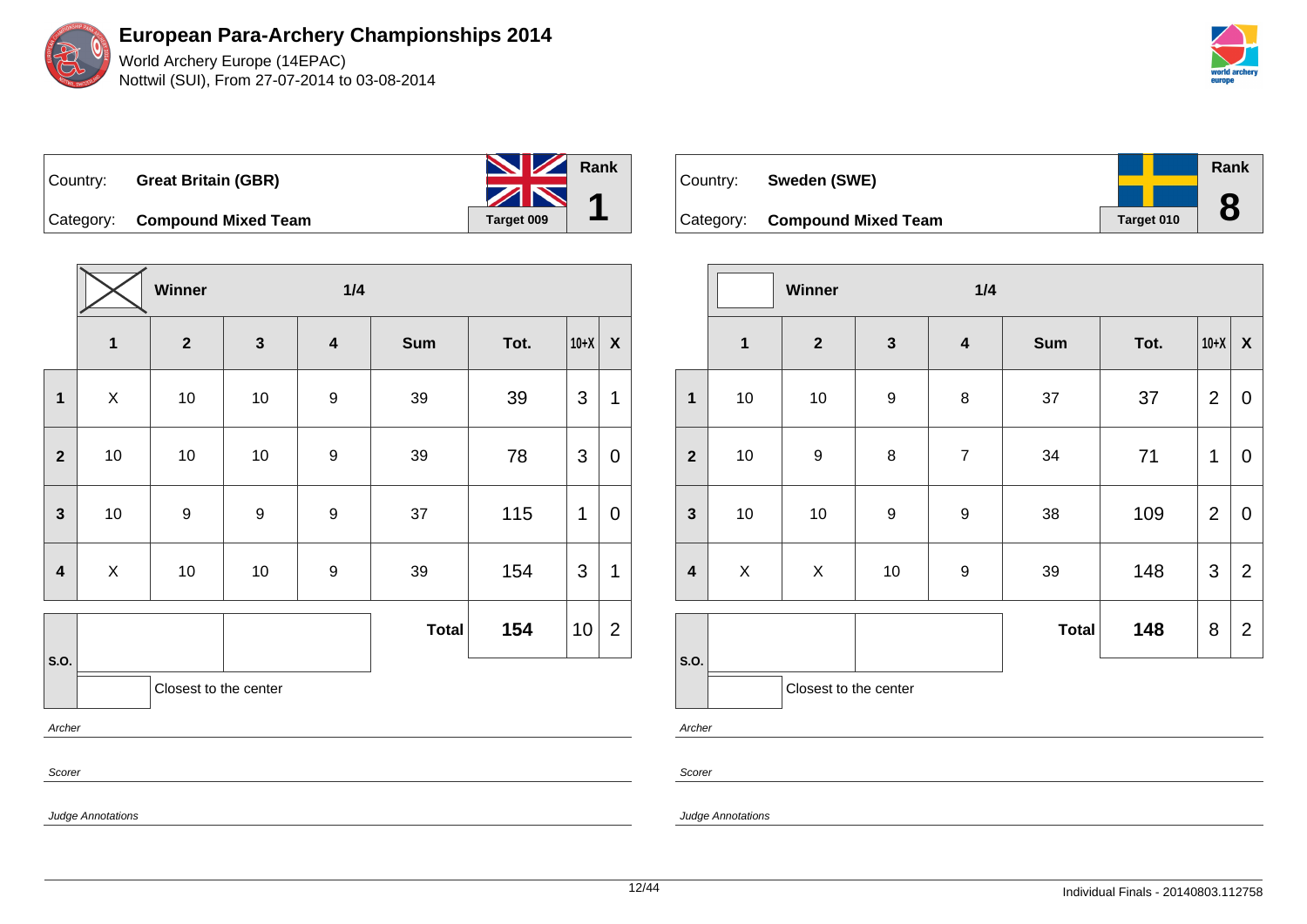World Archery Europe (14EPAC) Nottwil (SUI), From 27-07-2014 to 03-08-2014

| world archery<br>europe |
|-------------------------|

|  | Country: Ukraine (UKR)        |            | Rank |
|--|-------------------------------|------------|------|
|  | Category: Compound Mixed Team | Target 011 | C    |

|                         |                         | Winner                  |                  | 1/4                     |              |      |             |                           |  |  |  |
|-------------------------|-------------------------|-------------------------|------------------|-------------------------|--------------|------|-------------|---------------------------|--|--|--|
|                         | $\overline{\mathbf{1}}$ | $\overline{\mathbf{2}}$ | $\mathbf{3}$     | $\overline{\mathbf{4}}$ | Sum          | Tot. | $10+X$      | $\boldsymbol{\mathsf{X}}$ |  |  |  |
| 1                       | $\boldsymbol{9}$        | 8                       | 8                | 8                       | 33           | 33   | $\mathbf 0$ | $\mathbf 0$               |  |  |  |
| $\overline{2}$          | 10                      | $\boldsymbol{9}$        | $\boldsymbol{9}$ | 8                       | 36           | 69   | 1           | 0                         |  |  |  |
| $\mathbf{3}$            | $\boldsymbol{9}$        | $\boldsymbol{9}$        | $\bf 8$          | $\bf 8$                 | 34           | 103  | 0           | 0                         |  |  |  |
| $\overline{\mathbf{4}}$ | $\boldsymbol{9}$        | $\boldsymbol{9}$        | 9                | 8                       | 35           | 138  | 0           | 0                         |  |  |  |
|                         |                         |                         |                  |                         | <b>Total</b> | 138  | 1           | 0                         |  |  |  |
| S.O.                    |                         | Closest to the center   |                  |                         |              |      |             |                           |  |  |  |
| Archer                  |                         |                         |                  |                         |              |      |             |                           |  |  |  |
|                         | Scorer                  |                         |                  |                         |              |      |             |                           |  |  |  |

Judge Annotations



|                         |                  | Winner                |                  | 1/4                     |              |      |             |                           |  |  |
|-------------------------|------------------|-----------------------|------------------|-------------------------|--------------|------|-------------|---------------------------|--|--|
|                         | $\mathbf{1}$     | $\mathbf{2}$          | $\mathbf{3}$     | $\overline{\mathbf{4}}$ | <b>Sum</b>   | Tot. | $10+X$      | $\boldsymbol{\mathsf{X}}$ |  |  |
| $\mathbf 1$             | X                | $\boldsymbol{9}$      | $\boldsymbol{9}$ | $\boldsymbol{9}$        | 37           | 37   | 1           | 1                         |  |  |
| $\overline{2}$          | $\mathsf X$      | $\boldsymbol{9}$      | $\mathsf g$      | $\bf 8$                 | 36           | 73   | 1           | 1                         |  |  |
| $\mathbf{3}$            | 10               | 10                    | $10$             | 9                       | 39           | 112  | 3           | $\boldsymbol{0}$          |  |  |
| $\overline{\mathbf{4}}$ | $\boldsymbol{9}$ | 9                     | 9                | 9                       | 36           | 148  | $\mathbf 0$ | $\pmb{0}$                 |  |  |
|                         |                  |                       |                  |                         | <b>Total</b> | 148  | 5           | $\overline{2}$            |  |  |
| S.O.                    |                  | Closest to the center |                  |                         |              |      |             |                           |  |  |

Archer

Scorer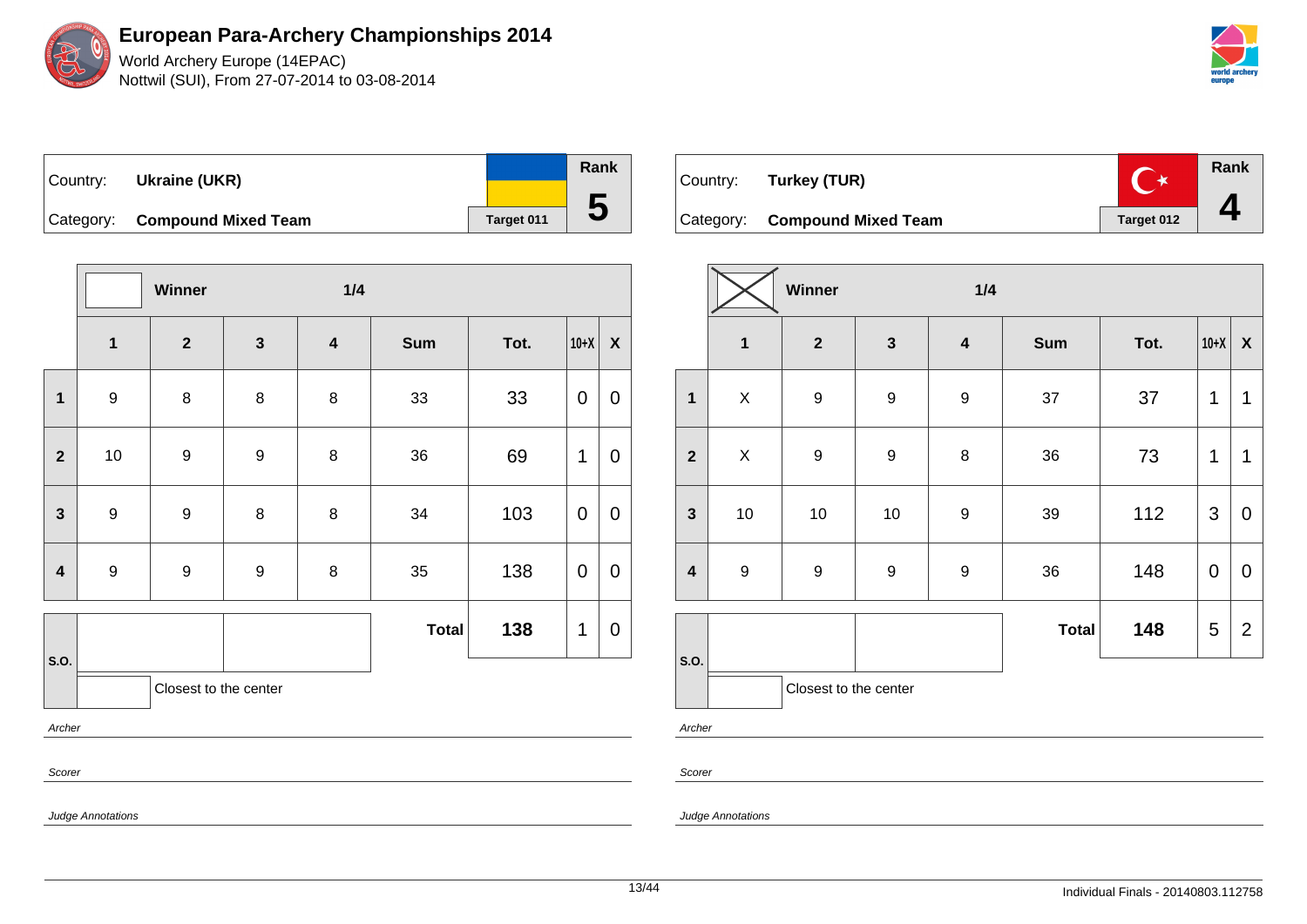

World Archery Europe (14EPAC) Nottwil (SUI), From 27-07-2014 to 03-08-2014



Country: **Russian Federation (RUS)** Category: **Compound Mixed Team Target 013** 

|                         |                           | Winner                |                  | 1/4                     |              |      |                | $\boldsymbol{X}$ |  |  |  |
|-------------------------|---------------------------|-----------------------|------------------|-------------------------|--------------|------|----------------|------------------|--|--|--|
|                         | $\mathbf{1}$              | $\overline{2}$        | $\mathbf{3}$     | $\overline{\mathbf{4}}$ | <b>Sum</b>   | Tot. | $10+X$         |                  |  |  |  |
| 1                       | 10                        | $\boldsymbol{9}$      | $\boldsymbol{9}$ | $\bf 8$                 | 36           | 36   | 1              | 0                |  |  |  |
| $\overline{2}$          | $\mathsf{X}$              | $10$                  | $\boldsymbol{9}$ | $\boldsymbol{9}$        | 38           | 74   | $\overline{2}$ | 1                |  |  |  |
| $\mathbf{3}$            | 10                        | $10$                  | $10$             | $\boldsymbol{9}$        | 39           | 113  | 3              | $\mathbf 0$      |  |  |  |
| $\overline{\mathbf{4}}$ | $\boldsymbol{\mathsf{X}}$ | $10$                  | $10\,$           | $10$                    | 40           | 153  | $\overline{4}$ | 1                |  |  |  |
|                         |                           |                       |                  |                         | <b>Total</b> | 153  | 10             | $\overline{2}$   |  |  |  |
| S.O.                    |                           | Closest to the center |                  |                         |              |      |                |                  |  |  |  |
| Archer                  |                           |                       |                  |                         |              |      |                |                  |  |  |  |
| Scorer                  |                           |                       |                  |                         |              |      |                |                  |  |  |  |

Country: **Germany (GER)** Category: **Compound Mixed Team Target 014 Rank 6**

|                         |                  | Winner                |                  | 1/4                     |              |      |                |                           |
|-------------------------|------------------|-----------------------|------------------|-------------------------|--------------|------|----------------|---------------------------|
|                         | $\mathbf{1}$     | $\mathbf{2}$          | $\mathbf 3$      | $\overline{\mathbf{4}}$ | <b>Sum</b>   | Tot. | $10+X$         | $\boldsymbol{\mathsf{X}}$ |
| $\mathbf{1}$            | $\boldsymbol{9}$ | 9                     | $\boldsymbol{9}$ | $\boldsymbol{9}$        | 36           | 36   | 0              | 0                         |
| $\overline{2}$          | $10$             | $\boldsymbol{9}$      | $\boldsymbol{9}$ | 8                       | 36           | 72   | 1              | $\mathbf 0$               |
| $\mathbf{3}$            | $10$             | $10$                  | $\boldsymbol{9}$ | $\boldsymbol{9}$        | 38           | 110  | $\overline{2}$ | $\mathbf 0$               |
| $\overline{\mathbf{4}}$ | $\boldsymbol{9}$ | 9                     | $\boldsymbol{9}$ | $\bf 8$                 | 35           | 145  | $\pmb{0}$      | $\mathbf 0$               |
|                         |                  |                       |                  |                         | <b>Total</b> | 145  | 3              | $\mathbf 0$               |
| S.O.                    |                  | Closest to the center |                  |                         |              |      |                |                           |

Archer

Scorer

Judge Annotations

Judge Annotations

**Rank**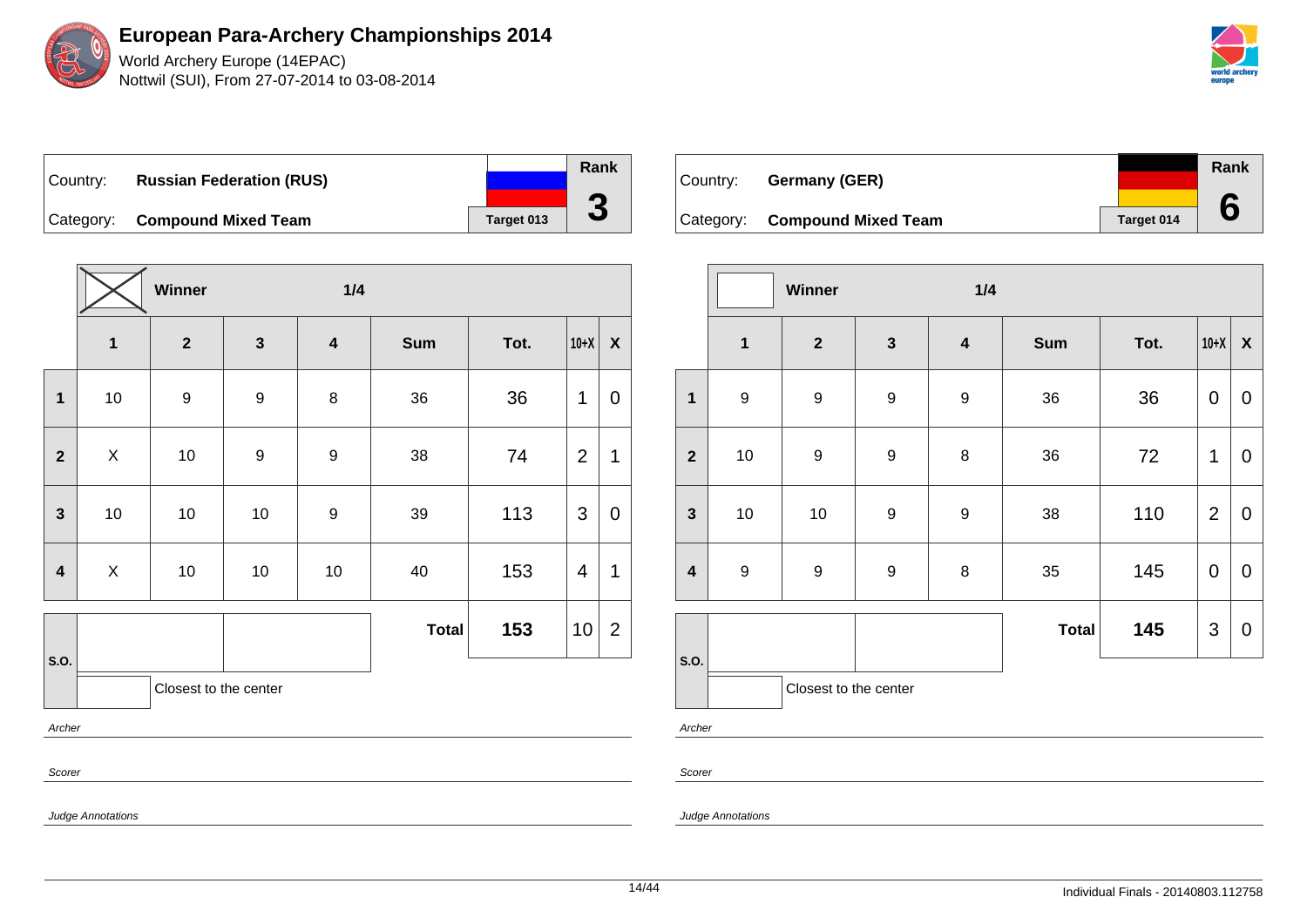World Archery Europe (14EPAC) Nottwil (SUI), From 27-07-2014 to 03-08-2014



| Country: | Spain (ESP)                   |            | Rank |
|----------|-------------------------------|------------|------|
|          | Category: Compound Mixed Team | Target 015 |      |

|              |                  | Winner                |                  | 1/4                     |              |      |                |                  |
|--------------|------------------|-----------------------|------------------|-------------------------|--------------|------|----------------|------------------|
|              | $\mathbf{1}$     | $\mathbf{2}$          | $\mathbf{3}$     | $\overline{\mathbf{4}}$ | <b>Sum</b>   | Tot. | $10+X$         | $\boldsymbol{X}$ |
| $\mathbf{1}$ | X                | 10                    | $\boldsymbol{9}$ | $\overline{7}$          | 36           | 36   | $\overline{2}$ | 1                |
| $\mathbf{2}$ | $\boldsymbol{9}$ | 9                     | $\boldsymbol{9}$ | 8                       | 35           | 71   | $\mathbf 0$    | $\mathbf 0$      |
| $\mathbf{3}$ | X                | X                     | 10               | 8                       | 38           | 109  | 3              | $\overline{2}$   |
| 4            | $\boldsymbol{9}$ | $\boldsymbol{9}$      | $\boldsymbol{9}$ | 9                       | 36           | 145  | $\mathbf 0$    | $\mathbf 0$      |
|              |                  |                       |                  |                         | <b>Total</b> | 145  | 5              | 3                |
| S.O.         |                  | Closest to the center |                  |                         |              |      |                |                  |
| Archer       |                  |                       |                  |                         |              |      |                |                  |
| Scorer       |                  |                       |                  |                         |              |      |                |                  |

| Country: | Italy (ITA)                   |                   |  | Rank |
|----------|-------------------------------|-------------------|--|------|
|          | Category: Compound Mixed Team | <b>Target 016</b> |  |      |

|                         |                         | Winner                |                  | 1/4              |              |      |                |                           |
|-------------------------|-------------------------|-----------------------|------------------|------------------|--------------|------|----------------|---------------------------|
|                         | $\overline{\mathbf{1}}$ | $\mathbf{2}$          | $\mathbf{3}$     | $\boldsymbol{4}$ | <b>Sum</b>   | Tot. | $10+X$         | $\boldsymbol{\mathsf{X}}$ |
| $\mathbf{1}$            | $\boldsymbol{9}$        | $\boldsymbol{9}$      | 9                | 9                | 36           | 36   | 0              | 0                         |
| $\overline{2}$          | X                       | $\pmb{\times}$        | $\boldsymbol{9}$ | 8                | 37           | 73   | $\overline{2}$ | $\overline{2}$            |
| $\mathbf{3}$            | X                       | 10                    | $10$             | $\mathsf g$      | 39           | 112  | 3              | 1                         |
| $\overline{\mathbf{4}}$ | $\mathsf X$             | 8                     | $\bf 8$          | 8                | 34           | 146  | 1              | 1                         |
|                         |                         |                       |                  |                  | <b>Total</b> | 146  | $\,6$          | $\overline{4}$            |
| S.O.                    |                         | Closest to the center |                  |                  |              |      |                |                           |

Archer

Scorer

Judge Annotations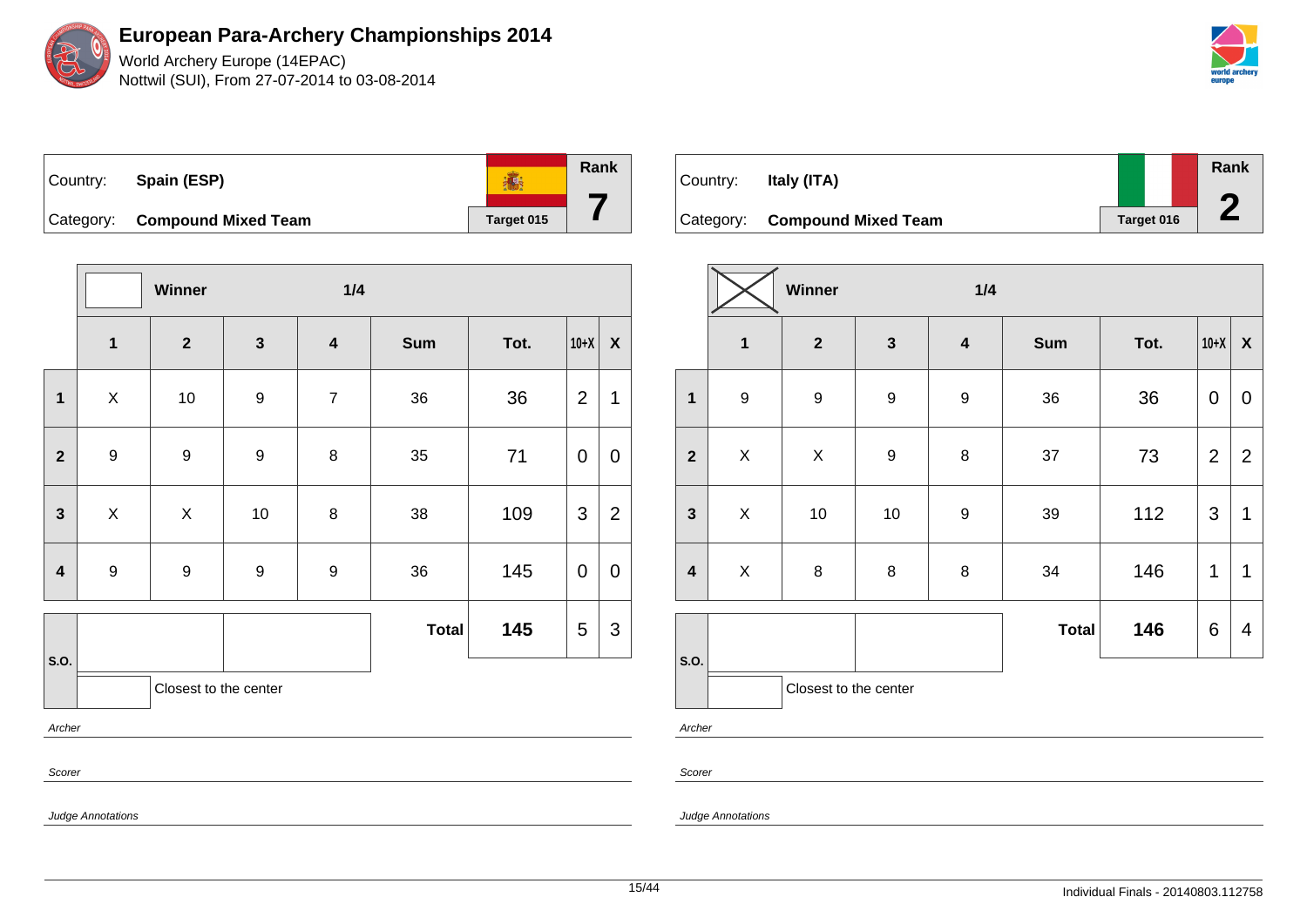World Archery Europe (14EPAC) Nottwil (SUI), From 27-07-2014 to 03-08-2014



| Country: | <b>Great Britain (GBR)</b>    | <b>No. 7 Rank</b><br>ZN |  |
|----------|-------------------------------|-------------------------|--|
|          | Category: Compound Mixed Team | Target 011              |  |

**Winner 1/2 1 2 3 4 Sum Tot. 10+X X 1** | X | 10 | 10 | 9 | 39 | 39 |3 |1 **2** X 9 9 8 36 75 1 1 **3** | 9 | 9 | 7 | 34 | 109 |0 |0 **4** | X | 10 | 8 | 8 | 36 | 145 |2 |1 **S.O. Total 145** 6 3 Closest to the center Archer Scorer

| Country: Turkey (TUR)         | ੱ∗         | Rank |
|-------------------------------|------------|------|
| Category: Compound Mixed Team | Target 012 |      |

|                         |                         | Winner                |                  | 1/2                     |              |      |                |                           |
|-------------------------|-------------------------|-----------------------|------------------|-------------------------|--------------|------|----------------|---------------------------|
|                         | $\overline{\mathbf{1}}$ | $\mathbf{2}$          | $\mathbf{3}$     | $\overline{\mathbf{4}}$ | <b>Sum</b>   | Tot. | $10+X$         | $\boldsymbol{\mathsf{X}}$ |
| $\mathbf{1}$            | $10$                    | $\boldsymbol{9}$      | $\boldsymbol{9}$ | $\boldsymbol{9}$        | 37           | 37   | 1              | 0                         |
| $\overline{2}$          | X                       | $\boldsymbol{9}$      | $\bf 8$          | $\boldsymbol{7}$        | 34           | 71   | 1              | 1                         |
| $\mathbf{3}$            | $10$                    | $10\,$                | $\boldsymbol{9}$ | $\boldsymbol{9}$        | 38           | 109  | $\overline{2}$ | 0                         |
| $\overline{\mathbf{4}}$ | $\pmb{\times}$          | 10                    | $\boldsymbol{9}$ | $\boldsymbol{9}$        | 38           | 147  | $\overline{2}$ | 1                         |
|                         |                         |                       |                  |                         | <b>Total</b> | 147  | 6              | $\overline{2}$            |
| S.O.                    |                         | Closest to the center |                  |                         |              |      |                |                           |

Archer

Scorer

Judge Annotations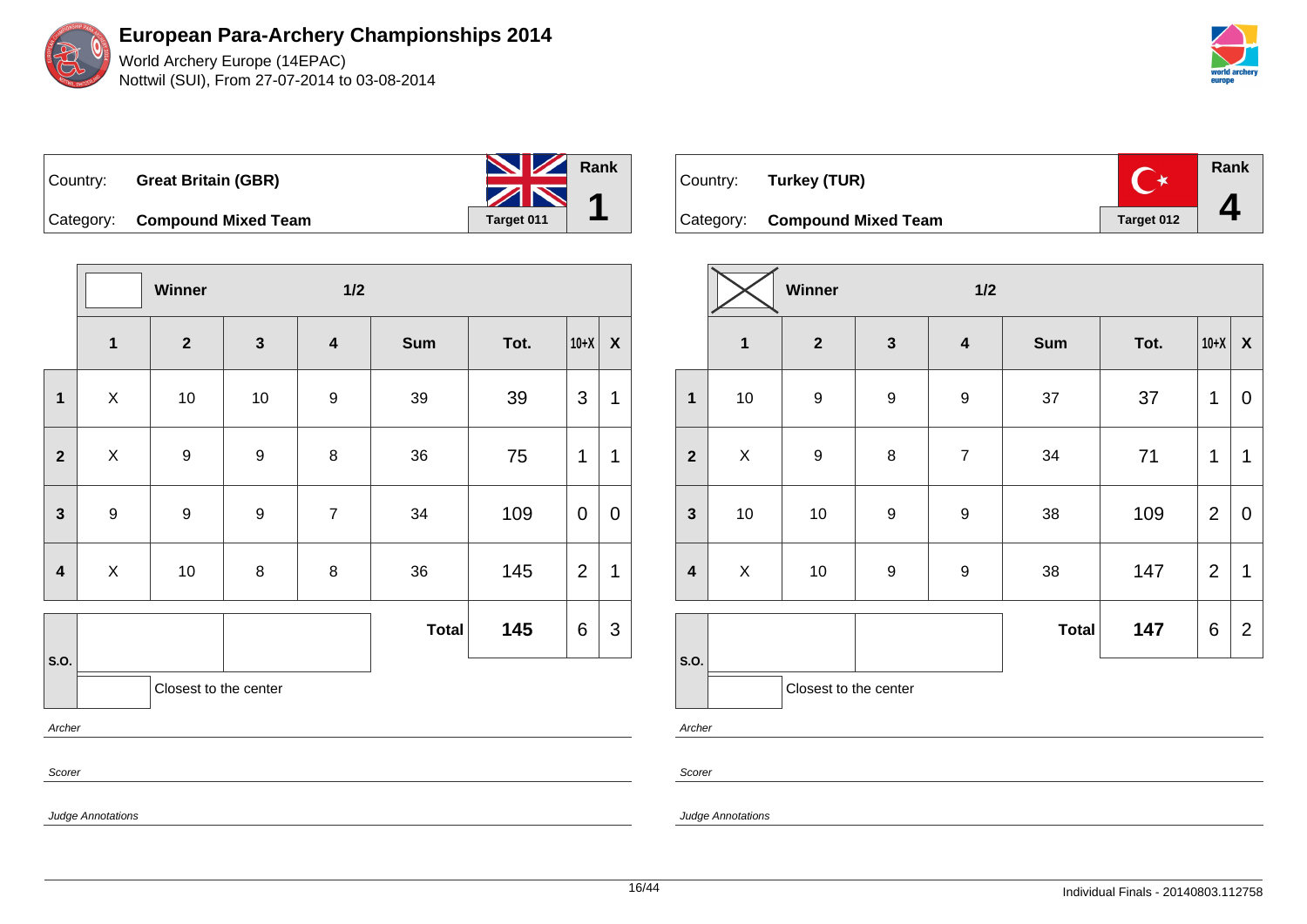World Archery Europe (14EPAC) Nottwil (SUI), From 27-07-2014 to 03-08-2014



Country: **Russian Federation (RUS)** Category: **Compound Mixed Team Target 015** 

|                         |                           | Winner                  |                         | $1/2$                   |              |      |                |                  |
|-------------------------|---------------------------|-------------------------|-------------------------|-------------------------|--------------|------|----------------|------------------|
|                         | $\mathbf{1}$              | $\overline{\mathbf{2}}$ | $\overline{\mathbf{3}}$ | $\overline{\mathbf{4}}$ | <b>Sum</b>   | Tot. | $10+X$         | $\boldsymbol{X}$ |
| $\mathbf{1}$            | $\mathsf{X}$              | $10$                    | $10$                    | $\overline{7}$          | 37           | 37   | 3              | 1                |
| $\overline{\mathbf{2}}$ | $10\,$                    | $\boldsymbol{9}$        | $\boldsymbol{9}$        | $\boldsymbol{9}$        | 37           | 74   | 1              | 0                |
| $\overline{\mathbf{3}}$ | $10\,$                    | $\boldsymbol{9}$        | 9                       | 8                       | 36           | 110  | 1              | 0                |
| $\overline{4}$          | $\boldsymbol{\mathsf{X}}$ | $10$                    | $\boldsymbol{9}$        | 8                       | 37           | 147  | $\overline{2}$ | 1                |
|                         |                           |                         |                         |                         | <b>Total</b> | 147  | $\overline{7}$ | $\overline{2}$   |
| S.O.                    |                           | Closest to the center   |                         |                         |              |      |                |                  |
| Archer                  |                           |                         |                         |                         |              |      |                |                  |
| Scorer                  |                           |                         |                         |                         |              |      |                |                  |

Country: **Italy (ITA)** Category: **Compound Mixed Team Target 016 Rank 2**

|                         |              | Winner                |                  | 1/2                     |              |      |                |                           |
|-------------------------|--------------|-----------------------|------------------|-------------------------|--------------|------|----------------|---------------------------|
|                         | $\mathbf{1}$ | $\mathbf{2}$          | $\mathbf{3}$     | $\overline{\mathbf{4}}$ | <b>Sum</b>   | Tot. | $10+X$         | $\boldsymbol{\mathsf{X}}$ |
| $\mathbf{1}$            | X            | $10$                  | $\boldsymbol{9}$ | $\sqrt{5}$              | 34           | 34   | $\overline{2}$ | 1                         |
| $\overline{2}$          | $\mathsf X$  | 10                    | 10               | $\bf 8$                 | 38           | 72   | $\mathfrak{S}$ | 1                         |
| $\mathbf{3}$            | 10           | 10                    | 8                | $\boldsymbol{7}$        | 35           | 107  | $\overline{2}$ | $\mathbf 0$               |
| $\overline{\mathbf{4}}$ | $10$         | $\boldsymbol{9}$      | $\boldsymbol{9}$ | $\boldsymbol{9}$        | 37           | 144  | 1              | 0                         |
|                         |              |                       |                  |                         | <b>Total</b> | 144  | 8              | $\overline{2}$            |
| S.O.                    |              | Closest to the center |                  |                         |              |      |                |                           |
| Archer                  |              |                       |                  |                         |              |      |                |                           |

Scorer

Judge Annotations

Judge Annotations

**Rank**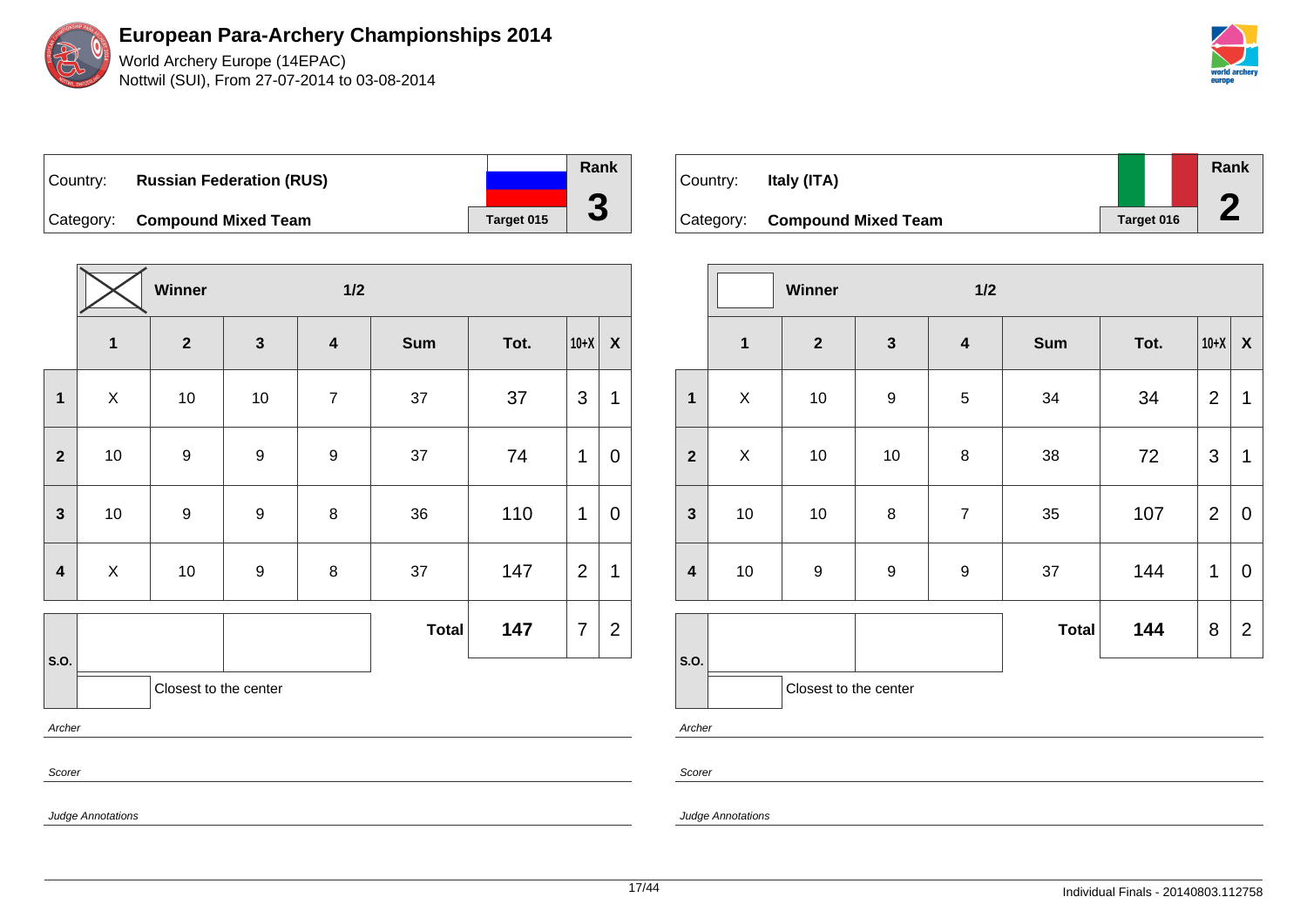World Archery Europe (14EPAC) Nottwil (SUI), From 27-07-2014 to 03-08-2014

|  | Country: Great Britain (GBR)  | Rank<br>Α  |
|--|-------------------------------|------------|
|  | Category: Compound Mixed Team | Target 001 |

|                         |                  | Winner                |              | <b>Bronze</b>           |              |      |                |                  |
|-------------------------|------------------|-----------------------|--------------|-------------------------|--------------|------|----------------|------------------|
|                         | $\mathbf{1}$     | $\overline{2}$        | $\mathbf{3}$ | $\overline{\mathbf{4}}$ | <b>Sum</b>   | Tot. | $10+X$         | $\pmb{\chi}$     |
| $\mathbf 1$             | $\overline{7}$   | $10$                  | $10$         | $\boldsymbol{9}$        | 36           | 36   | $\overline{2}$ | $\mathbf 0$      |
| $\mathbf{2}$            | $\boldsymbol{9}$ | $\boldsymbol{9}$      | $\bf 8$      | $\boldsymbol{9}$        | 35           | 71   | 0              | $\boldsymbol{0}$ |
| $\mathbf{3}$            | $10\,$           | $\boldsymbol{9}$      | $10\,$       | 9                       | 38           | 109  | $\overline{2}$ | $\pmb{0}$        |
| $\overline{\mathbf{4}}$ | $\bf 8$          | $\boldsymbol{9}$      | $10$         | $10$                    | 37           | 146  | $\overline{2}$ | $\mathbf 0$      |
|                         |                  |                       |              |                         | <b>Total</b> | 146  | 6              | $\pmb{0}$        |
| S.O.                    |                  | Closest to the center |              |                         |              |      |                |                  |
| Archer                  |                  |                       |              |                         |              |      |                |                  |
| Scorer                  |                  |                       |              |                         |              |      |                |                  |

| Country:  | Italy (ITA)                |            | Rank |
|-----------|----------------------------|------------|------|
| Category: | <b>Compound Mixed Team</b> | Target 002 |      |

|                         |              | <b>Winner</b>         |                  | <b>Bronze</b>           |              |      |                |                           |  |  |  |
|-------------------------|--------------|-----------------------|------------------|-------------------------|--------------|------|----------------|---------------------------|--|--|--|
|                         | $\mathbf{1}$ | $\boldsymbol{2}$      | $\mathbf{3}$     | $\overline{\mathbf{4}}$ | <b>Sum</b>   | Tot. | $10+X$         | $\boldsymbol{\mathsf{X}}$ |  |  |  |
| $\mathbf{1}$            | $10$         | $\,6\,$               | $\boldsymbol{9}$ | 10                      | 35           | 35   | $\overline{2}$ | $\mathbf 0$               |  |  |  |
| $\overline{2}$          | 10           | $\bf 8$               | 10               | 8                       | 36           | 71   | $\overline{2}$ | $\mathbf 0$               |  |  |  |
| $\mathbf{3}$            | 10           | 10                    | $10$             | $\sqrt{5}$              | 35           | 106  | 3              | $\mathbf 0$               |  |  |  |
| $\overline{\mathbf{4}}$ | 10           | $\overline{7}$        | $10$             | $\boldsymbol{9}$        | 36           | 142  | $\overline{2}$ | $\mathbf 0$               |  |  |  |
|                         |              |                       |                  |                         | <b>Total</b> | 142  | 9              | $\boldsymbol{0}$          |  |  |  |
| S.O.                    |              | Closest to the center |                  |                         |              |      |                |                           |  |  |  |

Archer

Scorer

Judge Annotations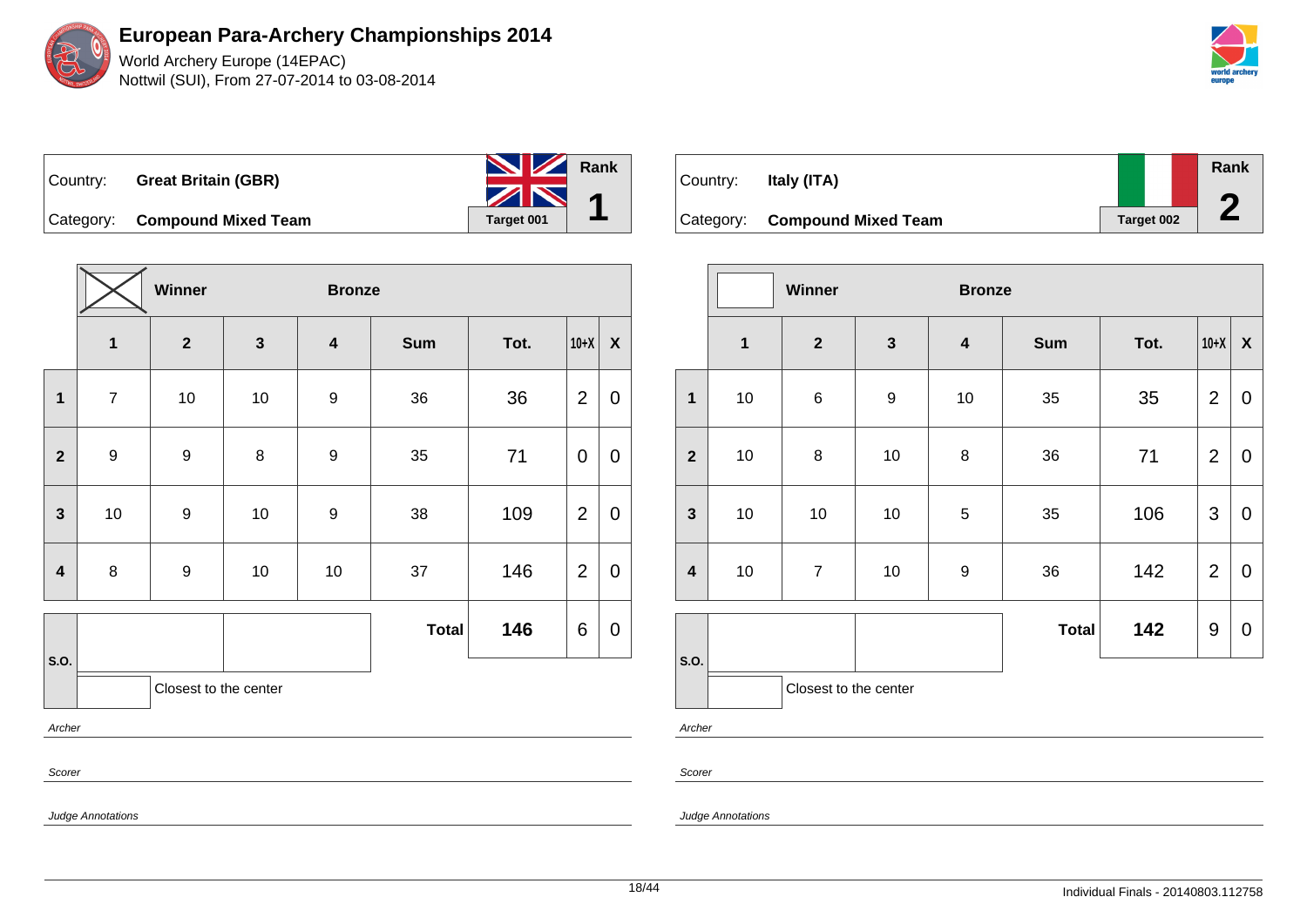



**Rank**  $\mathbb{C}^*$ Country: **Turkey (TUR) 4** Category: **Compound Mixed Team Target 001** 

|                         |                               | Winner           |                  | Gold                    |              |      |             |                    |  |  |  |  |
|-------------------------|-------------------------------|------------------|------------------|-------------------------|--------------|------|-------------|--------------------|--|--|--|--|
|                         | $\overline{\mathbf{1}}$       | $\boldsymbol{2}$ | $\mathbf{3}$     | $\overline{\mathbf{4}}$ | Sum          | Tot. | $10+X$      | $\pmb{\mathsf{X}}$ |  |  |  |  |
| $\mathbf 1$             | $\boldsymbol{9}$              | $10$             | $\boldsymbol{9}$ | $\boldsymbol{9}$        | 37           | 37   | 1           | 0                  |  |  |  |  |
| $\mathbf{2}$            | 8                             | 10               | $10$             | $10$                    | 38           | 75   | 3           | $\boldsymbol{0}$   |  |  |  |  |
| $\mathbf{3}$            | $\boldsymbol{9}$              | 10               | $\bf 8$          | 8                       | 35           | 110  | $\mathbf 1$ | $\mathbf 0$        |  |  |  |  |
| $\overline{\mathbf{4}}$ | $\boldsymbol{9}$              | $\boldsymbol{9}$ | $10\,$           | $\boldsymbol{9}$        | 37           | 147  | 1           | $\pmb{0}$          |  |  |  |  |
|                         |                               | $10*$            | 9                |                         | <b>Total</b> | 147  | 6           | $\pmb{0}$          |  |  |  |  |
|                         | S.O.<br>Closest to the center |                  |                  |                         |              |      |             |                    |  |  |  |  |
| Archer                  |                               |                  |                  |                         |              |      |             |                    |  |  |  |  |
| Scorer                  |                               |                  |                  |                         |              |      |             |                    |  |  |  |  |

| Country: | <b>Russian Federation (RUS)</b> |            | Rank |
|----------|---------------------------------|------------|------|
|          | Category: Compound Mixed Team   | Target 002 | J    |

|                         |                         | Winner                |                  | Gold                    |              |      |                |                  |
|-------------------------|-------------------------|-----------------------|------------------|-------------------------|--------------|------|----------------|------------------|
|                         | $\overline{\mathbf{1}}$ | $\overline{2}$        | $\mathbf{3}$     | $\overline{\mathbf{4}}$ | <b>Sum</b>   | Tot. | $10+X$         | $\boldsymbol{X}$ |
| $\mathbf{1}$            | $\bf 8$                 | 10                    | $\boldsymbol{9}$ | $10$                    | 37           | 37   | $\overline{2}$ | $\mathbf 0$      |
| $\overline{2}$          | 10                      | $\bf 8$               | $\boldsymbol{9}$ | 8                       | 35           | 72   | 1              | $\mathbf 0$      |
| $\mathbf{3}$            | $10$                    | $\boldsymbol{9}$      | $10$             | $10$                    | 39           | 111  | 3              | $\mathbf 0$      |
| $\overline{\mathbf{4}}$ | $\bf 8$                 | 9                     | $10$             | $\boldsymbol{9}$        | 36           | 147  | 1              | $\mathbf 0$      |
| S.O.                    |                         | $10$                  | 9                |                         | <b>Total</b> | 147  | $\overline{7}$ | $\mathbf 0$      |
|                         |                         | Closest to the center |                  |                         |              |      |                |                  |

Archer

Scorer

Judge Annotations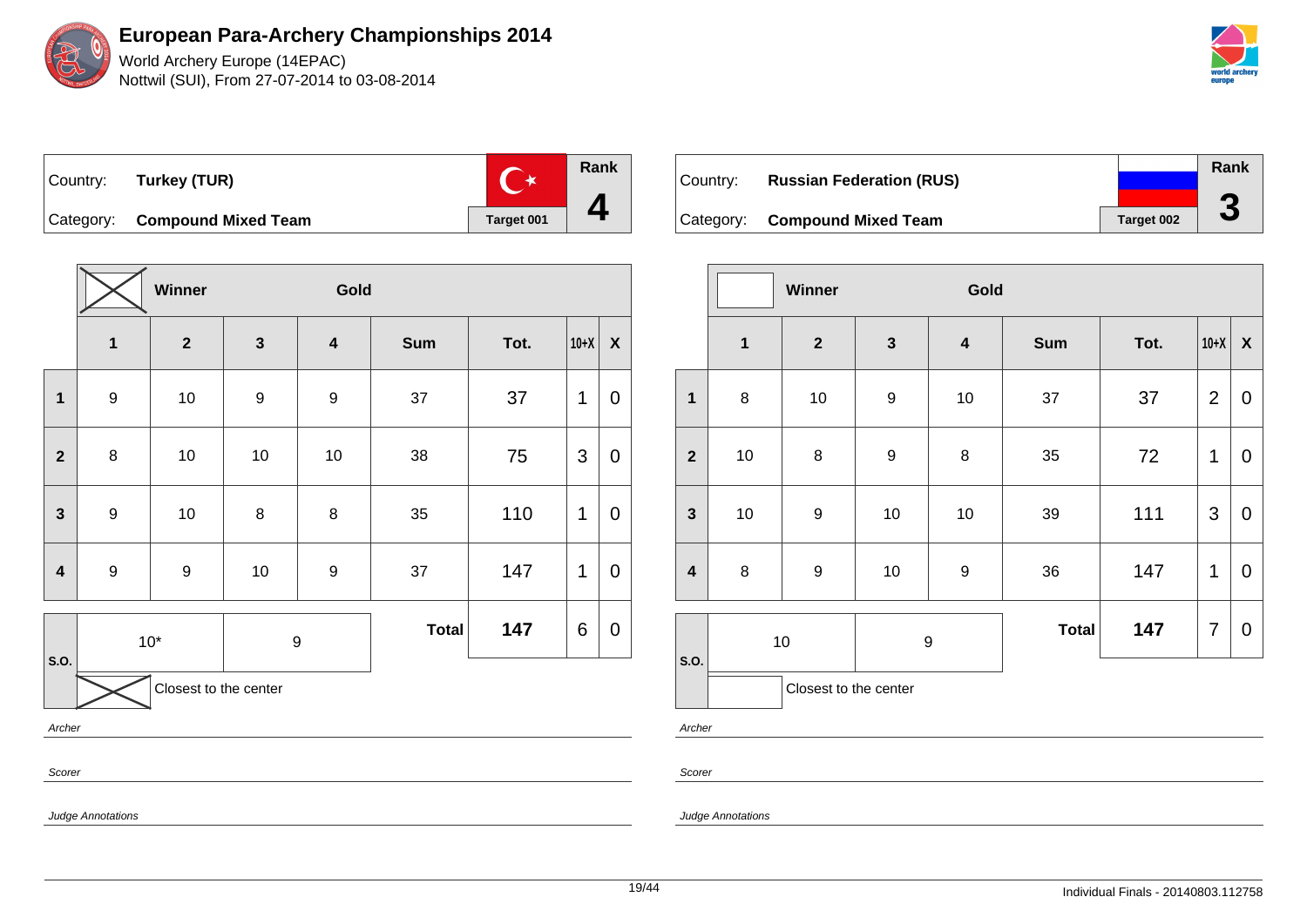

| Country: |                                 | <b>NV</b> Rank |  |
|----------|---------------------------------|----------------|--|
|          | <b>Great Britain (GBR)</b>      | ZN             |  |
|          | Category: Recurve Men Open Team | Target 017     |  |

**Winner 1/4 1 2 3 4 5 6 Set Total Tot. Set Points Tot. 1** 10 9 9 8 6 6 48 48 **2 1 0 2 2** 8 8 8 7 7 7 45 93 **2 1 0 4 3** 10 9 9 9 8 8 53 146 **2 1 0 6 4 2 1 0 S.O. Total 6** Closest to the center Archer Scorer Judge Annotations

| Country: | Georgia (GEO)                   |            |       | $+$ $+$ $\overline{ }$ Rank |
|----------|---------------------------------|------------|-------|-----------------------------|
|          |                                 |            | $+ +$ | 8                           |
|          | Category: Recurve Men Open Team | Target 018 |       |                             |

|                         |                  | Winner         |                         |                         |                | 1/4            |           |        |                         |             |                            |                   |
|-------------------------|------------------|----------------|-------------------------|-------------------------|----------------|----------------|-----------|--------|-------------------------|-------------|----------------------------|-------------------|
|                         | 1                | $\overline{2}$ | $\mathbf{3}$            | $\overline{\mathbf{4}}$ | $5\phantom{1}$ | $6\phantom{1}$ | Set Total | Tot.   |                         |             |                            | Set Points   Tot. |
| $\mathbf 1$             | 8                | 8              | $\overline{7}$          | 5                       | $\overline{4}$ | $\sqrt{3}$     | 35        | 35     | $\mathbf{2}$            | 1           | $\left( \mathbf{0}\right)$ | $\pmb{0}$         |
| $\overline{\mathbf{2}}$ | $\boldsymbol{9}$ | $6\phantom{1}$ | $\overline{\mathbf{4}}$ | $\overline{2}$          | M              | M              | 21        | 56     | $\mathbf{2}$            | 1           | $\left( \mathbf{0}\right)$ | $\bf{0}$          |
| $\mathbf{3}$            | $\boldsymbol{9}$ | $\overline{7}$ | 6                       | $\sqrt{5}$              | 5              | $\overline{c}$ | 34        | $90\,$ | $\mathbf{2}$            | 1           | $\left( \mathbf{0}\right)$ | $\pmb{0}$         |
| $\overline{\mathbf{4}}$ |                  |                |                         |                         |                |                |           |        | $\overline{\mathbf{2}}$ | $\mathbf 1$ | 0                          |                   |
|                         |                  |                |                         |                         |                |                |           |        |                         |             | <b>Total</b>               | $\boldsymbol{0}$  |
| S.O.                    |                  |                | Closest to the center   |                         |                |                |           |        |                         |             |                            |                   |
| Archer                  |                  |                |                         |                         |                |                |           |        |                         |             |                            |                   |

Judge Annotations

Scorer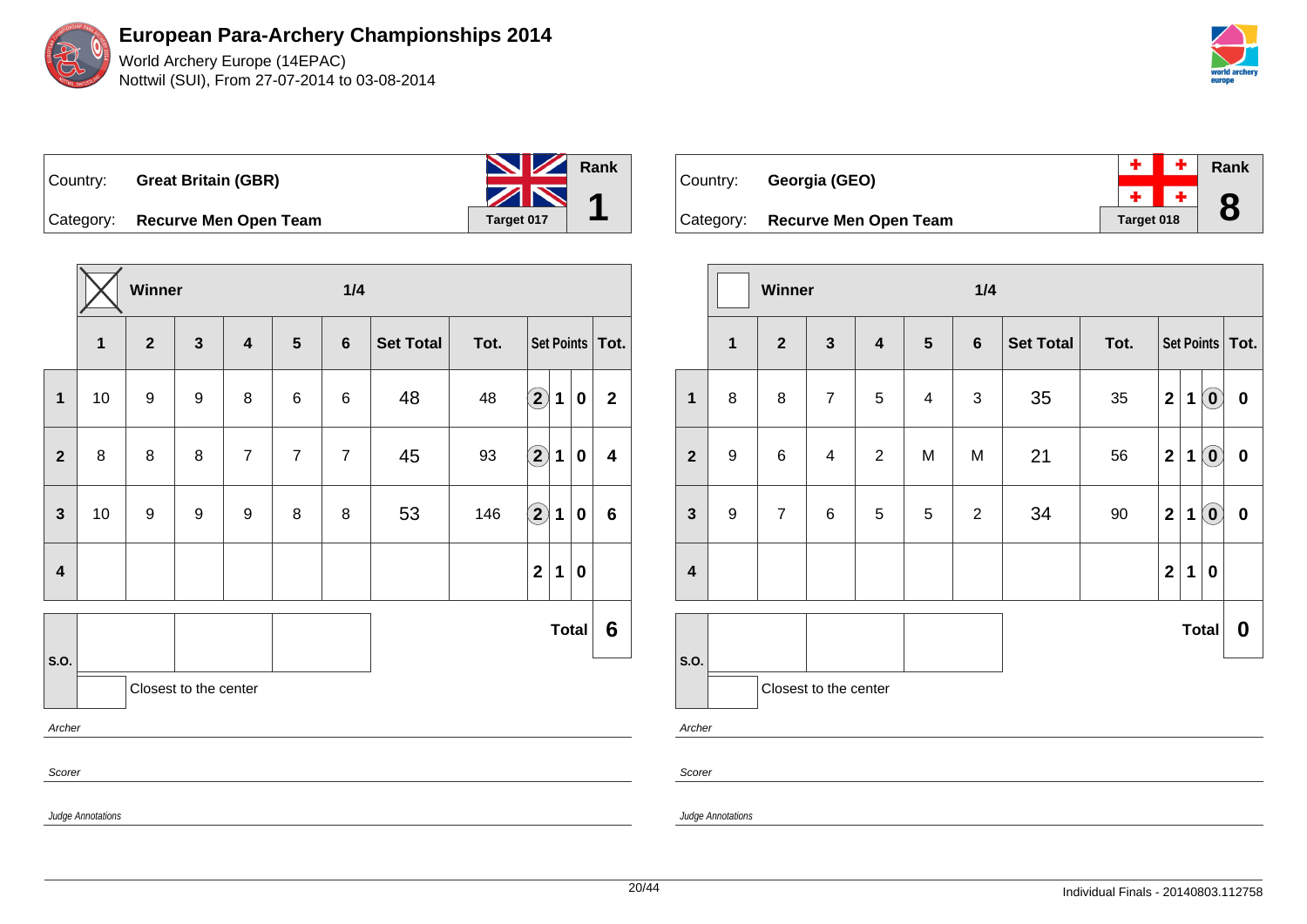World Archery Europe (14EPAC) Nottwil (SUI), From 27-07-2014 to 03-08-2014

| ∣Country: | Azerbaijan (AZE)                | 一套         | Rank                    |
|-----------|---------------------------------|------------|-------------------------|
|           |                                 |            |                         |
|           | Category: Recurve Men Open Team | Target 021 | $\overline{\mathbf{c}}$ |

|                         |                               | Winner         |                |                         |                | 1/4            |                  |      |                |             |                             |                   |
|-------------------------|-------------------------------|----------------|----------------|-------------------------|----------------|----------------|------------------|------|----------------|-------------|-----------------------------|-------------------|
|                         | $\mathbf{1}$                  | $\mathbf{2}$   | $\mathbf{3}$   | $\overline{\mathbf{4}}$ | $5\phantom{1}$ | $6\phantom{1}$ | <b>Set Total</b> | Tot. |                |             |                             | Set Points   Tot. |
| 1                       | $\overline{7}$                | $\overline{7}$ | $\overline{7}$ | $\overline{7}$          | $\overline{7}$ | 4              | 39               | 39   | $\mathbf 2$    | 1           | $\left( \mathbf{0}\right)$  | 0                 |
| $\mathbf{2}$            | 9                             | 8              | 8              | $\overline{7}$          | $\overline{7}$ | 6              | 45               | 84   | $\mathbf{2}$   | 1           | $\left( \mathbf{0}\right)$  | 0                 |
| $\mathbf{3}$            | $\boldsymbol{9}$              | 9              | 9              | 8                       | 8              | 6              | 49               | 133  | $\mathbf{2}$   | 1           | $\left( \textbf{0} \right)$ | $\pmb{0}$         |
| $\overline{\mathbf{4}}$ |                               |                |                |                         |                |                |                  |      | $\overline{2}$ | $\mathbf 1$ | $\bf{0}$                    |                   |
|                         |                               |                |                |                         |                |                |                  |      |                |             | <b>Total</b>                | 0                 |
|                         | S.O.<br>Closest to the center |                |                |                         |                |                |                  |      |                |             |                             |                   |
| Archer                  |                               |                |                |                         |                |                |                  |      |                |             |                             |                   |
| Scorer                  |                               |                |                |                         |                |                |                  |      |                |             |                             |                   |
|                         | <b>Judge Annotations</b>      |                |                |                         |                |                |                  |      |                |             |                             |                   |

| Country: Turkey (TUR)           | <b>TAX</b> | <b>Rank</b> |
|---------------------------------|------------|-------------|
| Category: Recurve Men Open Team | Target 022 |             |

|                         |                         | Winner           |                  |                         |                | 1/4            |                  |      |                        |              |           |                         |
|-------------------------|-------------------------|------------------|------------------|-------------------------|----------------|----------------|------------------|------|------------------------|--------------|-----------|-------------------------|
|                         | $\overline{\mathbf{1}}$ | $\overline{2}$   | $\mathbf{3}$     | $\overline{\mathbf{4}}$ | $5\phantom{1}$ | $6\phantom{1}$ | <b>Set Total</b> | Tot. |                        |              |           | Set Points   Tot.       |
| $\mathbf{1}$            | 10                      | $\boldsymbol{9}$ | $\boldsymbol{9}$ | $\boldsymbol{9}$        | 8              | $\overline{7}$ | 52               | 52   | $\left( \bf{2}\right)$ | $\mathbf 1$  | 0         | $\mathbf{2}$            |
| $\overline{\mathbf{2}}$ | 10                      | $\boldsymbol{9}$ | 9                | $\boldsymbol{9}$        | 8              | $\overline{7}$ | 52               | 104  | $\Large 2$             | $\mathbf 1$  | $\bf{0}$  | $\overline{\mathbf{4}}$ |
| $\mathbf{3}$            | 10                      | $\boldsymbol{9}$ | 9                | $\boldsymbol{9}$        | 8              | $\overline{7}$ | 52               | 156  | $\bf \overline{2}$     | 1            | $\pmb{0}$ | $6\phantom{a}$          |
| $\overline{\mathbf{4}}$ |                         |                  |                  |                         |                |                |                  |      | $\overline{2}$         | 1            | $\pmb{0}$ |                         |
|                         |                         |                  |                  |                         |                |                |                  |      |                        | <b>Total</b> |           | 6                       |
| S.O.                    |                         |                  |                  |                         |                |                |                  |      |                        |              |           |                         |
| Archer                  | Closest to the center   |                  |                  |                         |                |                |                  |      |                        |              |           |                         |

Scorer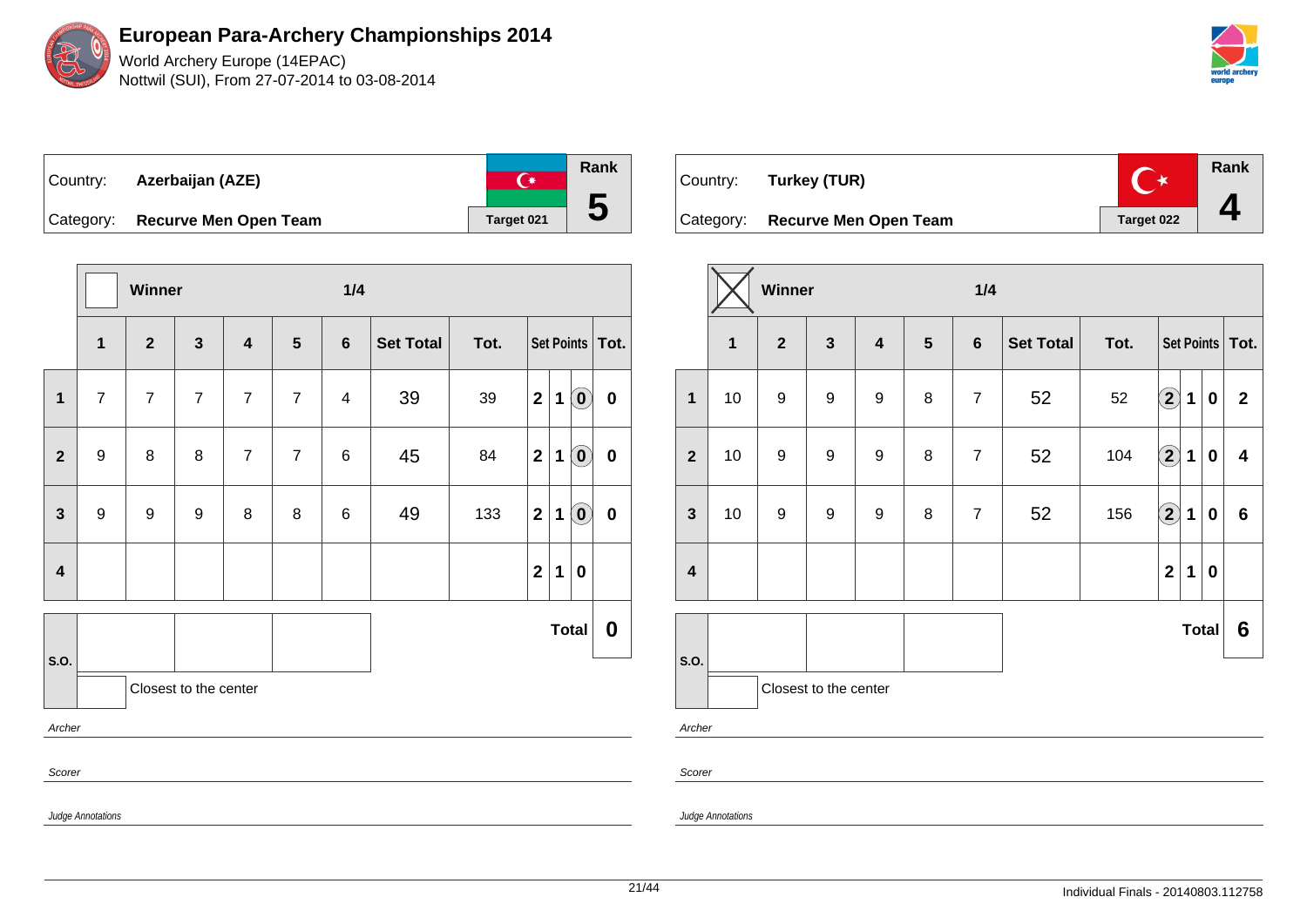

World Archery Europe (14EPAC) Nottwil (SUI), From 27-07-2014 to 03-08-2014



Country: **Russian Federation (RUS)** Category: **Recurve Men Open Team Target 025** 

**Winner 1/4 1 2 3 4 5 6 Set Total Tot. Set Points Tot. 1** 10 9 8 8 7 7 49 49 **2 1 0 0 2** 10 9 9 9 8 8 53 102 **2 1 0 2 3** 10 9 9 9 7 7 51 153 **2 1 0 4 4** 10 9 9 9 8 7 52 205 **2 1 0 6 S.O. Total 6** Closest to the center Archer Scorer Judge Annotations

| Country:  | Ukraine (UKR)         |            | Rank |
|-----------|-----------------------|------------|------|
| Category: | Recurve Men Open Team | Target 026 |      |

|                         |                  | Winner           |                       |                         |                | 1/4            |                  |      |                         |             |                                   |                   |
|-------------------------|------------------|------------------|-----------------------|-------------------------|----------------|----------------|------------------|------|-------------------------|-------------|-----------------------------------|-------------------|
|                         | $\overline{1}$   | $\overline{2}$   | $\mathbf{3}$          | $\overline{\mathbf{4}}$ | $5\phantom{1}$ | $6\phantom{1}$ | <b>Set Total</b> | Tot. |                         |             |                                   | Set Points   Tot. |
| $\mathbf{1}$            | 10               | $\boldsymbol{9}$ | $\boldsymbol{9}$      | 9                       | 8              | 8              | 53               | 53   | $\left( \bf{2}\right)$  | $\mathbf 1$ | $\bf{0}$                          | $\mathbf{2}$      |
| $\mathbf{2}$            | $\boldsymbol{9}$ | $\boldsymbol{9}$ | 8                     | 8                       | $\overline{7}$ | 3              | 44               | 97   | $\overline{\mathbf{2}}$ | 1           | $\left( \mathbf{0}\right)$        | $\mathbf{2}$      |
| $\mathbf{3}$            | $\boldsymbol{9}$ | 8                | 8                     | 8                       | $\overline{7}$ | $\overline{7}$ | 47               | 144  | $\overline{\mathbf{2}}$ | 1           | $\left( \text{\textbf{0}}\right)$ | $\mathbf{2}$      |
| $\overline{\mathbf{4}}$ | $\boldsymbol{9}$ | $\boldsymbol{9}$ | 8                     | 8                       | 8              | 5              | 47               | 191  | $\mathbf 2$             | 1           | $\left( \text{\textbf{0}}\right)$ | $\mathbf{2}$      |
|                         |                  |                  |                       |                         |                |                |                  |      |                         |             | <b>Total</b>                      | $\boldsymbol{2}$  |
| S.O.                    |                  |                  | Closest to the center |                         |                |                |                  |      |                         |             |                                   |                   |
| Archer                  |                  |                  |                       |                         |                |                |                  |      |                         |             |                                   |                   |
| Scorer                  |                  |                  |                       |                         |                |                |                  |      |                         |             |                                   |                   |

Judge Annotations

**Rank**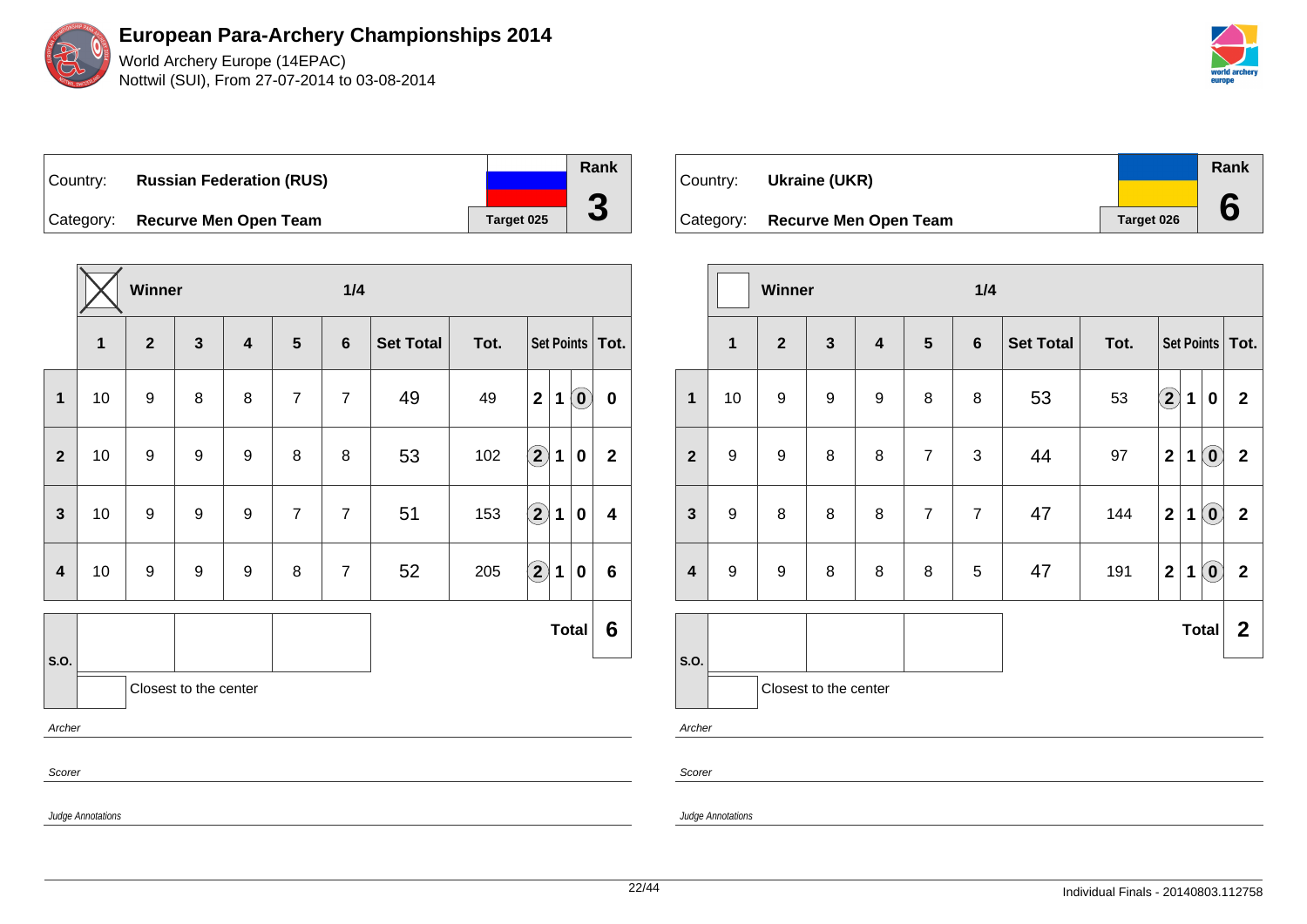World Archery Europe (14EPAC) Nottwil (SUI), From 27-07-2014 to 03-08-2014

| Country:  | Greece (GRE)                 |            | Rank |
|-----------|------------------------------|------------|------|
|           |                              |            |      |
| Category: | <b>Recurve Men Open Team</b> | Target 029 |      |

|                         |                   | Winner         |                       |                         |                 | 1/4            |                  |      |              |             |                            |                  |
|-------------------------|-------------------|----------------|-----------------------|-------------------------|-----------------|----------------|------------------|------|--------------|-------------|----------------------------|------------------|
|                         | $\mathbf{1}$      | $\mathbf{2}$   | $\mathbf{3}$          | $\overline{\mathbf{4}}$ | $5\phantom{.0}$ | $6\phantom{1}$ | <b>Set Total</b> | Tot. |              |             | Set Points   Tot.          |                  |
| 1                       | $\boldsymbol{9}$  | 8              | $\overline{7}$        | $\overline{7}$          | $\overline{7}$  | 6              | 44               | 44   | $\mathbf{2}$ | $\mathbf 1$ | $\left( \mathbf{0}\right)$ | $\mathbf 0$      |
| $\mathbf{2}$            | 10                | 9              | 9                     | 8                       | 8               | $\overline{7}$ | 51               | 95   | $\mathbf 2$  | 1           | $\left( \mathbf{0}\right)$ | $\bf{0}$         |
| $\mathbf{3}$            | 8                 | $\overline{7}$ | $\overline{7}$        | $\overline{7}$          | 5               | 5              | 39               | 134  | $\mathbf{2}$ | $\mathbf 1$ | $\left( \mathbf{0}\right)$ | $\mathbf 0$      |
| $\overline{\mathbf{4}}$ |                   |                |                       |                         |                 |                |                  |      | $\mathbf 2$  | $\mathbf 1$ | $\boldsymbol{0}$           |                  |
|                         |                   |                |                       |                         |                 |                |                  |      |              |             | <b>Total</b>               | $\boldsymbol{0}$ |
| S.O.                    |                   |                | Closest to the center |                         |                 |                |                  |      |              |             |                            |                  |
| Archer                  |                   |                |                       |                         |                 |                |                  |      |              |             |                            |                  |
| Scorer                  |                   |                |                       |                         |                 |                |                  |      |              |             |                            |                  |
|                         | Judge Annotations |                |                       |                         |                 |                |                  |      |              |             |                            |                  |

| Country:  | Italy (ITA)                  |            | Rank |
|-----------|------------------------------|------------|------|
|           |                              |            |      |
| Category: | <b>Recurve Men Open Team</b> | Target 030 |      |

|                         |              | Winner           |                       |                         |                  | 1/4            |                  |      |                         |              |          |                         |
|-------------------------|--------------|------------------|-----------------------|-------------------------|------------------|----------------|------------------|------|-------------------------|--------------|----------|-------------------------|
|                         | $\mathbf{1}$ | $\overline{2}$   | $\mathbf{3}$          | $\overline{\mathbf{4}}$ | $5\phantom{1}$   | $6\phantom{1}$ | <b>Set Total</b> | Tot. |                         |              |          | Set Points   Tot.       |
| $\mathbf{1}$            | 10           | 10               | 8                     | 8                       | 8                | $\overline{7}$ | 51               | 51   | $\bf \overline{2}$      | 1            | 0        | $\overline{2}$          |
| $\overline{2}$          | 9            | $\boldsymbol{9}$ | $\boldsymbol{9}$      | 9                       | $\boldsymbol{9}$ | 8              | 53               | 104  | $\bigcirc$              | $\mathbf{1}$ | $\bf{0}$ | $\overline{\mathbf{4}}$ |
| 3                       | 9            | $\boldsymbol{9}$ | 8                     | 8                       | 8                | 8              | 50               | 154  | $\bigcirc$              | $\mathbf 1$  | $\bf{0}$ | $6\phantom{a}$          |
| $\overline{\mathbf{4}}$ |              |                  |                       |                         |                  |                |                  |      | $\overline{\mathbf{2}}$ | 1            | 0        |                         |
| S.O.                    |              |                  |                       |                         |                  |                |                  |      |                         | <b>Total</b> |          | 6                       |
|                         |              |                  | Closest to the center |                         |                  |                |                  |      |                         |              |          |                         |
| Archer                  |              |                  |                       |                         |                  |                |                  |      |                         |              |          |                         |

Scorer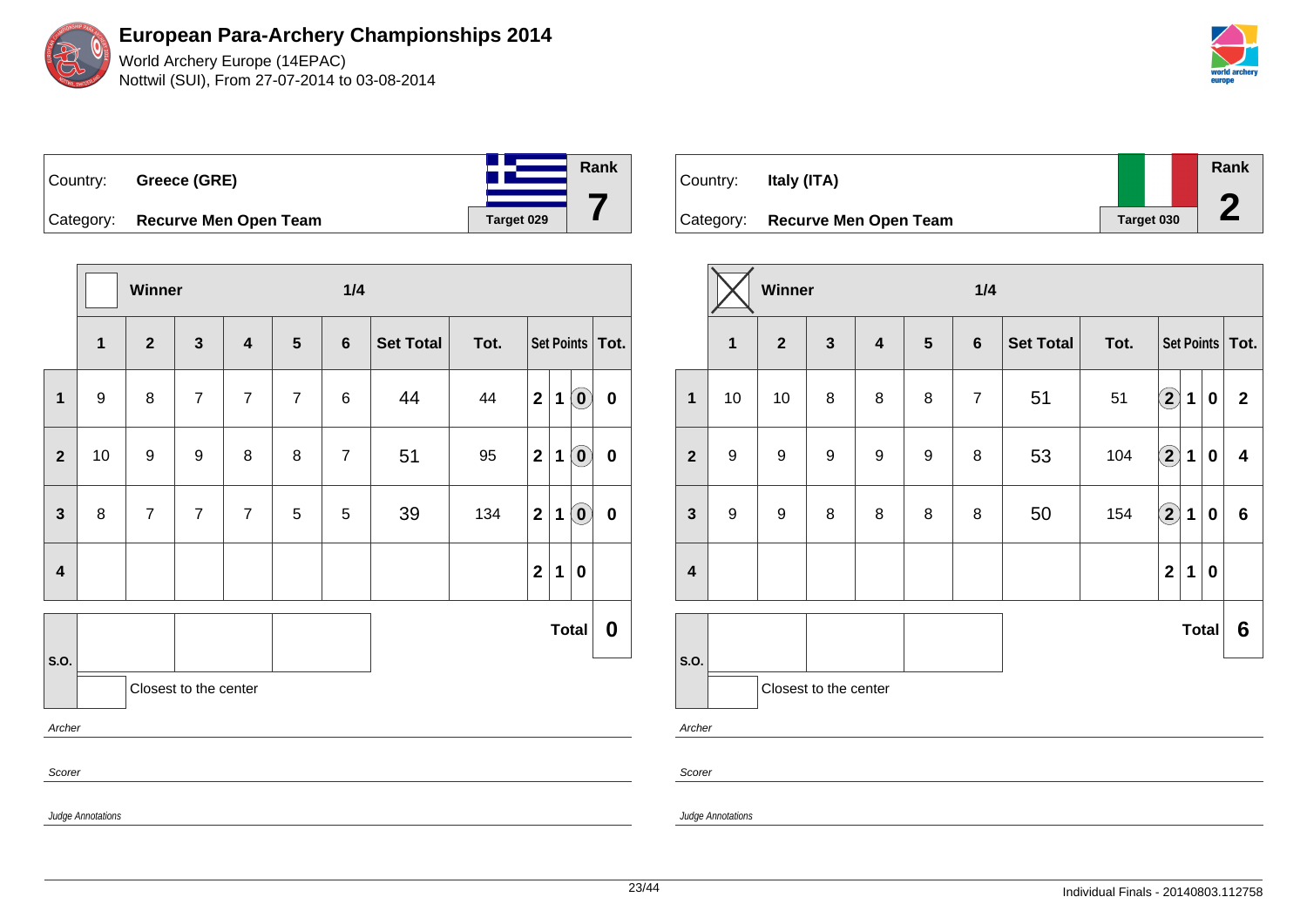| Country: Great Britain (GBR)    | <b>No. 12 Rank</b> |  |
|---------------------------------|--------------------|--|
|                                 | ZN                 |  |
| Category: Recurve Men Open Team | Target 017         |  |

**Winner 1/2 1 2 3 4 5 6 Set Total Tot. Set Points Tot. 1** 10 10 10 10 9 7 56 56 **2 1 0 2 2** 10 9 9 9 8 8 53 109 **2 1 0 4 3** 10 9 9 9 8 8 53 162 **2 1 0 6 4 2 1 0 S.O. Total 6** Closest to the center Archer Scorer Judge Annotations



|                         |                  | Winner           |                       |                         |                | 1/2            |                  |      |                |             |                            |                   |
|-------------------------|------------------|------------------|-----------------------|-------------------------|----------------|----------------|------------------|------|----------------|-------------|----------------------------|-------------------|
|                         | $\mathbf{1}$     | $\overline{2}$   | $\mathbf{3}$          | $\overline{\mathbf{4}}$ | $5\phantom{1}$ | $6\phantom{1}$ | <b>Set Total</b> | Tot. |                |             |                            | Set Points   Tot. |
| $\mathbf{1}$            | 10               | 10               | 8                     | 8                       | 8              | $\overline{7}$ | 51               | 51   | $\overline{2}$ | $\mathbf 1$ | $\left( \mathbf{0}\right)$ | $\pmb{0}$         |
| $\boldsymbol{2}$        | $\boldsymbol{9}$ | $\boldsymbol{9}$ | 9                     | $\overline{7}$          | $\overline{7}$ | 6              | 47               | 98   | $\mathbf{2}$   | 1           | $\left( \mathbf{0}\right)$ | $\mathbf 0$       |
| $\mathbf{3}$            | $\boldsymbol{9}$ | 8                | $\overline{7}$        | $\overline{7}$          | 6              | 6              | 43               | 141  | $\mathbf{2}$   | $\mathbf 1$ | $\left( \mathbf{0}\right)$ | $\mathbf 0$       |
| $\overline{\mathbf{4}}$ |                  |                  |                       |                         |                |                |                  |      | $\overline{2}$ | $\mathbf 1$ | $\pmb{0}$                  |                   |
|                         |                  |                  |                       |                         |                |                |                  |      |                |             | <b>Total</b>               | 0                 |
| S.O.                    |                  |                  | Closest to the center |                         |                |                |                  |      |                |             |                            |                   |
| Archer                  |                  |                  |                       |                         |                |                |                  |      |                |             |                            |                   |
| Scorer                  |                  |                  |                       |                         |                |                |                  |      |                |             |                            |                   |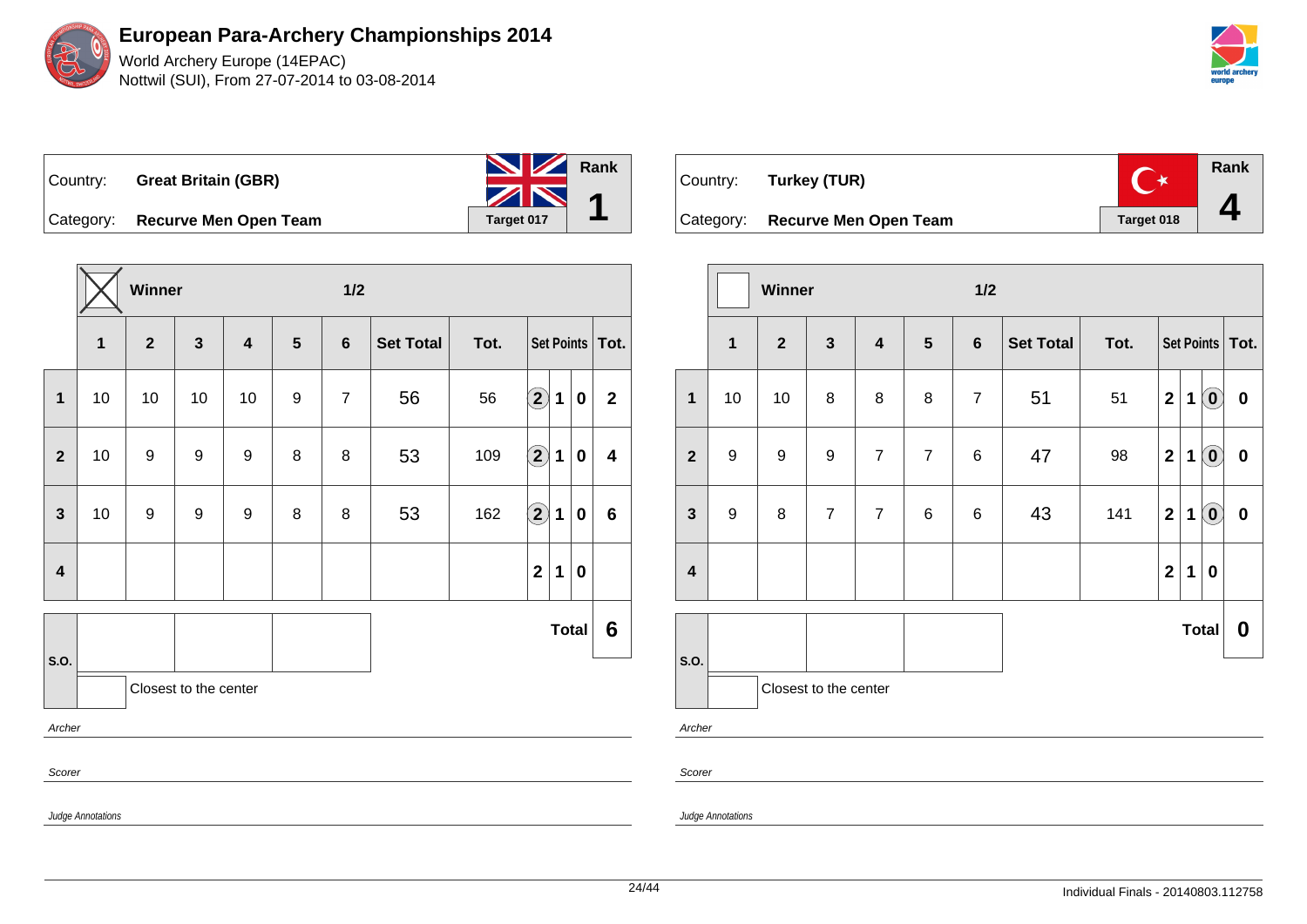

World Archery Europe (14EPAC) Nottwil (SUI), From 27-07-2014 to 03-08-2014



Country: **Russian Federation (RUS)** Category: **Recurve Men Open Team Tanget 021 Rank 3**

|                         |                          | Winner           |                       |   |                | 1/2            |                  |      |                        |                                                     |                         |
|-------------------------|--------------------------|------------------|-----------------------|---|----------------|----------------|------------------|------|------------------------|-----------------------------------------------------|-------------------------|
|                         | 1                        | $\mathbf{2}$     | $\mathbf{3}$          | 4 | 5              | $6\phantom{1}$ | <b>Set Total</b> | Tot. |                        |                                                     | Set Points   Tot.       |
| $\mathbf 1$             | 10                       | 10               | 9                     | 8 | 6              | 6              | 49               | 49   | $\mathbf{2}$           | $\left( \begin{matrix} 0 \end{matrix} \right)$<br>1 | $\boldsymbol{0}$        |
| $\overline{2}$          | 10                       | 10               | 10                    | 9 | 8              | $\overline{7}$ | 54               | 103  | $\bf (2)$              | $\bf{0}$<br>1                                       | $\mathbf 2$             |
| $\overline{3}$          | 10                       | 9                | 9                     | 8 | 6              | 3              | 45               | 148  | $\mathbf 2$            | $\left( \mathbf{1}\right)$<br>0                     | $\mathbf 3$             |
| $\overline{\mathbf{4}}$ | 10                       | $\boldsymbol{9}$ | 9                     | 9 | $\overline{7}$ | $\overline{7}$ | 51               | 199  | $\mathbf{\widehat{2}}$ | 1<br>$\bf{0}$                                       | $\overline{\mathbf{5}}$ |
|                         |                          |                  |                       |   |                |                |                  |      |                        | <b>Total</b>                                        | 5                       |
| S.O.                    |                          |                  | Closest to the center |   |                |                |                  |      |                        |                                                     |                         |
| Archer                  |                          |                  |                       |   |                |                |                  |      |                        |                                                     |                         |
| Scorer                  |                          |                  |                       |   |                |                |                  |      |                        |                                                     |                         |
|                         | <b>Judge Annotations</b> |                  |                       |   |                |                |                  |      |                        |                                                     |                         |



|                         |                  | Winner           |                       |                         |                | 1/2            |                  |      |                  |                   |                                                |                   |
|-------------------------|------------------|------------------|-----------------------|-------------------------|----------------|----------------|------------------|------|------------------|-------------------|------------------------------------------------|-------------------|
|                         | $\mathbf{1}$     | $\overline{2}$   | $\mathbf{3}$          | $\overline{\mathbf{4}}$ | $5\phantom{1}$ | $6\phantom{1}$ | <b>Set Total</b> | Tot. |                  |                   |                                                | Set Points   Tot. |
| $\mathbf{1}$            | X                | 10               | $\boldsymbol{9}$      | 9                       | 8              | $\overline{7}$ | 53               | 53   | $\mathbf{2}$     | 1                 | $\boldsymbol{0}$                               | $\mathbf{2}$      |
| $\boldsymbol{2}$        | 10               | $\boldsymbol{9}$ | $\boldsymbol{9}$      | $\boldsymbol{9}$        | $\overline{7}$ | 6              | 50               | 103  | $\boldsymbol{2}$ | 1                 | $\left( \begin{matrix} 0 \end{matrix} \right)$ | $\mathbf{2}$      |
| $\mathbf{3}$            | $\boldsymbol{9}$ | 8                | 8                     | $\overline{7}$          | $\overline{7}$ | 6              | 45               | 148  | $\overline{2}$   | $\left( 1\right)$ | 0                                              | $\mathbf{3}$      |
| $\overline{\mathbf{4}}$ | $9$              | $\boldsymbol{9}$ | $\bf 8$               | 8                       | 8              | $\overline{7}$ | 49               | 197  | $\mathbf 2$      | 1                 | $\left( \mathbf{0}\right)$                     | $\mathbf{3}$      |
| S.O.                    |                  |                  |                       |                         |                |                |                  |      |                  |                   | <b>Total</b>                                   | 3                 |
|                         |                  |                  | Closest to the center |                         |                |                |                  |      |                  |                   |                                                |                   |
| Archer                  |                  |                  |                       |                         |                |                |                  |      |                  |                   |                                                |                   |
| Scorer                  |                  |                  |                       |                         |                |                |                  |      |                  |                   |                                                |                   |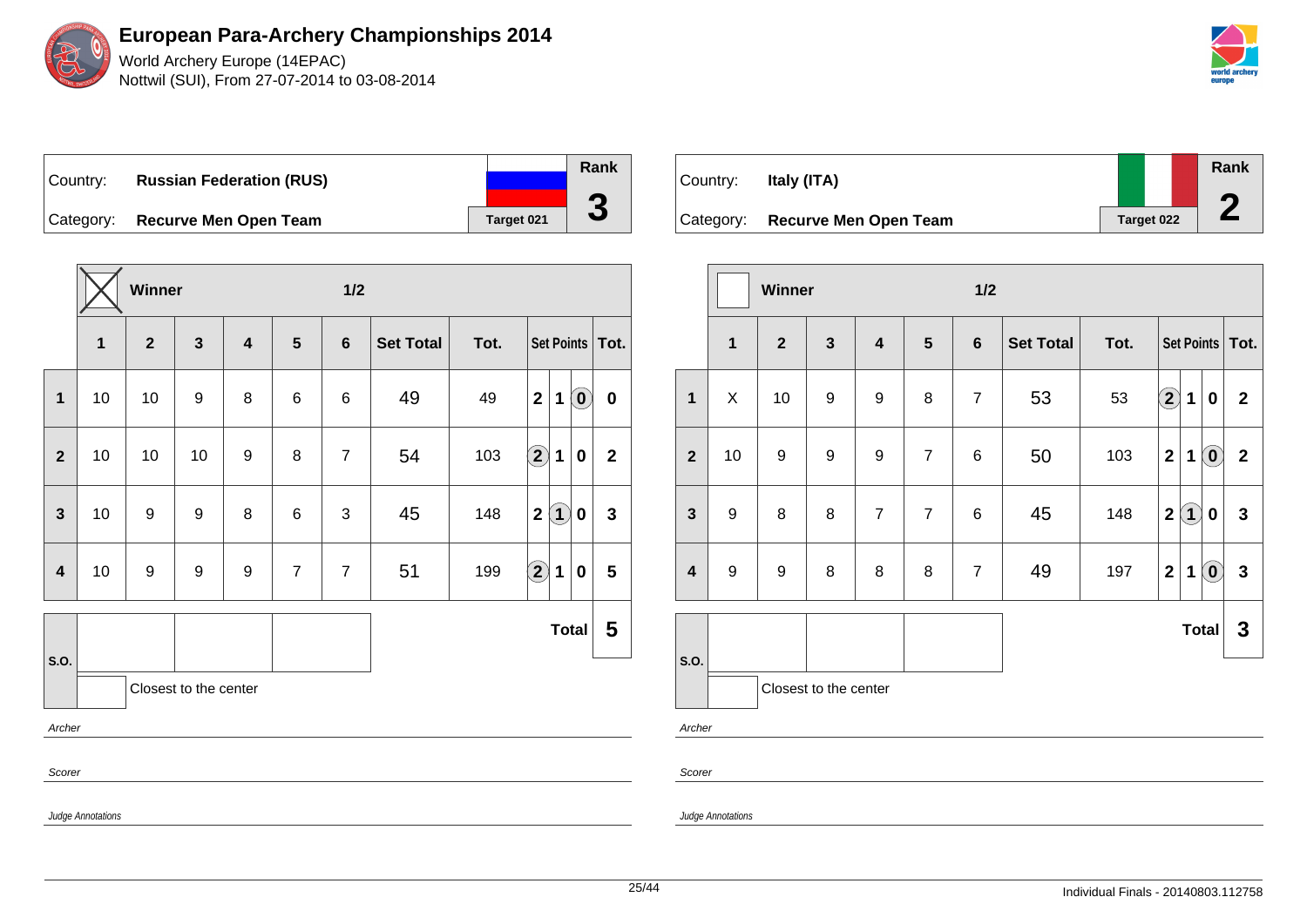

**European Para-Archery Championships 2014** World Archery Europe (14EPAC)

Nottwil (SUI), From 27-07-2014 to 03-08-2014



**Rank**  $\mathbb{C}^*$ Country: **Turkey (TUR) 4** Category: **Recurve Men Open Team Target 001** 

|                         |                   | Winner         |                       |                         |                | <b>Bronze</b>  |                  |      |                  |   |                                                         |                   |
|-------------------------|-------------------|----------------|-----------------------|-------------------------|----------------|----------------|------------------|------|------------------|---|---------------------------------------------------------|-------------------|
|                         | $\mathbf{1}$      | $\overline{2}$ | $\mathbf{3}$          | $\overline{\mathbf{4}}$ | $5\phantom{1}$ | $6\phantom{1}$ | <b>Set Total</b> | Tot. |                  |   |                                                         | Set Points   Tot. |
| $\mathbf{1}$            | 8                 | 6              | $\overline{7}$        | 9                       | 5              | 6              | 41               | 41   | $\mathbf 2$      | 1 | $\left( \begin{matrix} \mathbf{0} \end{matrix} \right)$ | $\bf{0}$          |
| $\overline{2}$          | 10                | $\overline{7}$ | $\overline{7}$        | 9                       | $\overline{7}$ | 8              | 48               | 89   | $\boldsymbol{2}$ | 1 | $\left( \begin{matrix} 0 \end{matrix} \right)$          | $\pmb{0}$         |
| $\mathbf{3}$            | 8                 | 9              | 9                     | 8                       | 5              | $\overline{7}$ | 46               | 135  | $\mathbf{2}$     | 1 | $\left( \mathbf{0}\right)$                              | $\pmb{0}$         |
| $\overline{\mathbf{4}}$ |                   |                |                       |                         |                |                |                  |      | $\mathbf{2}$     | 1 | 0                                                       |                   |
|                         |                   |                |                       |                         |                |                |                  |      |                  |   | <b>Total</b>                                            | $\boldsymbol{0}$  |
| S.O.                    |                   |                | Closest to the center |                         |                |                |                  |      |                  |   |                                                         |                   |
| Archer                  |                   |                |                       |                         |                |                |                  |      |                  |   |                                                         |                   |
| Scorer                  |                   |                |                       |                         |                |                |                  |      |                  |   |                                                         |                   |
|                         | Judge Annotations |                |                       |                         |                |                |                  |      |                  |   |                                                         |                   |

| Country: | Italy (ITA)                     |            | Rank |
|----------|---------------------------------|------------|------|
|          | Category: Recurve Men Open Team | Target 002 |      |

|                         |                | Winner         |                       |                         |                | <b>Bronze</b>   |                  |      |                         |              |              |                   |
|-------------------------|----------------|----------------|-----------------------|-------------------------|----------------|-----------------|------------------|------|-------------------------|--------------|--------------|-------------------|
|                         | $\overline{1}$ | $\overline{2}$ | $\mathbf{3}$          | $\overline{\mathbf{4}}$ | $5\phantom{1}$ | $6\phantom{1}6$ | <b>Set Total</b> | Tot. |                         |              |              | Set Points   Tot. |
| $\mathbf{1}$            | 8              | 8              | 8                     | $\overline{7}$          | $\bf 8$        | 8               | 47               | 47   | $\mathbf{2}$            | $\mathbf{1}$ | $\bf{0}$     | $\mathbf{2}$      |
| $\overline{2}$          | 8              | 8              | 10                    | 8                       | $\overline{7}$ | 9               | 50               | 97   | $\left( 2\right)$       | 1            | $\bf{0}$     | 4                 |
| $\mathbf{3}$            | 8              | 8              | 8                     | 9                       | 10             | 9               | 52               | 149  | $\Large{\textbf{2}}$    | $\mathbf 1$  | 0            | $6\phantom{1}$    |
| $\overline{\mathbf{4}}$ |                |                |                       |                         |                |                 |                  |      | $\overline{\mathbf{2}}$ | 1            | 0            |                   |
|                         |                |                |                       |                         |                |                 |                  |      |                         |              | <b>Total</b> | 6                 |
| S.O.                    |                |                | Closest to the center |                         |                |                 |                  |      |                         |              |              |                   |
| Archer                  |                |                |                       |                         |                |                 |                  |      |                         |              |              |                   |

Scorer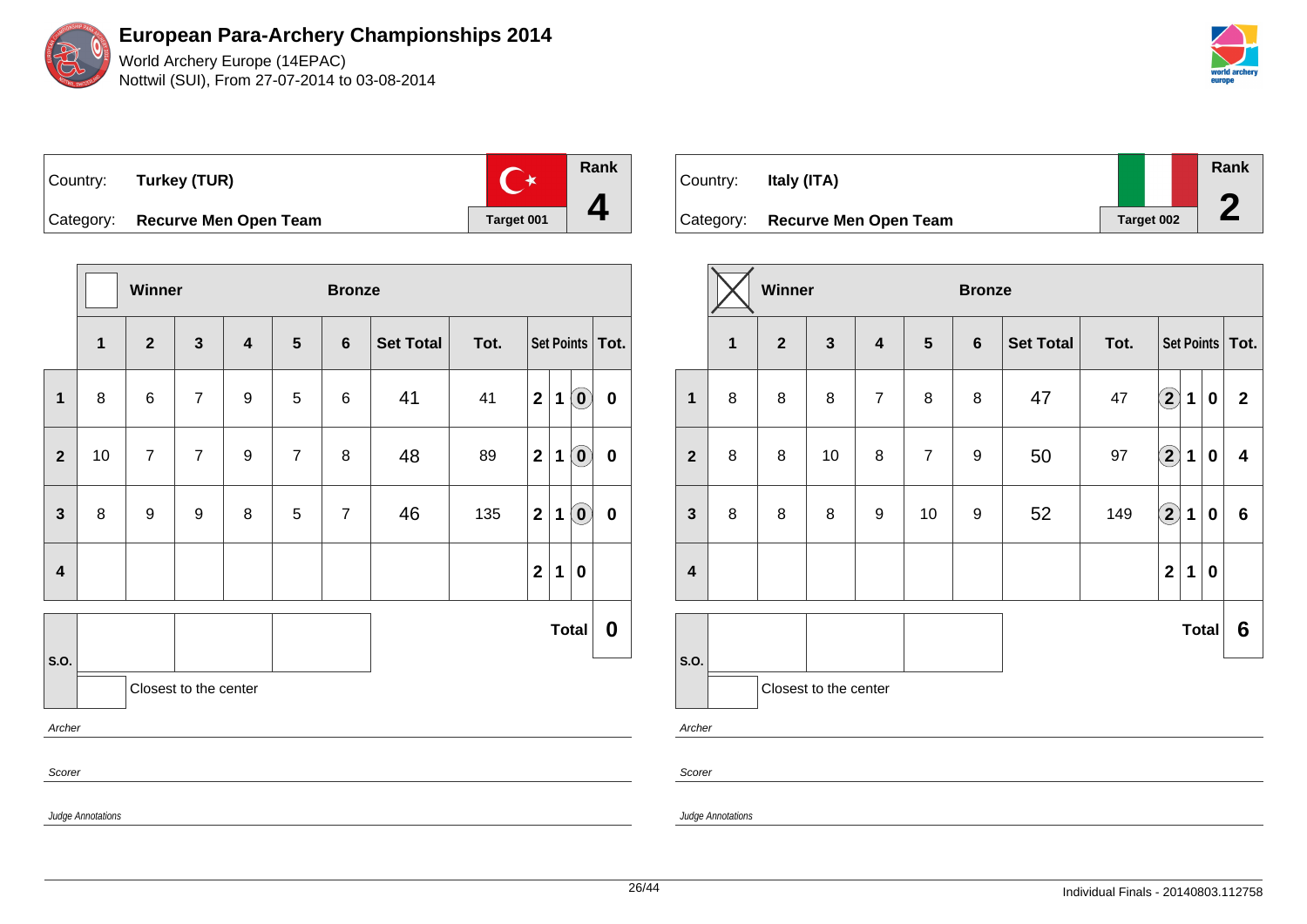

| <b>Great Britain (GBR)</b> |                                 |                      |
|----------------------------|---------------------------------|----------------------|
|                            | Target 001                      |                      |
|                            | Category: Recurve Men Open Team | <b>NV</b> Rank<br>ZN |

**Winner Gold 1 2 3 4 5 6 Set Total Tot. Set Points Tot. 1** 9 10 9 8 9 9 54 54 **2 1 0 2 2** 9 9 10 6 8 10 52 106 **2 1 0 4 3** 9 8 10 7 7 9 50 156 210 4 **4** 8 10 7 9 8 9 51 207 **2 1 0 6 S.O. Total 6** Closest to the center Archer Scorer Judge Annotations

| Country:  | <b>Russian Federation (RUS)</b> |            | Rank   |
|-----------|---------------------------------|------------|--------|
| Category: | <b>Recurve Men Open Team</b>    | Target 002 | G<br>J |

|                         |                       | <b>Winner</b>    |              |                         |                | Gold           |                  |      |                         |   |                            |                  |
|-------------------------|-----------------------|------------------|--------------|-------------------------|----------------|----------------|------------------|------|-------------------------|---|----------------------------|------------------|
|                         | $\mathbf{1}$          | $\overline{2}$   | $\mathbf{3}$ | $\overline{\mathbf{4}}$ | 5              | $6\phantom{1}$ | <b>Set Total</b> | Tot. |                         |   | Set Points   Tot.          |                  |
| $\mathbf{1}$            | 8                     | $\boldsymbol{9}$ | 8            | $\overline{7}$          | $\overline{7}$ | 6              | 45               | 45   | $\mathbf{2}$            | 1 | $\left( \mathbf{0}\right)$ | $\boldsymbol{0}$ |
| $\overline{2}$          | $\overline{7}$        | 10               | 10           | 8                       | 6              | 9              | 50               | 95   | $\overline{2}$          | 1 | $\left( \mathbf{0}\right)$ | $\bf{0}$         |
| $\mathbf{3}$            | $\boldsymbol{9}$      | 8                | 10           | 8                       | $\overline{7}$ | 9              | 51               | 146  | $\Large 2$              | 1 | 0                          | $\mathbf{2}$     |
| $\overline{\mathbf{4}}$ | $\boldsymbol{9}$      | $\overline{7}$   | 9            | $\overline{7}$          | 10             | 8              | 50               | 196  | $\overline{\mathbf{2}}$ | 1 | $\left( \mathbf{0}\right)$ | $\mathbf{2}$     |
| S.O.                    |                       |                  |              |                         |                |                |                  |      |                         |   | <b>Total</b>               | $\mathbf{2}$     |
|                         | Closest to the center |                  |              |                         |                |                |                  |      |                         |   |                            |                  |
| Archer                  |                       |                  |              |                         |                |                |                  |      |                         |   |                            |                  |
| Scorer                  |                       |                  |              |                         |                |                |                  |      |                         |   |                            |                  |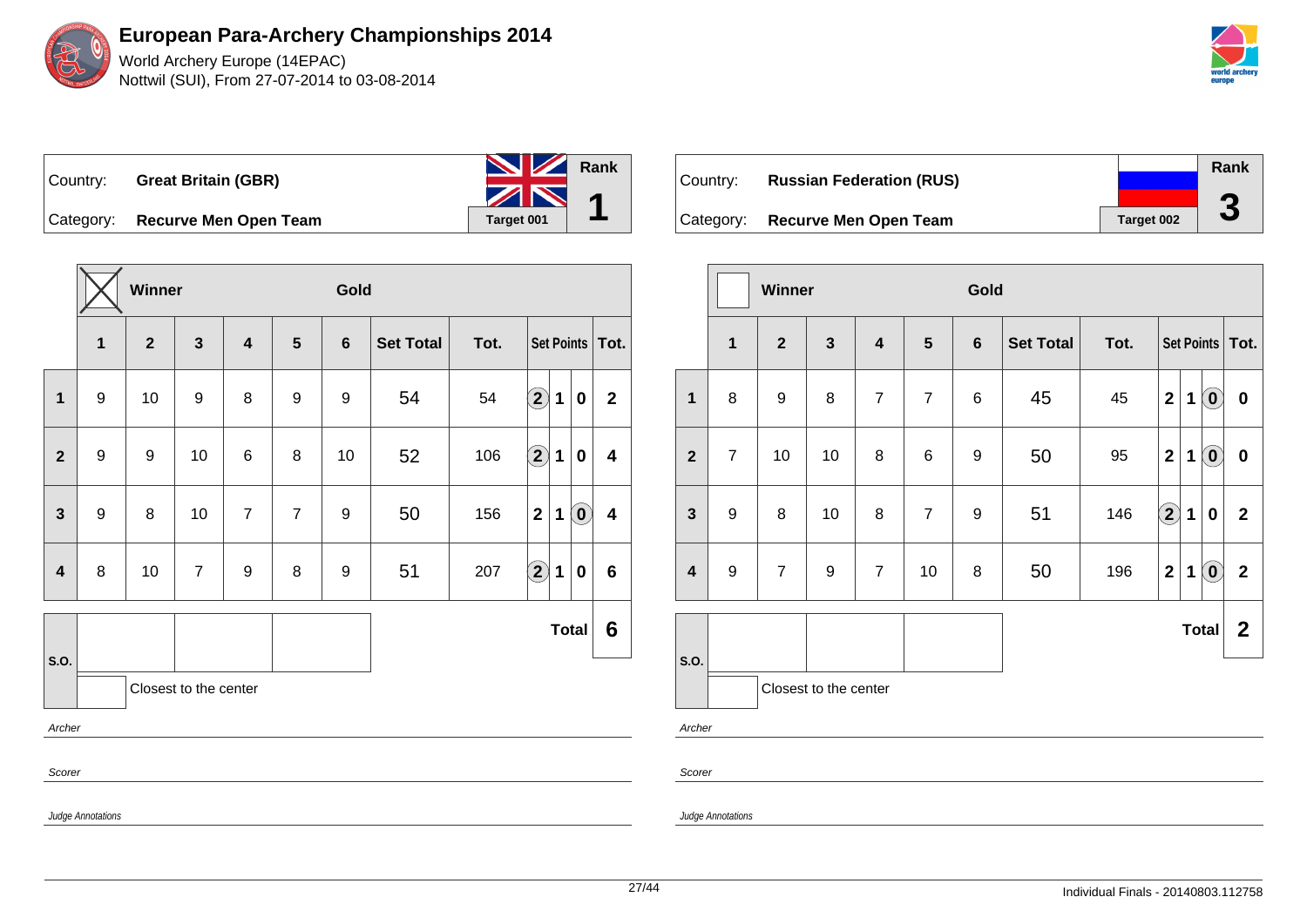World Archery Europe (14EPAC) Nottwil (SUI), From 27-07-2014 to 03-08-2014



## Country: **Italy (ITA)** Category: **Recurve Women Open Team Target 025**

|                         |                   | Winner           |                       |                         |                | $1/2$          |                  |      |                      |             |              |                         |
|-------------------------|-------------------|------------------|-----------------------|-------------------------|----------------|----------------|------------------|------|----------------------|-------------|--------------|-------------------------|
|                         | $\mathbf{1}$      | $\mathbf{2}$     | $\mathbf{3}$          | $\overline{\mathbf{4}}$ | $5\phantom{1}$ | $6\phantom{1}$ | <b>Set Total</b> | Tot. | Set Points   Tot.    |             |              |                         |
| 1                       | 9                 | 9                | 8                     | 8                       | $\overline{7}$ | 5              | 46               | 46   | $\Large{\textbf{2}}$ | 1           | $\bf{0}$     | $\mathbf 2$             |
| $\mathbf{2}$            | 10                | $\boldsymbol{9}$ | 9                     | 9                       | 8              | $\,6$          | 51               | 97   | $\bigcirc \!\! \! 2$ | $\mathbf 1$ | 0            | $\overline{\mathbf{4}}$ |
| $\mathbf{3}$            | 10                | 9                | 8                     | $\overline{7}$          | 6              | 4              | 44               | 141  | $\bf \overline{2}$   | 1           | 0            | 6                       |
| $\overline{\mathbf{4}}$ |                   |                  |                       |                         |                |                |                  |      | $\boldsymbol{2}$     | 1           | 0            |                         |
| S.O.                    |                   |                  |                       |                         |                |                |                  |      |                      |             | <b>Total</b> | 6                       |
|                         |                   |                  | Closest to the center |                         |                |                |                  |      |                      |             |              |                         |
| Archer                  |                   |                  |                       |                         |                |                |                  |      |                      |             |              |                         |
| Scorer                  |                   |                  |                       |                         |                |                |                  |      |                      |             |              |                         |
|                         | Judge Annotations |                  |                       |                         |                |                |                  |      |                      |             |              |                         |

| ∣Countr∨: l | <b>Czech Republic (CZE)</b> |            | Rank |
|-------------|-----------------------------|------------|------|
| Category:   | Recurve Women Open Team     | Target 026 |      |

|                         |              | Winner           |                       |                         |                | 1/2            |                  |      |                         |             |                                                     |                  |
|-------------------------|--------------|------------------|-----------------------|-------------------------|----------------|----------------|------------------|------|-------------------------|-------------|-----------------------------------------------------|------------------|
|                         | $\mathbf{1}$ | $\overline{2}$   | $\mathbf{3}$          | $\overline{\mathbf{4}}$ | $5\phantom{1}$ | $6\phantom{1}$ | <b>Set Total</b> | Tot. | Set Points   Tot.       |             |                                                     |                  |
| $\mathbf{1}$            | 10           | $\boldsymbol{9}$ | 8                     | $\overline{7}$          | 6              | 4              | 44               | 44   | $\overline{\mathbf{2}}$ | 1           | $\left( \mathbf{0}\right)$                          | $\pmb{0}$        |
| $\overline{2}$          | 10           | $\boldsymbol{9}$ | 8                     | $\,6$                   | 4              | $\mathbf{2}$   | 39               | 83   | $\overline{\mathbf{2}}$ | 1           | $\left( \begin{matrix} 0 \\ 0 \end{matrix} \right)$ | $\pmb{0}$        |
| $\mathbf{3}$            | 9            | $\bf 8$          | $\overline{7}$        | $\overline{7}$          | $\,6$          | 5              | 42               | 125  | $\mathbf 2$             | 1           | $\left( 0 \right)$                                  | $\pmb{0}$        |
| $\overline{\mathbf{4}}$ |              |                  |                       |                         |                |                |                  |      | $\overline{\mathbf{2}}$ | $\mathbf 1$ | $\mathbf 0$                                         |                  |
|                         |              |                  |                       |                         |                |                | <b>Total</b>     |      |                         |             |                                                     | $\boldsymbol{0}$ |
| S.O.                    |              |                  | Closest to the center |                         |                |                |                  |      |                         |             |                                                     |                  |
|                         | Archer       |                  |                       |                         |                |                |                  |      |                         |             |                                                     |                  |

Scorer

Judge Annotations

**Rank**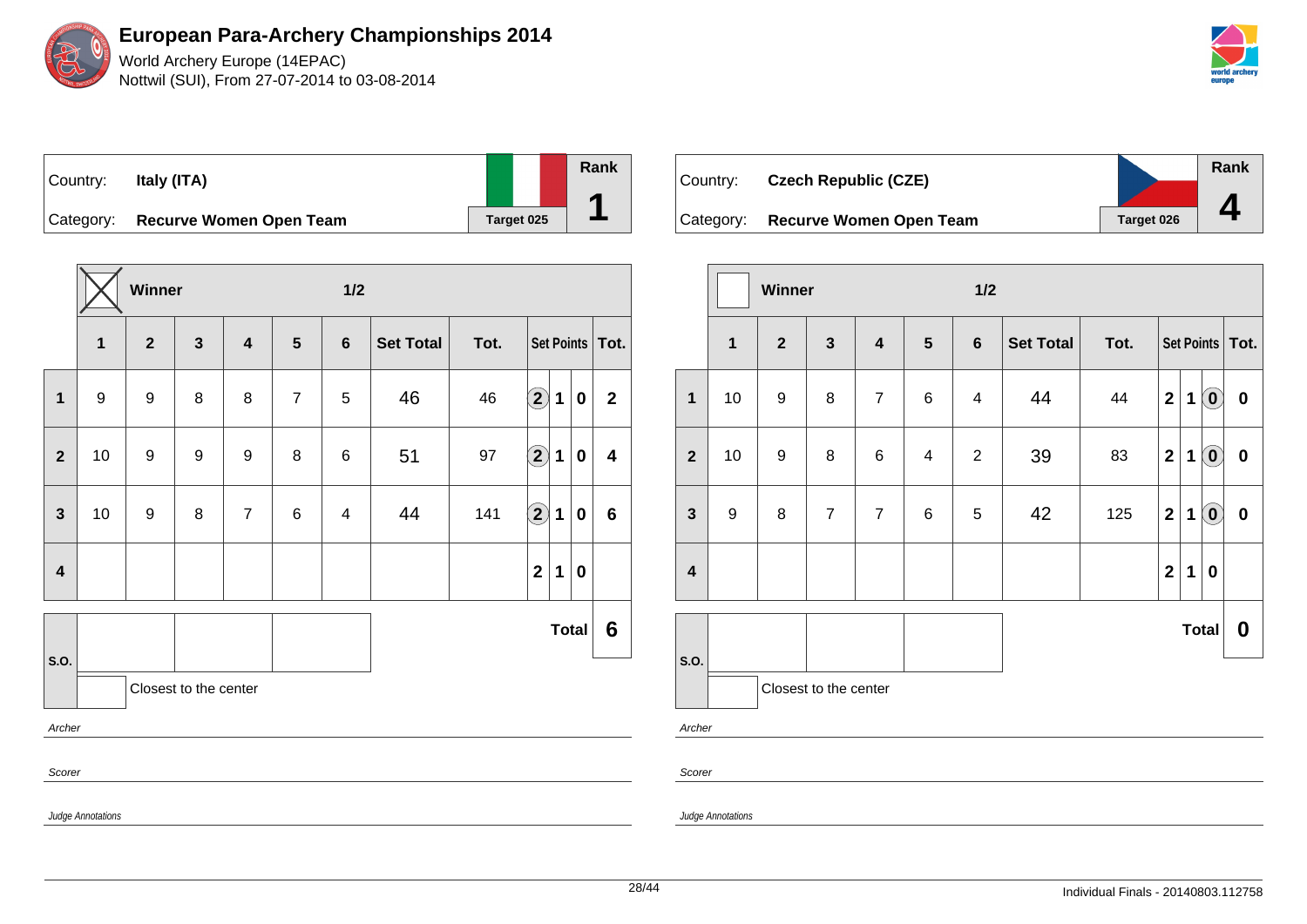

**Rank**  $\mathbf{C}^{\star}$ Country: **Turkey (TUR) 3** Category: **Recurve Women Open Team Target 029** 

|                         |                   | Winner           |                       |                         |                |                 | $1/2$            |      |                                                                                                                                                                                                                                                                                                                                                                                                               |              |                                                |                         |  |
|-------------------------|-------------------|------------------|-----------------------|-------------------------|----------------|-----------------|------------------|------|---------------------------------------------------------------------------------------------------------------------------------------------------------------------------------------------------------------------------------------------------------------------------------------------------------------------------------------------------------------------------------------------------------------|--------------|------------------------------------------------|-------------------------|--|
|                         | $\mathbf{1}$      | $\mathbf{2}$     | $\mathbf{3}$          | $\overline{\mathbf{4}}$ | $5\phantom{1}$ | $6\phantom{1}6$ | <b>Set Total</b> | Tot. | Set Points   Tot.                                                                                                                                                                                                                                                                                                                                                                                             |              |                                                |                         |  |
| 1                       | X                 | $\boldsymbol{9}$ | 8                     | 6                       | 6              | 4               | 43               | 43   | $\overline{2}$                                                                                                                                                                                                                                                                                                                                                                                                | $\mathbf 1$  | $\left( \begin{matrix} 0 \end{matrix} \right)$ | $\mathbf 0$             |  |
| $\mathbf{2}$            | X                 | Χ                | 9                     | 9                       | $\overline{7}$ | $\overline{7}$  | 52               | 95   | $\mathbf{2}% ^{2}\mathbf{1}_{B(1)}=\mathbf{1}_{B(1)}=\mathbf{1}_{B(1)}=\mathbf{1}_{B(1)}=\mathbf{1}_{B(1)}=\mathbf{1}_{B(1)}=\mathbf{1}_{B(1)}=\mathbf{1}_{B(1)}=\mathbf{1}_{B(1)}=\mathbf{1}_{B(1)}=\mathbf{1}_{B(1)}=\mathbf{1}_{B(1)}=\mathbf{1}_{B(1)}=\mathbf{1}_{B(1)}=\mathbf{1}_{B(1)}=\mathbf{1}_{B(1)}=\mathbf{1}_{B(1)}=\mathbf{1}_{B(1)}=\mathbf{1}_{B(1)}=\mathbf{1}_{B(1)}=\mathbf{1}_{B(1)}=\$ | 1            | $\bf{0}$                                       | $\mathbf{2}$            |  |
| $\mathbf{3}$            | 10                | $\boldsymbol{9}$ | 9                     | 8                       | $\overline{7}$ | $6\phantom{1}6$ | 49               | 144  | $\Large{\textbf{2}}$                                                                                                                                                                                                                                                                                                                                                                                          | $\mathbf{1}$ | $\bf{0}$                                       | $\overline{\mathbf{4}}$ |  |
| $\overline{\mathbf{4}}$ | $\boldsymbol{9}$  | $\boldsymbol{9}$ | 8                     | 8                       | 8              | $6\phantom{1}6$ | 48               | 192  | $\mathbf{2}$                                                                                                                                                                                                                                                                                                                                                                                                  | $\mathbf 1$  | $\left( \begin{matrix} 0 \end{matrix} \right)$ | $\overline{\mathbf{4}}$ |  |
|                         |                   | $\boldsymbol{9}$ | $\overline{7}$        |                         | $\sqrt{3}$     |                 |                  |      |                                                                                                                                                                                                                                                                                                                                                                                                               |              | <b>Total</b>                                   | 4                       |  |
| S.O.                    |                   |                  | Closest to the center |                         |                |                 |                  |      |                                                                                                                                                                                                                                                                                                                                                                                                               |              |                                                |                         |  |
| Archer                  |                   |                  |                       |                         |                |                 |                  |      |                                                                                                                                                                                                                                                                                                                                                                                                               |              |                                                |                         |  |
| Scorer                  |                   |                  |                       |                         |                |                 |                  |      |                                                                                                                                                                                                                                                                                                                                                                                                               |              |                                                |                         |  |
|                         | Judge Annotations |                  |                       |                         |                |                 |                  |      |                                                                                                                                                                                                                                                                                                                                                                                                               |              |                                                |                         |  |

| ∣Country: l | <b>Russian Federation (RUS)</b>   |            | Rank |
|-------------|-----------------------------------|------------|------|
|             | Category: Recurve Women Open Team | Target 030 |      |

|                         |                                    | Winner                |                  |                         |                | 1/2            |                  |        |                         |   |                            |                         |
|-------------------------|------------------------------------|-----------------------|------------------|-------------------------|----------------|----------------|------------------|--------|-------------------------|---|----------------------------|-------------------------|
|                         | $\overline{\mathbf{1}}$            | $\overline{2}$        | $\mathbf{3}$     | $\overline{\mathbf{4}}$ | 5              | $6\phantom{1}$ | <b>Set Total</b> | Tot.   |                         |   | Set Points                 | Tot.                    |
| $\mathbf{1}$            | $\boldsymbol{9}$                   | 8                     | 8                | 8                       | 8              | 4              | 45               | 45     | $\bf \Omega$            | 1 | 0                          | $\mathbf 2$             |
| $\overline{\mathbf{2}}$ | 9                                  | 8                     | 8                | $\overline{7}$          | $\overline{7}$ | 6              | 45               | $90\,$ | $\mathbf 2$             | 1 | $\odot$                    | $\mathbf 2$             |
| $\mathbf{3}$            | 10                                 | 10                    | 8                | 8                       | 6              | 5              | 47               | 137    | $\overline{\mathbf{2}}$ | 1 | $\left( \mathbf{0}\right)$ | $\mathbf 2$             |
| $\overline{\mathbf{4}}$ | 10                                 | 10                    | $\boldsymbol{9}$ | 8                       | $\overline{7}$ | 6              | 50               | 187    | $\mathbf{\widehat{2}}$  | 1 | 0                          | $\overline{\mathbf{4}}$ |
| S.O.                    | $\boldsymbol{9}$<br>$\overline{7}$ |                       |                  | 5                       |                |                |                  |        | <b>Total</b>            |   | 5                          |                         |
|                         |                                    | Closest to the center |                  |                         |                |                |                  |        |                         |   |                            |                         |
| Archer                  |                                    |                       |                  |                         |                |                |                  |        |                         |   |                            |                         |

Scorer

Judge Annotations

29/44 Individual Finals - 20140803.112758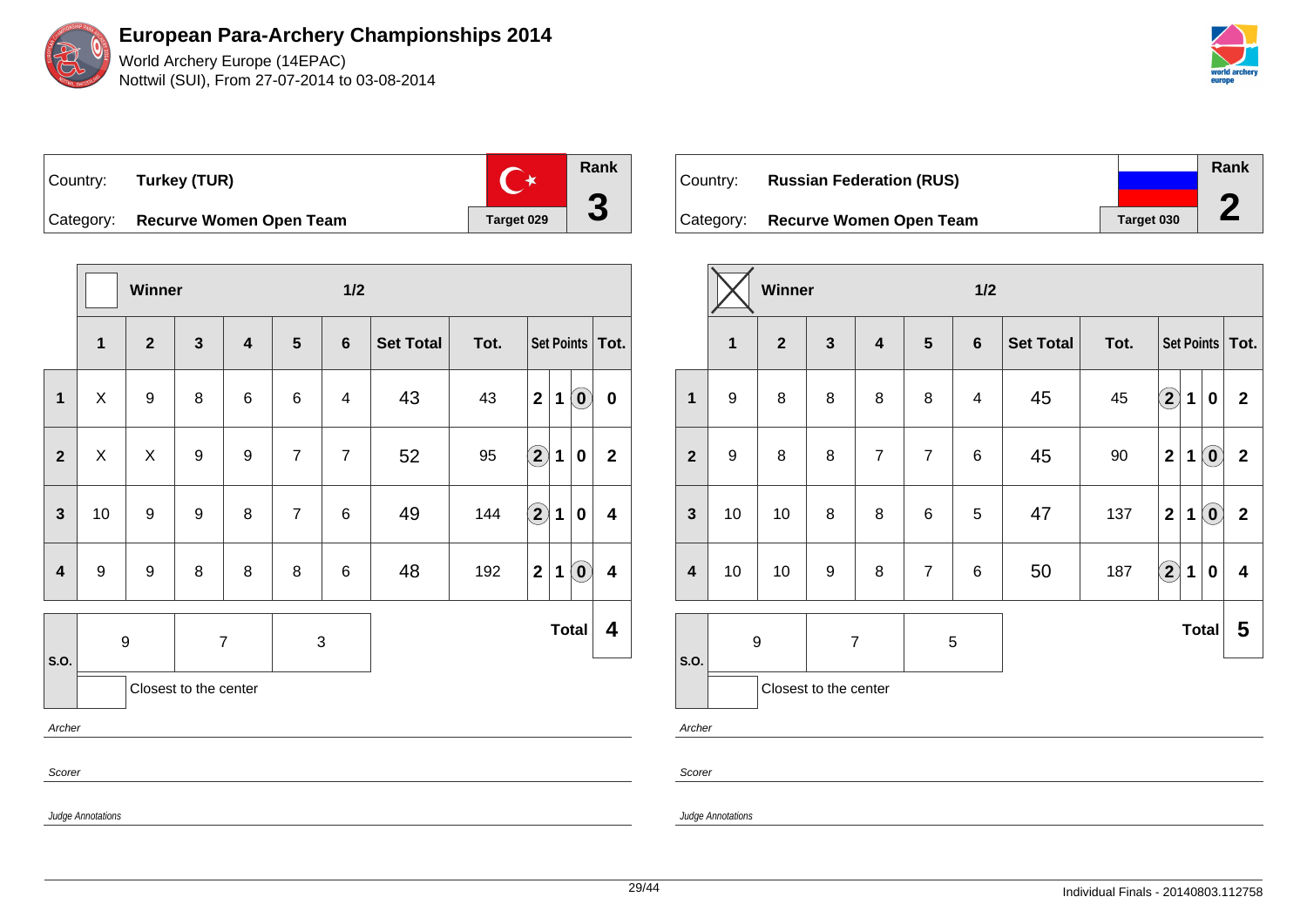World Archery Europe (14EPAC) Nottwil (SUI), From 27-07-2014 to 03-08-2014

| world archery<br>europe |
|-------------------------|

| Country:  | <b>Czech Republic (CZE)</b>    |            | Rank |
|-----------|--------------------------------|------------|------|
| Category: | <b>Recurve Women Open Team</b> | Target 001 |      |

**Winner Bronze 1 2 3 4 5 6 Set Total Tot. Set Points Tot. 1** 8 7 6 5 4 4 34 34 **2 1 0 0 2** 7 8 5 7 7 9 43 77 **2 1 0 1 3**  $\begin{bmatrix} 7 \\ 6 \end{bmatrix}$  6 | 9 | 10 | 1 | M | 33 | 110 | 2 | 1 | 0 | 1 **4 2 1 0 S.O. Total 1** Closest to the center Archer Scorer

|           | Country: Turkey (TUR)   | $\Gamma$   | Rank |
|-----------|-------------------------|------------|------|
| Category: | Recurve Women Open Team | Target 002 |      |

|                         |              | Winner         |                       |                         |                | <b>Bronze</b>    |                  |      |                                              |              |                   |  |
|-------------------------|--------------|----------------|-----------------------|-------------------------|----------------|------------------|------------------|------|----------------------------------------------|--------------|-------------------|--|
|                         | $\mathbf{1}$ | $\overline{2}$ | $\mathbf{3}$          | $\overline{\mathbf{4}}$ | $5\phantom{1}$ | $6\phantom{a}$   | <b>Set Total</b> | Tot. |                                              |              | Set Points   Tot. |  |
| $\mathbf{1}$            | 9            | $\,6\,$        | $\overline{4}$        | $\overline{7}$          | 5              | 5                | 36               | 36   | $\mathbf{2}$<br>1                            | $\bf{0}$     | $\mathbf{2}$      |  |
| $\overline{2}$          | 4            | 10             | 8                     | 3                       | 10             | 8                | 43               | 79   | $\overline{\mathbf{2}}$<br>$\left( 1\right)$ | 0            | $\mathbf{3}$      |  |
| $\mathbf{3}$            | 9            | 9              | $\overline{7}$        | 9                       | $\overline{7}$ | $\boldsymbol{9}$ | 50               | 129  | $\bigcirc \!\! 2$<br>1                       | 0            | 5                 |  |
| $\overline{\mathbf{4}}$ |              |                |                       |                         |                |                  |                  |      | $\overline{\mathbf{2}}$<br>1                 | 0            |                   |  |
| S.O.                    |              |                |                       |                         |                |                  |                  |      |                                              | <b>Total</b> | 5                 |  |
|                         |              |                | Closest to the center |                         |                |                  |                  |      |                                              |              |                   |  |
|                         | Archer       |                |                       |                         |                |                  |                  |      |                                              |              |                   |  |

Scorer

Judge Annotations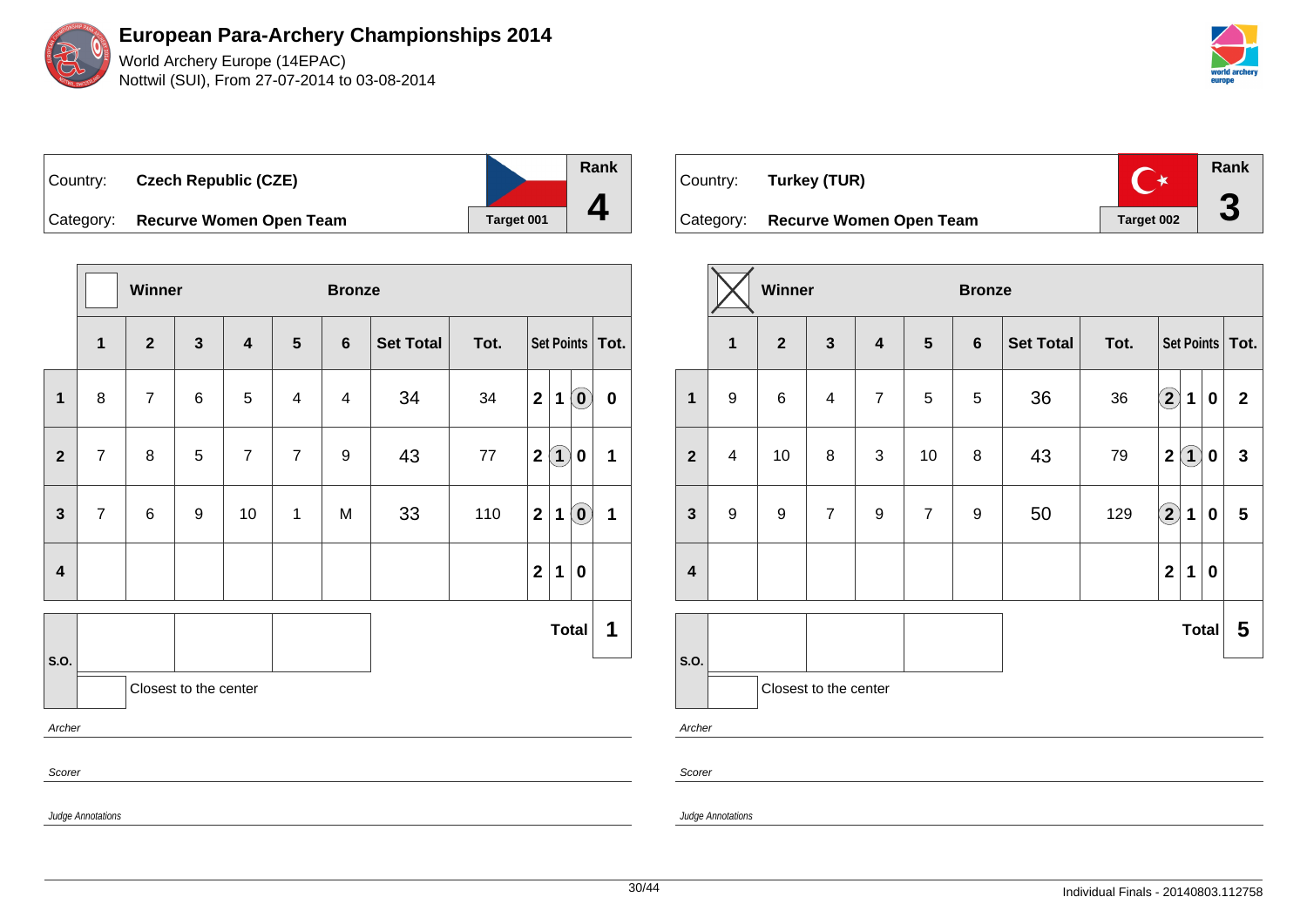World Archery Europe (14EPAC) Nottwil (SUI), From 27-07-2014 to 03-08-2014



## Country: **Italy (ITA)** Category: **Recurve Women Open Team Target 001**

|                         |                               | Winner          |                  |                         |                  | Gold             |                  |      |                            |   |                                                |                         |
|-------------------------|-------------------------------|-----------------|------------------|-------------------------|------------------|------------------|------------------|------|----------------------------|---|------------------------------------------------|-------------------------|
|                         | $\mathbf{1}$                  | $\overline{2}$  | $\mathbf{3}$     | $\overline{\mathbf{4}}$ | $5\phantom{1}$   | $6\phantom{1}$   | <b>Set Total</b> | Tot. |                            |   |                                                | Set Points   Tot.       |
| $\mathbf 1$             | 8                             | 5               | 8                | 8                       | 5                | $\boldsymbol{9}$ | 43               | 43   | $\overline{\mathbf{2}}$    | 1 | $\left( \begin{matrix} 0 \end{matrix} \right)$ | $\bf{0}$                |
| $\mathbf{2}$            | $\boldsymbol{9}$              | $\,6$           | 6                | 10                      | $\overline{7}$   | $\boldsymbol{9}$ | 47               | 90   | $\bf \overline{2}$         | 1 | $\bf{0}$                                       | $\mathbf 2$             |
| $\mathbf{3}$            | $\boldsymbol{9}$              | $9$             | 9                | $\sqrt{5}$              | $\overline{7}$   | $\boldsymbol{9}$ | 48               | 138  | $\left( \mathbf{2}\right)$ | 1 | $\bf{0}$                                       | $\overline{\mathbf{4}}$ |
| $\overline{\mathbf{4}}$ | $\bf 8$                       | $6\phantom{1}6$ | $\boldsymbol{9}$ | 5                       | $\overline{7}$   | 8                | 43               | 181  | $\mathbf 2$                | 1 | $\left( \mathbf{0}\right)$                     | $\overline{\mathbf{4}}$ |
|                         |                               | 9               |                  | $\bf 8$                 | $\boldsymbol{9}$ |                  |                  |      |                            |   | <b>Total</b>                                   | 5                       |
|                         | S.O.<br>Closest to the center |                 |                  |                         |                  |                  |                  |      |                            |   |                                                |                         |
| Archer                  |                               |                 |                  |                         |                  |                  |                  |      |                            |   |                                                |                         |
| Scorer                  | Judge Annotations             |                 |                  |                         |                  |                  |                  |      |                            |   |                                                |                         |

| ⊺Countr∨: | <b>Russian Federation (RUS)</b>   |                   | Rank |
|-----------|-----------------------------------|-------------------|------|
|           |                                   |                   |      |
|           | Category: Recurve Women Open Team | <b>Target 002</b> |      |

|                         |                | Winner       |                       |                         |                 | Gold             |                  |      |                            |   |                                                     |                         |
|-------------------------|----------------|--------------|-----------------------|-------------------------|-----------------|------------------|------------------|------|----------------------------|---|-----------------------------------------------------|-------------------------|
|                         | 1              | $\mathbf{2}$ | $\mathbf{3}$          | $\overline{\mathbf{4}}$ | $5\phantom{.0}$ | $6\phantom{1}6$  | <b>Set Total</b> | Tot. |                            |   |                                                     | Set Points   Tot.       |
| $\mathbf{1}$            | 9              | 8            | $\boldsymbol{9}$      | $\overline{7}$          | 5               | $\boldsymbol{9}$ | 47               | 47   | $\bf \Omega$               | 1 | $\bf{0}$                                            | $\mathbf{2}$            |
| $\overline{2}$          | 8              | 3            | $\overline{7}$        | 9                       | $\overline{7}$  | 8                | 42               | 89   | $\overline{\mathbf{2}}$    | 1 | $\ddot{\mathbf{0}}$                                 | $\mathbf 2$             |
| $\mathbf{3}$            | $\overline{7}$ | 8            | 5                     | 8                       | 10              | 8                | 46               | 135  | $\mathbf{2}$               | 1 | $\left( \begin{matrix} 0 \\ 0 \end{matrix} \right)$ | $\boldsymbol{2}$        |
| $\overline{\mathbf{4}}$ | 9              | 8            | 8                     | 10                      | 8               | $6\phantom{1}6$  | 49               | 184  | $\left( \mathbf{2}\right)$ | 1 | $\mathbf 0$                                         | $\overline{\mathbf{4}}$ |
|                         | $\overline{7}$ |              |                       | 6<br>9                  |                 |                  |                  |      |                            |   | <b>Total</b>                                        | 4                       |
| S.O.                    |                |              | Closest to the center |                         |                 |                  |                  |      |                            |   |                                                     |                         |

Archer

Scorer

Judge Annotations

31/44 Individual Finals - 20140803.112758

**Rank**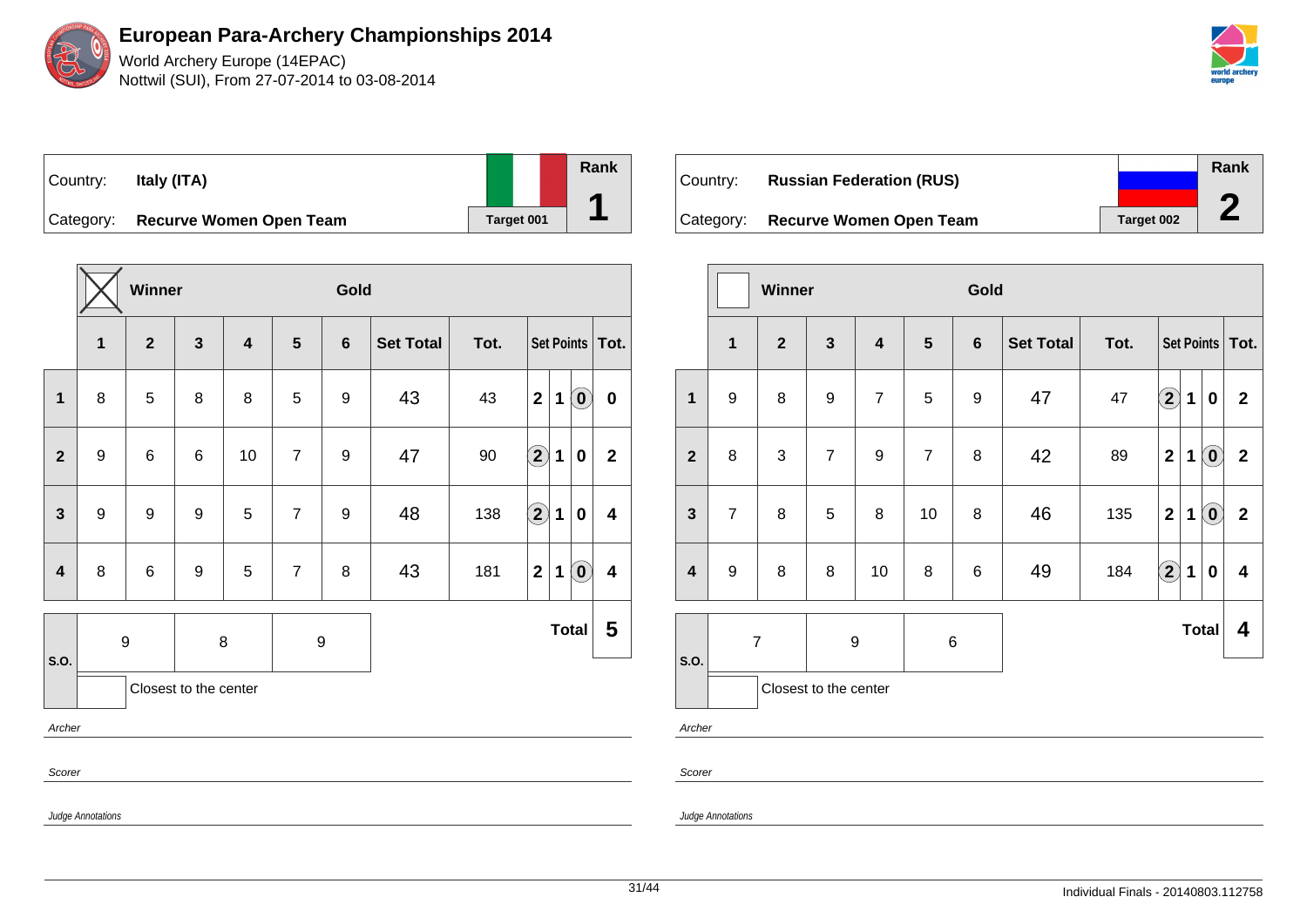World Archery Europe (14EPAC) Nottwil (SUI), From 27-07-2014 to 03-08-2014

| world archery<br>europe |
|-------------------------|

| Country: | <b>Netherlands (NED)</b>     |            | <b>Rank</b> |
|----------|------------------------------|------------|-------------|
|          | Category: Recurve Mixed Team | Target 025 |             |

|                               |                  | Winner         |                  | 1/8                     |                  |      |                |             |                                                         |                   |
|-------------------------------|------------------|----------------|------------------|-------------------------|------------------|------|----------------|-------------|---------------------------------------------------------|-------------------|
|                               | $\mathbf 1$      | $\mathbf{2}$   | $\mathbf{3}$     | $\overline{\mathbf{4}}$ | <b>Set Total</b> | Tot. |                |             |                                                         | Set Points   Tot. |
| $\mathbf{1}$                  | $\bf 8$          | $\overline{7}$ | $\overline{7}$   | $\,6$                   | 28               | 28   | 2              | $\mathbf 1$ | $\left( \mathbf{0}\right)$                              | $\pmb{0}$         |
| $\mathbf{2}$                  | 10               | 9              | $\boldsymbol{9}$ | $\overline{7}$          | 35               | 63   | 2 <sup>1</sup> | $\mathbf 1$ | $\left( \begin{matrix} \textbf{0} \end{matrix} \right)$ | $\pmb{0}$         |
| $\mathbf{3}$                  | $\boldsymbol{9}$ | 9              | $\sqrt{5}$       | $\overline{\mathbf{4}}$ | 27               | 90   | 2              | $\mathbf 1$ | $\left( \mathbf{0}\right)$                              | $\pmb{0}$         |
| 4                             |                  |                |                  |                         |                  |      | $\mathbf{2}$   | 1           | $\boldsymbol{0}$                                        |                   |
|                               |                  |                |                  |                         |                  |      |                |             | <b>Total</b>                                            | $\boldsymbol{0}$  |
| S.O.<br>Closest to the center |                  |                |                  |                         |                  |      |                |             |                                                         |                   |
| Archer                        |                  |                |                  |                         |                  |      |                |             |                                                         |                   |
| Scorer                        |                  |                |                  |                         |                  |      |                |             |                                                         |                   |

|          |                              |            | Rank |
|----------|------------------------------|------------|------|
| Country: | Germany (GER)                |            |      |
|          | Category: Recurve Mixed Team | Target 026 |      |

|                         | Winner<br>1/8           |                       |                  |                         |                  |        |                         |             |                  |                   |
|-------------------------|-------------------------|-----------------------|------------------|-------------------------|------------------|--------|-------------------------|-------------|------------------|-------------------|
|                         | $\overline{\mathbf{1}}$ | $\mathbf{2}$          | $\mathbf{3}$     | $\overline{\mathbf{4}}$ | <b>Set Total</b> | Tot.   |                         |             |                  | Set Points   Tot. |
| $\mathbf{1}$            | $10$                    | 9                     | $\overline{7}$   | $\overline{\mathbf{4}}$ | 30               | $30\,$ | $\Large 2$              | 1           | $\boldsymbol{0}$ | $\mathbf 2$       |
| $\overline{\mathbf{2}}$ | $10$                    | $\boldsymbol{9}$      | $\boldsymbol{9}$ | 8                       | 36               | 66     | $\Large{\textbf{2}}$    | $\mathbf 1$ | $\bf{0}$         | 4                 |
| $\mathbf{3}$            | $\boldsymbol{9}$        | $\boldsymbol{9}$      | $\boldsymbol{9}$ | 8                       | 35               | 101    | $\Large{\textbf{2}}$    | $\mathbf 1$ | 0                | $\bf 6$           |
| $\overline{\mathbf{4}}$ |                         |                       |                  |                         |                  |        | $\overline{\mathbf{2}}$ | $\mathbf 1$ | $\bf{0}$         |                   |
|                         |                         |                       |                  |                         |                  |        |                         |             | <b>Total</b>     | 6                 |
| S.O.<br>Archer          |                         | Closest to the center |                  |                         |                  |        |                         |             |                  |                   |

Scorer

Judge Annotations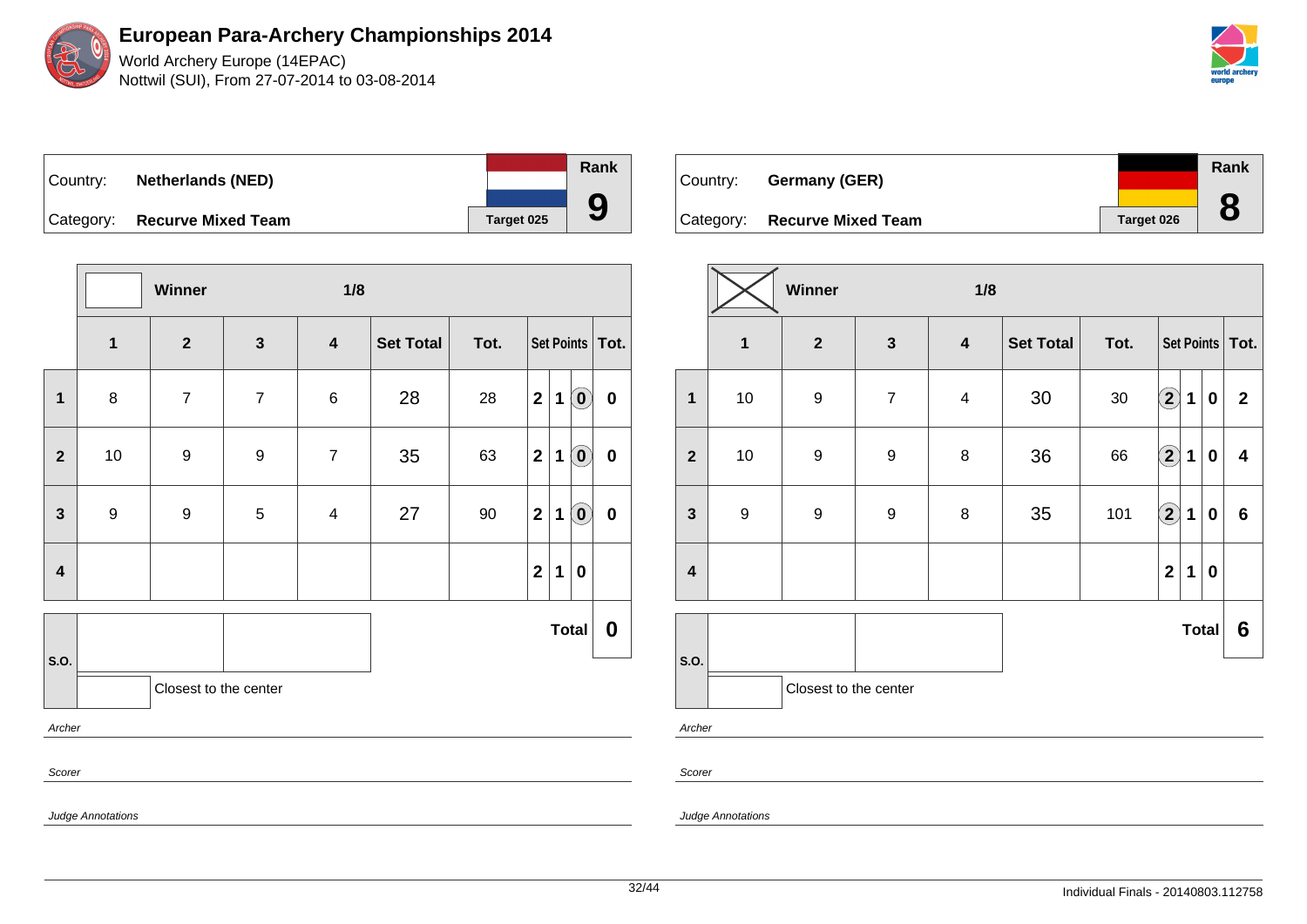World Archery Europe (14EPAC) Nottwil (SUI), From 27-07-2014 to 03-08-2014

**Rank**

**12**

|  | Country: France (FRA)        |            | Rank |
|--|------------------------------|------------|------|
|  | Category: Recurve Mixed Team | Target 027 | C    |

|                         |                  | Winner                |                | 1/8                     |                  |      |                      |              |                            |                         |
|-------------------------|------------------|-----------------------|----------------|-------------------------|------------------|------|----------------------|--------------|----------------------------|-------------------------|
|                         | $\mathbf{1}$     | $\mathbf{2}$          | $\mathbf{3}$   | $\overline{\mathbf{4}}$ | <b>Set Total</b> | Tot. |                      |              |                            | Set Points   Tot.       |
| $\mathbf{1}$            | 10               | 8                     | 8              | 6                       | 32               | 32   | $\mathbf 2$          | $\mathbf{1}$ | $\left( \mathbf{0}\right)$ | $\pmb{0}$               |
| $\overline{2}$          | $\boldsymbol{9}$ | 8                     | $\,6$          | 6                       | 29               | 61   | $\mathbf 2$          | $\mathbf 1$  | $\left( \mathbf{0}\right)$ | $\pmb{0}$               |
| 3                       | X                | 8                     | $\overline{7}$ | 5                       | 30               | 91   | $\Large 2$           | 1            | $\mathbf 0$                | $\overline{\mathbf{2}}$ |
| $\overline{\mathbf{4}}$ | 9                | $\boldsymbol{9}$      | 8              | $\overline{7}$          | 33               | 124  | $\Large{\textbf{2}}$ | $\mathbf 1$  | $\pmb{0}$                  | $\overline{\mathbf{4}}$ |
| S.O.                    |                  | $\mathsf 9$           | $\overline{7}$ |                         |                  |      |                      | <b>Total</b> | 5                          |                         |
|                         |                  | Closest to the center |                |                         |                  |      |                      |              |                            |                         |
| Archer                  |                  |                       |                |                         |                  |      |                      |              |                            |                         |
| Scorer                  |                  |                       |                |                         |                  |      |                      |              |                            |                         |

| Country: Greece (GRE)        |            |
|------------------------------|------------|
| Category: Recurve Mixed Team | Target 028 |

|                  |                         | Winner                |              | 1/8                     |                  |      |                         |   |                            |                         |
|------------------|-------------------------|-----------------------|--------------|-------------------------|------------------|------|-------------------------|---|----------------------------|-------------------------|
|                  | $\overline{\mathbf{1}}$ | $\mathbf{2}$          | $\mathbf{3}$ | 4                       | <b>Set Total</b> | Tot. |                         |   |                            | Set Points   Tot.       |
| 1                | 10                      | $\boldsymbol{9}$      | 8            | 8                       | 35               | 35   | $\bf \Omega$            | 1 | 0                          | $\mathbf{2}$            |
| $\overline{2}$   | $\bf 8$                 | 8                     | $\bf 8$      | $\,6$                   | 30               | 65   | $\mathbf{Q}$            | 1 | $\bf{0}$                   | 4                       |
| $\mathbf{3}$     | 10                      | $\overline{7}$        | 6            | $\overline{\mathbf{4}}$ | 27               | 92   | $\overline{\mathbf{2}}$ | 1 | $\left( \mathbf{0}\right)$ | $\overline{\mathbf{4}}$ |
| $\boldsymbol{4}$ | $\boldsymbol{9}$        | 8                     | $\bf 8$      | 5                       | 30               | 122  | $\mathbf 2$             | 1 | $\tilde{\mathbf{0}}$       | $\overline{\mathbf{4}}$ |
|                  | 8                       |                       | $\,6$        |                         |                  |      |                         |   | <b>Total</b>               | 4                       |
| S.O.             |                         | Closest to the center |              |                         |                  |      |                         |   |                            |                         |

Archer

Scorer

Judge Annotations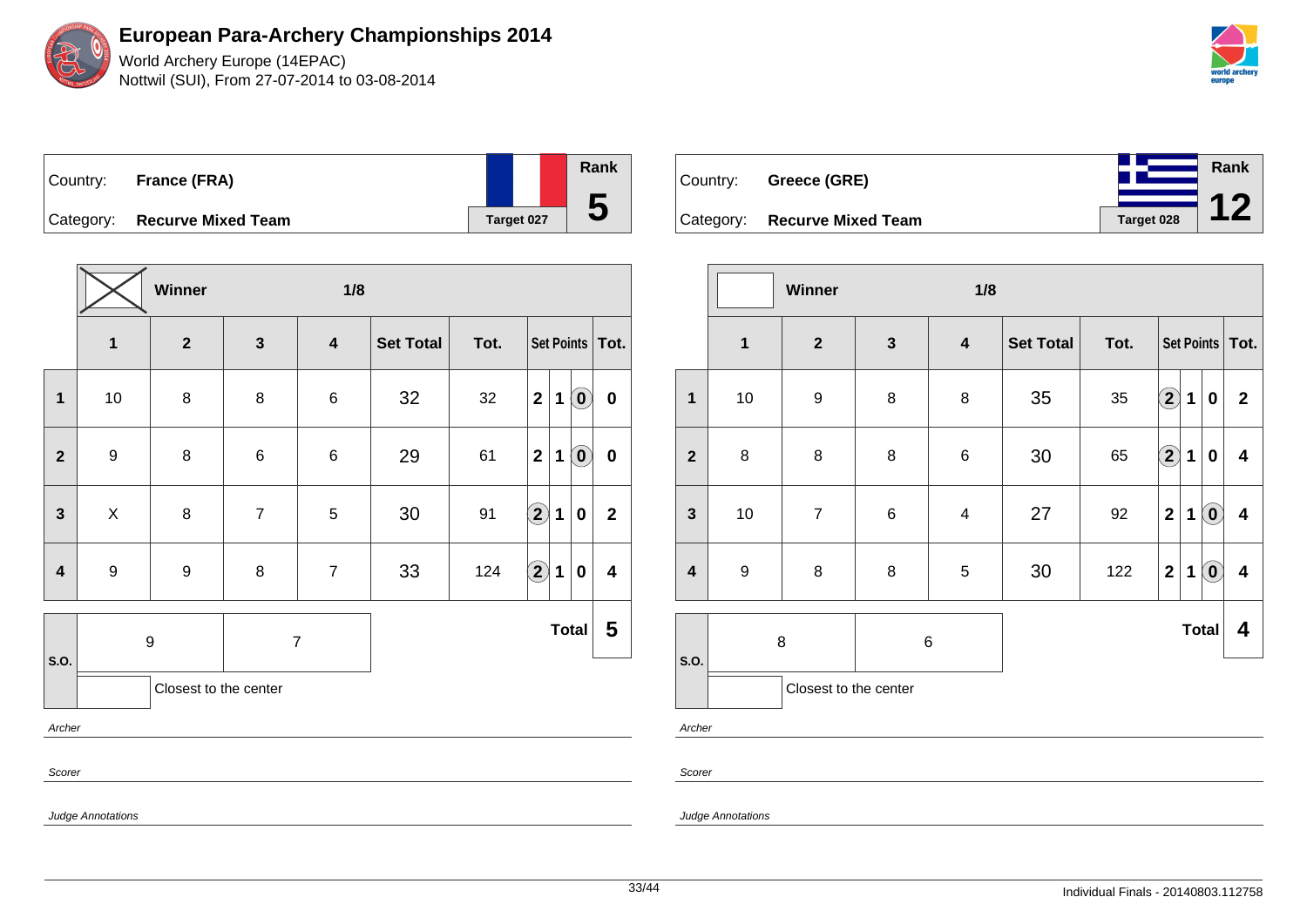World Archery Europe (14EPAC) Nottwil (SUI), From 27-07-2014 to 03-08-2014

|  | Country: Latvia (LAT)        |                   | Rank                 |
|--|------------------------------|-------------------|----------------------|
|  |                              |                   | $\blacktriangleleft$ |
|  | Category: Recurve Mixed Team | <b>Target 029</b> |                      |

|                         |                          | Winner                |                | 1/8                     |                  |      |                                                           |                         |  |  |  |
|-------------------------|--------------------------|-----------------------|----------------|-------------------------|------------------|------|-----------------------------------------------------------|-------------------------|--|--|--|
|                         | $\mathbf 1$              | $\mathbf{2}$          | $\mathbf{3}$   | $\overline{\mathbf{4}}$ | <b>Set Total</b> | Tot. | Set Points   Tot.                                         |                         |  |  |  |
| $\mathbf{1}$            | $\bf 8$                  | 8                     | $\bf 8$        | $\overline{7}$          | 31               | 31   | $\Large{\textbf{2}}$<br>1<br>$\boldsymbol{0}$             | $\mathbf 2$             |  |  |  |
| $\mathbf{2}$            | $\bf 8$                  | $\overline{7}$        | $\overline{7}$ | $\mathbf 5$             | 27               | 58   | $\mathbf{2}$<br>$\left( \mathbf{0}\right)$<br>$\mathbf 1$ | $\mathbf{2}$            |  |  |  |
| $\mathbf{3}$            | $\boldsymbol{9}$         | $\overline{7}$        | $\overline{7}$ | $\overline{7}$          | 30               | 88   | 2 <sup>1</sup><br>$\bf(1)$<br>$\boldsymbol{0}$            | $\mathbf{3}$            |  |  |  |
| $\overline{\mathbf{4}}$ | $\boldsymbol{9}$         | $\boldsymbol{9}$      | 8              | $\overline{4}$          | 30               | 118  | $\mathbf{\hat{1}}$<br>$\mathbf{2}$<br>$\pmb{0}$           | $\overline{\mathbf{4}}$ |  |  |  |
|                         |                          | $\boldsymbol{9}$      | 6              |                         | <b>Total</b>     |      |                                                           |                         |  |  |  |
| S.O.                    |                          | Closest to the center |                |                         |                  |      |                                                           |                         |  |  |  |
| Archer                  |                          |                       |                |                         |                  |      |                                                           |                         |  |  |  |
| Scorer                  |                          |                       |                |                         |                  |      |                                                           |                         |  |  |  |
|                         | <b>Judge Annotations</b> |                       |                |                         |                  |      |                                                           |                         |  |  |  |

| Country:  | Ukraine (UKR)             |            | Rank |
|-----------|---------------------------|------------|------|
|           |                           |            |      |
| Category: | <b>Recurve Mixed Team</b> | Target 030 |      |

|                         |                  | Winner<br>1/8         |                |                         |                  |      |                         |                   |                            |              |  |
|-------------------------|------------------|-----------------------|----------------|-------------------------|------------------|------|-------------------------|-------------------|----------------------------|--------------|--|
|                         | $\mathbf 1$      | $\overline{2}$        | $\mathbf{3}$   | $\overline{\mathbf{4}}$ | <b>Set Total</b> | Tot. |                         | Set Points   Tot. |                            |              |  |
| $\mathbf{1}$            | 10               | $\,6$                 | 5              | $\overline{\mathbf{4}}$ | 25               | 25   | $\mathbf 2$             | 1                 | $\left( \mathbf{0}\right)$ | $\bf{0}$     |  |
| $\overline{2}$          | $\bf 8$          | $\bf 8$               | 8              | 8                       | 32               | 57   | $\bigcirc$              | $\mathbf 1$       | $\bf{0}$                   | $\mathbf{2}$ |  |
| $\mathbf{3}$            | $\boldsymbol{9}$ | 8                     | $\overline{7}$ | $\,6$                   | 30               | 87   | $\overline{\mathbf{2}}$ | $\left( 1\right)$ | $\boldsymbol{0}$           | 3            |  |
| $\overline{\mathbf{4}}$ | 10               | $\bf 8$               | $\,6\,$        | $\,6$                   | 30               | 117  | $\mathbf 2$             | $\mathbf{1}$      | 0                          | 4            |  |
|                         | 10<br>$\,6$      |                       |                |                         |                  |      | <b>Total</b>            |                   | 5                          |              |  |
| S.O.                    |                  | Closest to the center |                |                         |                  |      |                         |                   |                            |              |  |

Archer

Scorer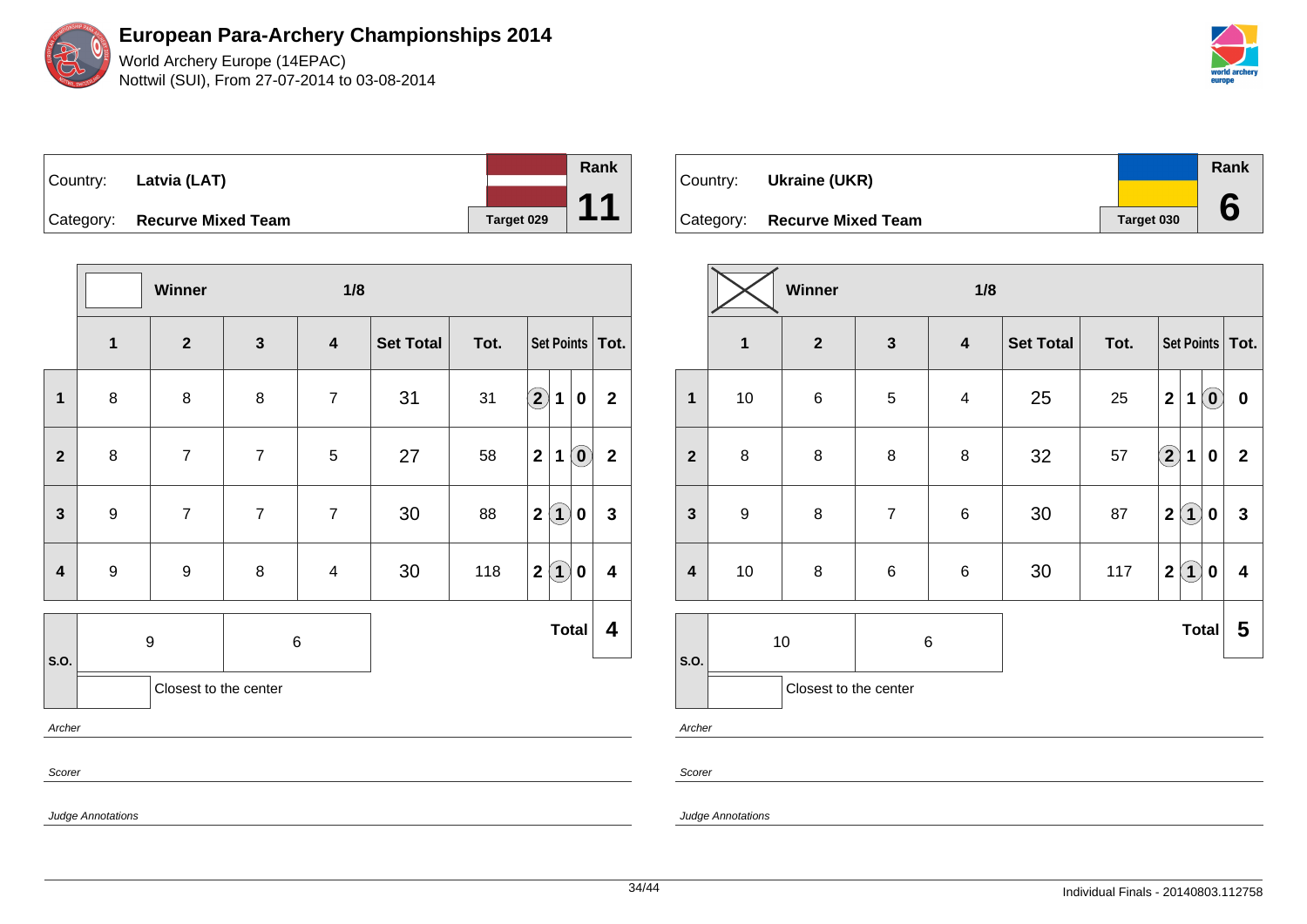

|           | Country: Great Britain (GBR) | <b>No. 7 Rank</b>  |  |
|-----------|------------------------------|--------------------|--|
| Category: | <b>Recurve Mixed Team</b>    | ZN 7<br>Target 031 |  |

**Winner 1/8 1 2 3 4 Set Total Tot. Set Points Tot. 1** X 9 6 5 30 30 **2 1 0 2 2** 10 9 9 7 35 65 **2 1 0 4 3** 8 8 8 7 6 29 94 21 0 4 **4** | 10 | 9 | 8 | 5 | 32 | 126 | 2 | 1 | 0 | 4 **S.O.** 10 8 **Total 5** Closest to the center Archer Scorer

| Country:  | <b>Czech Republic (CZE)</b> |            | <b>Rank</b> |
|-----------|-----------------------------|------------|-------------|
| Category: | <b>Recurve Mixed Team</b>   | Target 032 | 10          |

|                         |                         | Winner<br>1/8         |                |                  |                  |      |                            |                   |              |                         |  |
|-------------------------|-------------------------|-----------------------|----------------|------------------|------------------|------|----------------------------|-------------------|--------------|-------------------------|--|
|                         | $\overline{\mathbf{1}}$ | $\mathbf{2}$          | $\mathbf{3}$   | $\boldsymbol{4}$ | <b>Set Total</b> | Tot. |                            | Set Points   Tot. |              |                         |  |
| $\mathbf 1$             | $\overline{7}$          | $\,6$                 | $\sqrt{5}$     | $\overline{4}$   | 22               | 22   | $\mathbf 2$                | $\mathbf 1$       | $\odot$      | $\boldsymbol{0}$        |  |
| $\overline{2}$          | $\boldsymbol{9}$        | $\boldsymbol{9}$      | $\overline{7}$ | $\,6$            | 31               | 53   | $\overline{\mathbf{2}}$    | 1                 | $\odot$      | $\bf{0}$                |  |
| $\mathbf{3}$            | $\boldsymbol{9}$        | $\boldsymbol{9}$      | 8              | $\overline{7}$   | 33               | 86   | $\bf \Omega$               | $\mathbf 1$       | $\pmb{0}$    | $\overline{\mathbf{2}}$ |  |
| $\overline{\mathbf{4}}$ | $\mathsf{X}$            | $\boldsymbol{9}$      | 8              | $\overline{7}$   | 34               | 120  | $\left( \mathbf{2}\right)$ | $\mathbf 1$       | $\mathbf 0$  | 4                       |  |
|                         | 8                       |                       | $\overline{c}$ |                  |                  |      |                            |                   | <b>Total</b> | 4                       |  |
| S.O.                    |                         | Closest to the center |                |                  |                  |      |                            |                   |              |                         |  |

Archer

Scorer

Judge Annotations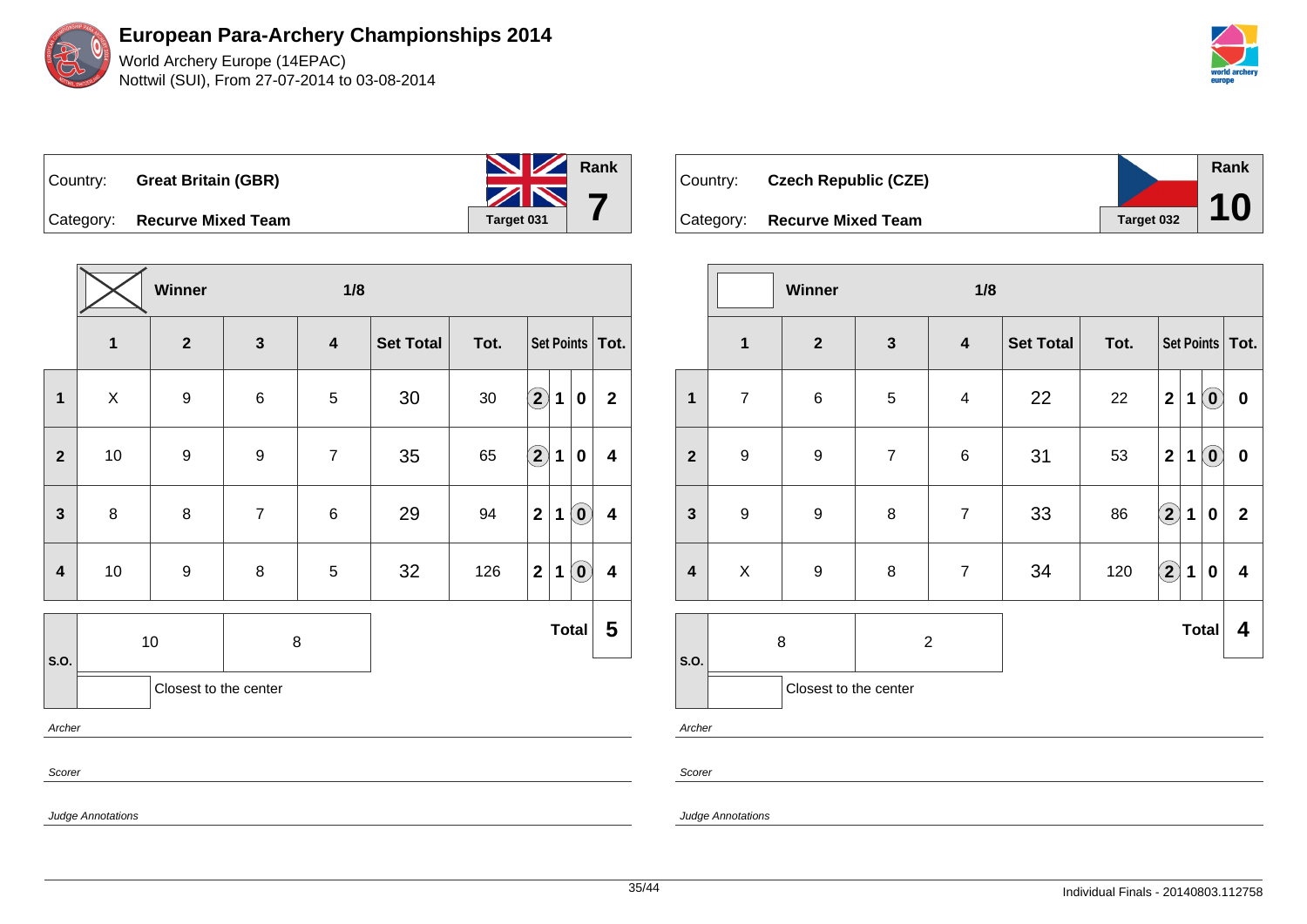

World Archery Europe (14EPAC) Nottwil (SUI), From 27-07-2014 to 03-08-2014



Country: **Russian Federation (RUS)** Category: **Recurve Mixed Team Target 017** 

|                                |                  | Winner                |                  | 1/4              |                  |      |                                        |                                                |                         |
|--------------------------------|------------------|-----------------------|------------------|------------------|------------------|------|----------------------------------------|------------------------------------------------|-------------------------|
|                                | $\mathbf{1}$     | $\mathbf{2}$          | $\mathbf{3}$     | $\boldsymbol{4}$ | <b>Set Total</b> | Tot. | Set Points   Tot.                      |                                                |                         |
| $\mathbf 1$                    | X                | $10$                  | $\bf 8$          | $\overline{7}$   | 35               | 35   | $\Large 2$<br>1                        | $\pmb{0}$                                      | $\mathbf{2}$            |
| $\overline{2}$                 | $\boldsymbol{9}$ | 9                     | 9                | 8                | 35               | 70   | $\overline{\mathbf{2}}$<br>$\mathbf 1$ | $\left( \mathbf{0}\right)$                     | $\mathbf{2}$            |
| $\mathbf{3}$                   | $10$             | $\boldsymbol{9}$      | 9                | $\overline{7}$   | 35               | 105  | $\bigcirc$<br>1                        | $\mathbf 0$                                    | $\overline{\mathbf{4}}$ |
| 4                              | X                | $10$                  | $\boldsymbol{7}$ | $\,$ 5 $\,$      | 32               | 137  | $\mathbf 2$<br>$\mathbf 1$             | $\left( \begin{matrix} 0 \end{matrix} \right)$ | $\overline{\mathbf{4}}$ |
| S.O.                           | 9                |                       | $\overline{7}$   |                  | <b>Total</b>     |      |                                        | 4                                              |                         |
|                                |                  | Closest to the center |                  |                  |                  |      |                                        |                                                |                         |
| Archer                         |                  |                       |                  |                  |                  |      |                                        |                                                |                         |
| Scorer<br>$\sim$ $\sim$ $\sim$ |                  |                       |                  |                  |                  |      |                                        |                                                |                         |

| Country: | Germany (GER)                |            | Rank |
|----------|------------------------------|------------|------|
|          |                              |            |      |
|          | Category: Recurve Mixed Team | Target 018 |      |

|                         |                  | Winner<br>1/4         |                  |                         |                  |      |                         |   |                            |                   |  |  |
|-------------------------|------------------|-----------------------|------------------|-------------------------|------------------|------|-------------------------|---|----------------------------|-------------------|--|--|
|                         | $\mathbf{1}$     | $\boldsymbol{2}$      | $\mathbf{3}$     | $\overline{\mathbf{4}}$ | <b>Set Total</b> | Tot. |                         |   |                            | Set Points   Tot. |  |  |
| $\mathbf{1}$            | 10               | $\boldsymbol{9}$      | $\,6$            | $\sqrt{5}$              | 30               | 30   | $\mathbf 2$             | 1 | $\left( \mathbf{0}\right)$ | $\boldsymbol{0}$  |  |  |
| $\overline{2}$          | $10$             | 10                    | $\boldsymbol{9}$ | $\, 8$                  | 37               | 67   | $\bf \Omega$            | 1 | $\bf{0}$                   | $\mathbf{2}$      |  |  |
| $\mathbf{3}$            | $\boldsymbol{9}$ | $\boldsymbol{9}$      | $\overline{7}$   | $\sqrt{5}$              | 30               | 97   | $\overline{\mathbf{2}}$ | 1 | $\left( \mathbf{0}\right)$ | $\mathbf 2$       |  |  |
| $\overline{\mathbf{4}}$ | 10               | $\bf 8$               | 8                | $\overline{7}$          | 33               | 130  | $\Omega$                | 1 | $\bf{0}$                   | 4                 |  |  |
|                         |                  | $10$                  | 9                |                         | <b>Total</b>     |      |                         | 5 |                            |                   |  |  |
| S.O.                    |                  | Closest to the center |                  |                         |                  |      |                         |   |                            |                   |  |  |

Archer

Scorer

Judge Annotations

Judge Annotations

**Rank**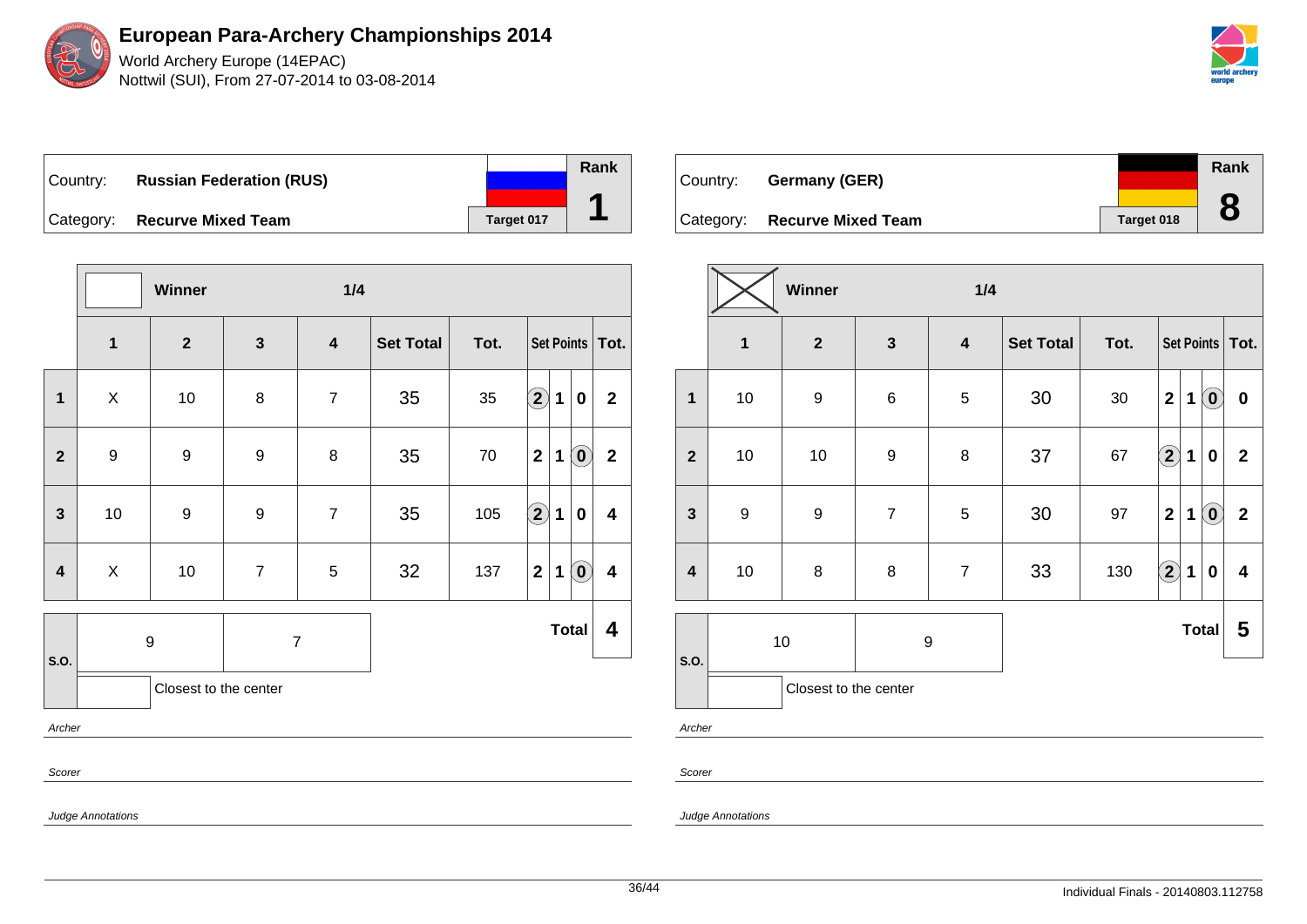World Archery Europe (14EPAC) Nottwil (SUI), From 27-07-2014 to 03-08-2014



| Country:  | <b>France (FRA)</b>       |            | Rank |
|-----------|---------------------------|------------|------|
| Category: | <b>Recurve Mixed Team</b> | Target 019 | C    |

| $\mathbf{2}$ | $\mathbf{3}$     |                         |                  |      |                            |  |                                                                                                                                 |
|--------------|------------------|-------------------------|------------------|------|----------------------------|--|---------------------------------------------------------------------------------------------------------------------------------|
|              |                  | $\overline{\mathbf{4}}$ | <b>Set Total</b> | Tot. | Set Points   Tot.          |  |                                                                                                                                 |
| $\bf 8$      | $\bf 8$          | $\overline{7}$          | 33               | 33   | $\mathbf{2}$               |  | 1                                                                                                                               |
| $\bf 8$      | 8                | $\overline{7}$          | 31               | 64   | $\bigcirc \!\! 2$          |  | $\mathbf{3}$                                                                                                                    |
| 9            | 8                | $\overline{7}$          | 34               | 98   | $\mathbf 2$                |  | $\mathbf{3}$                                                                                                                    |
| 9            | $\boldsymbol{9}$ | $\bf 8$                 | 36               | 134  | $\left( \mathbf{2}\right)$ |  | 5                                                                                                                               |
|              |                  |                         |                  |      |                            |  | 5                                                                                                                               |
|              |                  |                         |                  |      |                            |  |                                                                                                                                 |
|              |                  |                         |                  |      |                            |  |                                                                                                                                 |
|              |                  |                         |                  |      |                            |  |                                                                                                                                 |
|              |                  | Closest to the center   |                  |      |                            |  | $\bf(1)$<br>$\mathbf 0$<br>$\mathbf 1$<br>$\pmb{0}$<br>$\left( \mathbf{0}\right)$<br>1<br>1<br>$\boldsymbol{0}$<br><b>Total</b> |



|                         |                               | Winner           |                  | 1/4              |                  |      |                                                            |              |
|-------------------------|-------------------------------|------------------|------------------|------------------|------------------|------|------------------------------------------------------------|--------------|
|                         | 1                             | $\boldsymbol{2}$ | $\mathbf{3}$     | $\boldsymbol{4}$ | <b>Set Total</b> | Tot. | Set Points   Tot.                                          |              |
| 1                       | $\boldsymbol{9}$              | 9                | 8                | $\overline{7}$   | 33               | 33   | $\mathbf 2$<br>$\bf(1)$<br>0                               | 1            |
| $\mathbf{2}$            | $\boldsymbol{9}$              | 8                | $\overline{7}$   | M                | 24               | 57   | $\overline{\mathbf{2}}$<br>$\left( \mathbf{0}\right)$<br>1 | $\mathbf 1$  |
| $\mathbf{3}$            | $\mathsf X$                   | $\boldsymbol{9}$ | $\boldsymbol{9}$ | $\bf 8$          | 36               | 93   | $\left( 2\right)$<br>1<br>0                                | $\mathbf{3}$ |
| $\overline{\mathbf{4}}$ | X                             | $\boldsymbol{9}$ | $\bf 8$          | 8                | 35               | 128  | $\left( \mathbf{0}\right)$<br>$\mathbf{2}$<br>1            | $\mathbf{3}$ |
|                         |                               |                  |                  |                  |                  |      | <b>Total</b>                                               | $\mathbf{3}$ |
|                         | S.O.<br>Closest to the center |                  |                  |                  |                  |      |                                                            |              |

Archer

Scorer

Judge Annotations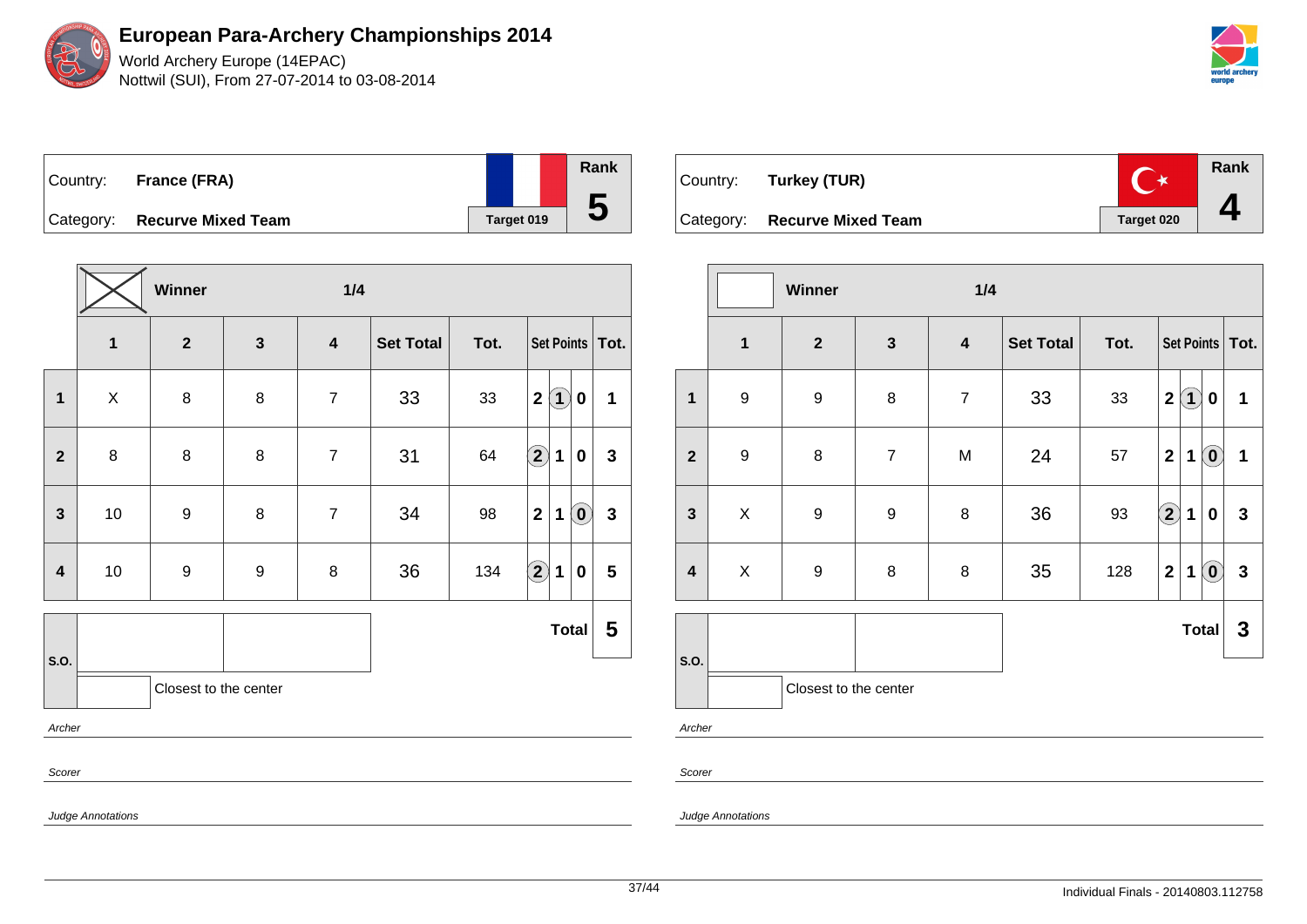World Archery Europe (14EPAC) Nottwil (SUI), From 27-07-2014 to 03-08-2014

| world archery<br>europe |
|-------------------------|

| Country: Poland (POL)        |                   | Rank     |
|------------------------------|-------------------|----------|
|                              |                   |          |
| Category: Recurve Mixed Team | <b>Target 021</b> | <b>J</b> |

|                         |    | Winner<br>1/4         |                         |                         |                  |      |                            |   |              |                         |  |
|-------------------------|----|-----------------------|-------------------------|-------------------------|------------------|------|----------------------------|---|--------------|-------------------------|--|
|                         | 1  | $\overline{2}$        | $\overline{\mathbf{3}}$ | $\overline{\mathbf{4}}$ | <b>Set Total</b> | Tot. | Set Points   Tot.          |   |              |                         |  |
| 1                       | 10 | 8                     | 8                       | 6                       | 32               | 32   | $\bf \overline{2}$         | 1 | 0            | $\overline{2}$          |  |
| $\mathbf{2}$            | 10 | 9                     | 9                       | $\overline{7}$          | 35               | 67   | $\bf \overline{2}$         | 1 | 0            | $\overline{\mathbf{4}}$ |  |
| $\mathbf{3}$            | 10 | 9                     | 9                       | 8                       | 36               | 103  | $\left( \mathbf{2}\right)$ | 1 | $\bf{0}$     | $6\phantom{1}$          |  |
| $\overline{\mathbf{4}}$ |    |                       |                         |                         |                  |      | $\mathbf 2$                | 1 | 0            |                         |  |
|                         |    |                       |                         |                         |                  |      |                            |   | <b>Total</b> | 6                       |  |
| S.O.                    |    | Closest to the center |                         |                         |                  |      |                            |   |              |                         |  |
| Archer                  |    |                       |                         |                         |                  |      |                            |   |              |                         |  |
| Scorer                  |    |                       |                         |                         |                  |      |                            |   |              |                         |  |

Judge Annotations

| Country: | Ukraine (UKR)                |            | Rank |
|----------|------------------------------|------------|------|
|          |                              |            |      |
|          | Category: Recurve Mixed Team | Target 022 |      |

|                         |                  | Winner<br>1/4         |                |                         |                  |      |                         |   |                                   |           |  |  |  |
|-------------------------|------------------|-----------------------|----------------|-------------------------|------------------|------|-------------------------|---|-----------------------------------|-----------|--|--|--|
|                         | $\mathbf{1}$     | $\overline{2}$        | $\mathbf{3}$   | $\overline{\mathbf{4}}$ | <b>Set Total</b> | Tot. | Set Points   Tot.       |   |                                   |           |  |  |  |
| $\mathbf{1}$            | 10               | $\boldsymbol{9}$      | $\overline{7}$ | $\sqrt{5}$              | 31               | 31   | $\mathbf 2$             | 1 | $\left( \mathbf{0}\right)$        | $\pmb{0}$ |  |  |  |
| $\overline{2}$          | $\boldsymbol{9}$ | 8                     | $\bf 8$        | $\overline{7}$          | 32               | 63   | $\mathbf{2}$            | 1 | $\left( \text{\textbf{0}}\right)$ | $\pmb{0}$ |  |  |  |
| $\mathbf{3}$            | $10$             | 10                    | $\bf 8$        | $\sqrt{5}$              | 33               | 96   | $\mathbf 2$             | 1 | $\left( \mathbf{0}\right)$        | $\pmb{0}$ |  |  |  |
| $\overline{\mathbf{4}}$ |                  |                       |                |                         |                  |      | $\overline{\mathbf{2}}$ | 1 | $\bf{0}$                          |           |  |  |  |
|                         |                  |                       |                |                         |                  |      |                         |   | <b>Total</b>                      | 0         |  |  |  |
| S.O.<br>Archer          |                  | Closest to the center |                |                         |                  |      |                         |   |                                   |           |  |  |  |

Scorer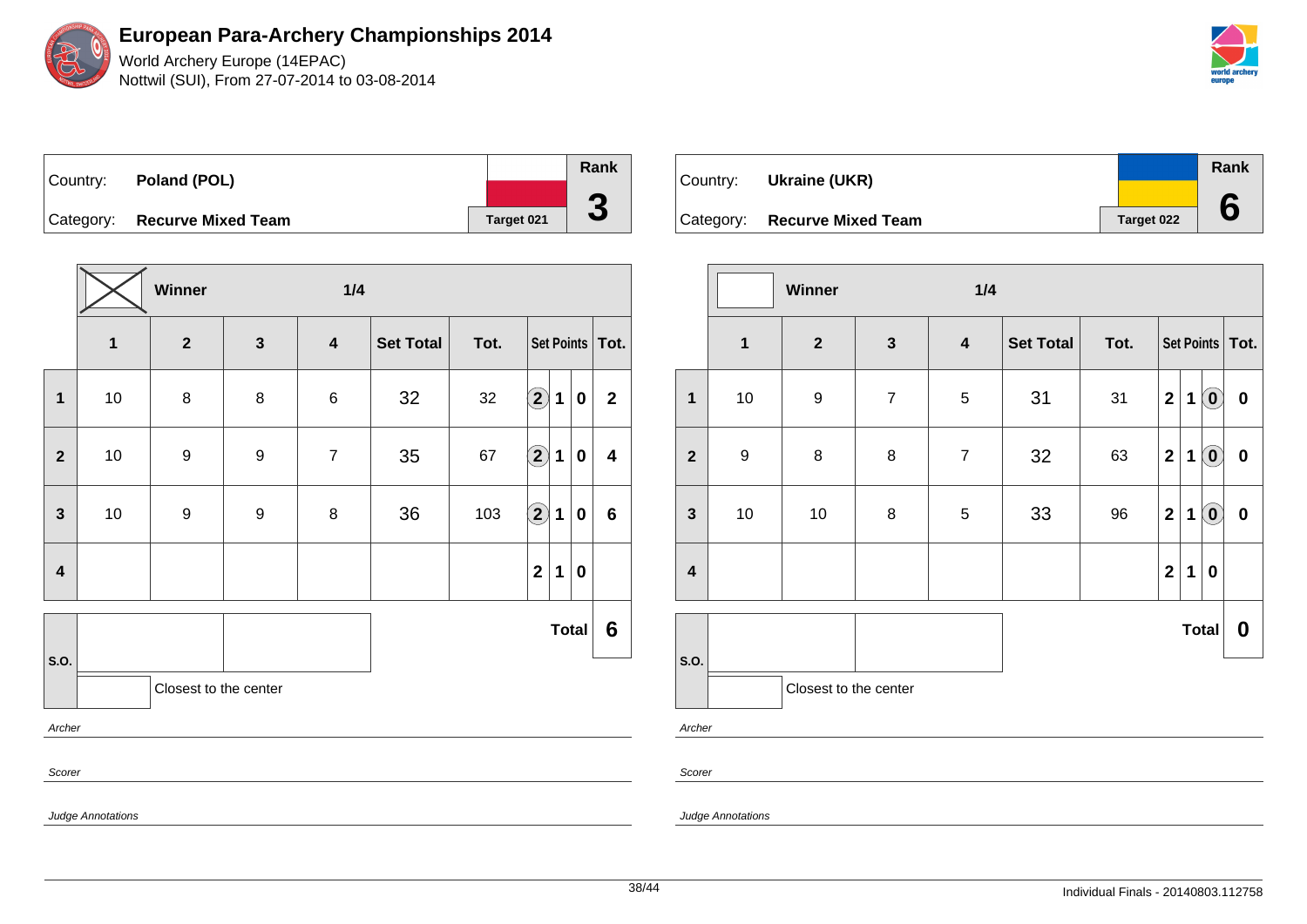

| Country: _ | <b>Great Britain (GBR)</b> | <b>NIZ</b> Rank |  |
|------------|----------------------------|-----------------|--|
|            |                            | ZN 7            |  |
| Category:  | <b>Recurve Mixed Team</b>  | Target 023      |  |

|                         |                  | Winner<br>1/4         |                |                         |                  |      |                   |                   |                            |                         |
|-------------------------|------------------|-----------------------|----------------|-------------------------|------------------|------|-------------------|-------------------|----------------------------|-------------------------|
|                         | $\mathbf{1}$     | $\overline{2}$        | $\mathbf{3}$   | $\overline{\mathbf{4}}$ | <b>Set Total</b> | Tot. | Set Points   Tot. |                   |                            |                         |
| 1                       | $9$              | 9                     | 9              | $\,$ 5 $\,$             | 32               | 32   | $\Large 2$        | 1                 | $\pmb{0}$                  | $\mathbf{2}$            |
| $\overline{2}$          | $\boldsymbol{9}$ | 9                     | $\overline{7}$ | 6                       | 31               | 63   | $\mathbf{2}$      | $\left( 1\right)$ | 0                          | $\mathbf{3}$            |
| $\mathbf{3}$            | 10               | 8                     | 5              | $\,$ 5 $\,$             | 28               | 91   | $\overline{2}$    | $\mathbf 1$       | $\left( \mathbf{0}\right)$ | $\mathbf{3}$            |
| $\overline{\mathbf{4}}$ | X                | $\boldsymbol{9}$      | 8              | 8                       | 35               | 126  | $\bigcirc \!\! 2$ | $\mathbf 1$       | $\pmb{0}$                  | $\overline{\mathbf{5}}$ |
|                         |                  |                       |                |                         |                  |      |                   |                   | <b>Total</b>               | 5                       |
| S.O.                    |                  | Closest to the center |                |                         |                  |      |                   |                   |                            |                         |
| Archer                  |                  |                       |                |                         |                  |      |                   |                   |                            |                         |
| Scorer                  |                  |                       |                |                         |                  |      |                   |                   |                            |                         |

| Country:  | Italy (ITA)               |            | Rank |
|-----------|---------------------------|------------|------|
| Category: | <b>Recurve Mixed Team</b> | Target 024 |      |

|                         |                  | Winner<br>1/4         |              |                  |                  |      |                                     |                             |              |  |
|-------------------------|------------------|-----------------------|--------------|------------------|------------------|------|-------------------------------------|-----------------------------|--------------|--|
|                         | $\mathbf{1}$     | $\boldsymbol{2}$      | $\mathbf{3}$ | $\boldsymbol{4}$ | <b>Set Total</b> | Tot. | Set Points   Tot.                   |                             |              |  |
| $\mathbf{1}$            | 8                | $\,6$                 | $\,6$        | 5                | 25               | 25   | $\overline{\mathbf{2}}$<br>1        | $\left( \mathbf{0}\right)$  | $\pmb{0}$    |  |
| $\overline{2}$          | $\bf 8$          | 8                     | 8            | $\overline{7}$   | 31               | 56   | $\left( 1\right)$<br>$\overline{2}$ | 0                           | 1            |  |
| $\mathbf{3}$            | $10$             | $\boldsymbol{9}$      | 8            | 8                | 35               | 91   | $\bigcirc \!\! \! 2$<br>$\mathbf 1$ | $\bf{0}$                    | $\mathbf{3}$ |  |
| $\overline{\mathbf{4}}$ | $\boldsymbol{9}$ | $\bf 8$               | 8            | $\,8\,$          | 33               | 124  | $\mathbf{2}$<br>1                   | $\left( \textbf{0} \right)$ | $\mathbf{3}$ |  |
|                         |                  |                       |              |                  |                  |      |                                     | <b>Total</b>                | 3            |  |
| S.O.                    |                  | Closest to the center |              |                  |                  |      |                                     |                             |              |  |
| Archer                  |                  |                       |              |                  |                  |      |                                     |                             |              |  |

Scorer

Judge Annotations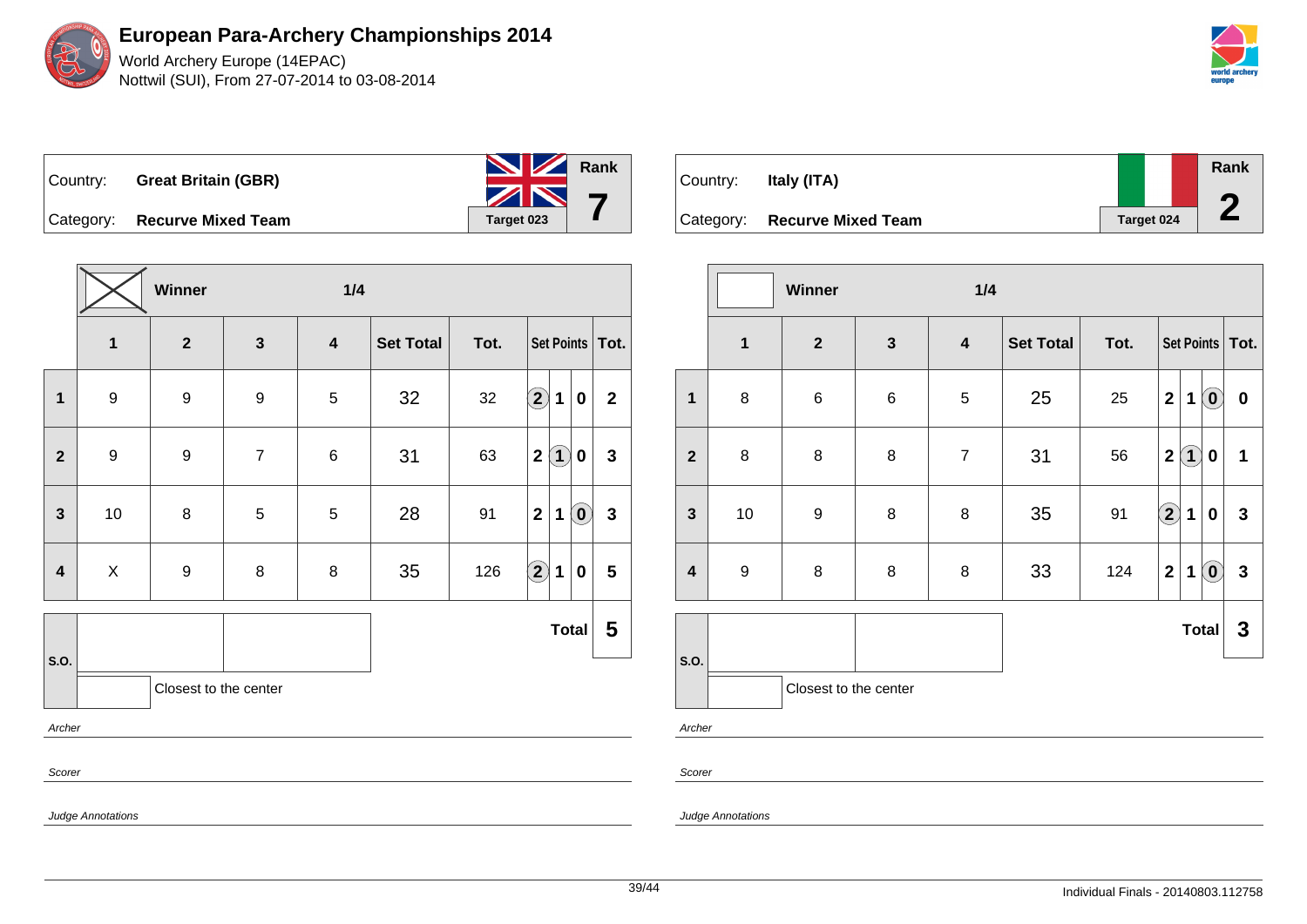World Archery Europe (14EPAC) Nottwil (SUI), From 27-07-2014 to 03-08-2014



Country: **Germany (GER)** Category: **Recurve Mixed Team Target 017** 

|                         |                  | Winner                  |                | $1/2$                   |                  |      |                         |             |                            |                         |
|-------------------------|------------------|-------------------------|----------------|-------------------------|------------------|------|-------------------------|-------------|----------------------------|-------------------------|
|                         | $\mathbf 1$      | $\overline{\mathbf{2}}$ | $\mathbf{3}$   | $\overline{\mathbf{4}}$ | <b>Set Total</b> | Tot. | Set Points   Tot.       |             |                            |                         |
| $\mathbf{1}$            | $9$              | $\boldsymbol{9}$        | 8              | $\overline{7}$          | 33               | 33   | $\bf \Omega$            | 1           | $\pmb{0}$                  | $\mathbf 2$             |
| $\overline{2}$          | $\boldsymbol{9}$ | 8                       | 8              | 8                       | 33               | 66   | $\bigcirc \!\! \! 2$    | 1           | $\bf{0}$                   | 4                       |
| 3                       | 9                | 8                       | $\overline{7}$ | $\overline{7}$          | 31               | 97   | $\overline{\mathbf{2}}$ | 1           | $\left( \mathbf{0}\right)$ | $\overline{\mathbf{4}}$ |
| $\overline{\mathbf{4}}$ | $\boldsymbol{9}$ | $\boldsymbol{9}$        | $\overline{7}$ | $\sqrt{5}$              | 30               | 127  | $\mathbf 2$             | $\mathbf 1$ | $\left( \mathbf{0}\right)$ | 4                       |
| S.O.                    |                  | $10$                    |                | $10$                    |                  |      |                         |             | <b>Total</b>               | 5                       |
|                         |                  | Closest to the center   |                |                         |                  |      |                         |             |                            |                         |
| Archer                  |                  |                         |                |                         |                  |      |                         |             |                            |                         |
| Scorer                  |                  |                         |                |                         |                  |      |                         |             |                            |                         |

| Country: France (FRA)        |                   | Rank |
|------------------------------|-------------------|------|
| Category: Recurve Mixed Team | <b>Target 018</b> | b    |

|                         |                                    | Winner                |                | 1/2                     |                  |      |                         |             |                            |                         |
|-------------------------|------------------------------------|-----------------------|----------------|-------------------------|------------------|------|-------------------------|-------------|----------------------------|-------------------------|
|                         | $\overline{\mathbf{1}}$            | $\mathbf{2}$          | $\mathbf{3}$   | $\overline{\mathbf{4}}$ | <b>Set Total</b> | Tot. |                         |             |                            | Set Points   Tot.       |
| $\mathbf{1}$            | 8                                  | $\overline{7}$        | $\overline{7}$ | $\,6$                   | 28               | 28   | $\overline{\mathbf{2}}$ | 1           | $\odot$                    | $\bf{0}$                |
| $\overline{2}$          | $\boldsymbol{9}$                   | $\bf 8$               | $\bf 8$        | $\overline{7}$          | 32               | 60   | $\mathbf{2}$            | 1           | $\left( \mathbf{0}\right)$ | $\bf{0}$                |
| $\mathbf{3}$            | $\bf 8$                            | 8                     | $\bf 8$        | 8                       | 32               | 92   | $\bigcircled{2}$        | $\mathbf 1$ | $\mathbf 0$                | $\overline{\mathbf{2}}$ |
| $\overline{\mathbf{4}}$ | X                                  | 10                    | 10             | $\bf 8$                 | 38               | 130  | $\boxed{2}$             | 1           | $\bf{0}$                   | 4                       |
|                         | $\boldsymbol{9}$<br>$\overline{7}$ |                       |                |                         |                  |      |                         |             | <b>Total</b>               | 4                       |
| S.O.                    |                                    | Closest to the center |                |                         |                  |      |                         |             |                            |                         |

Archer

Scorer

Judge Annotations

Judge Annotations

**Rank**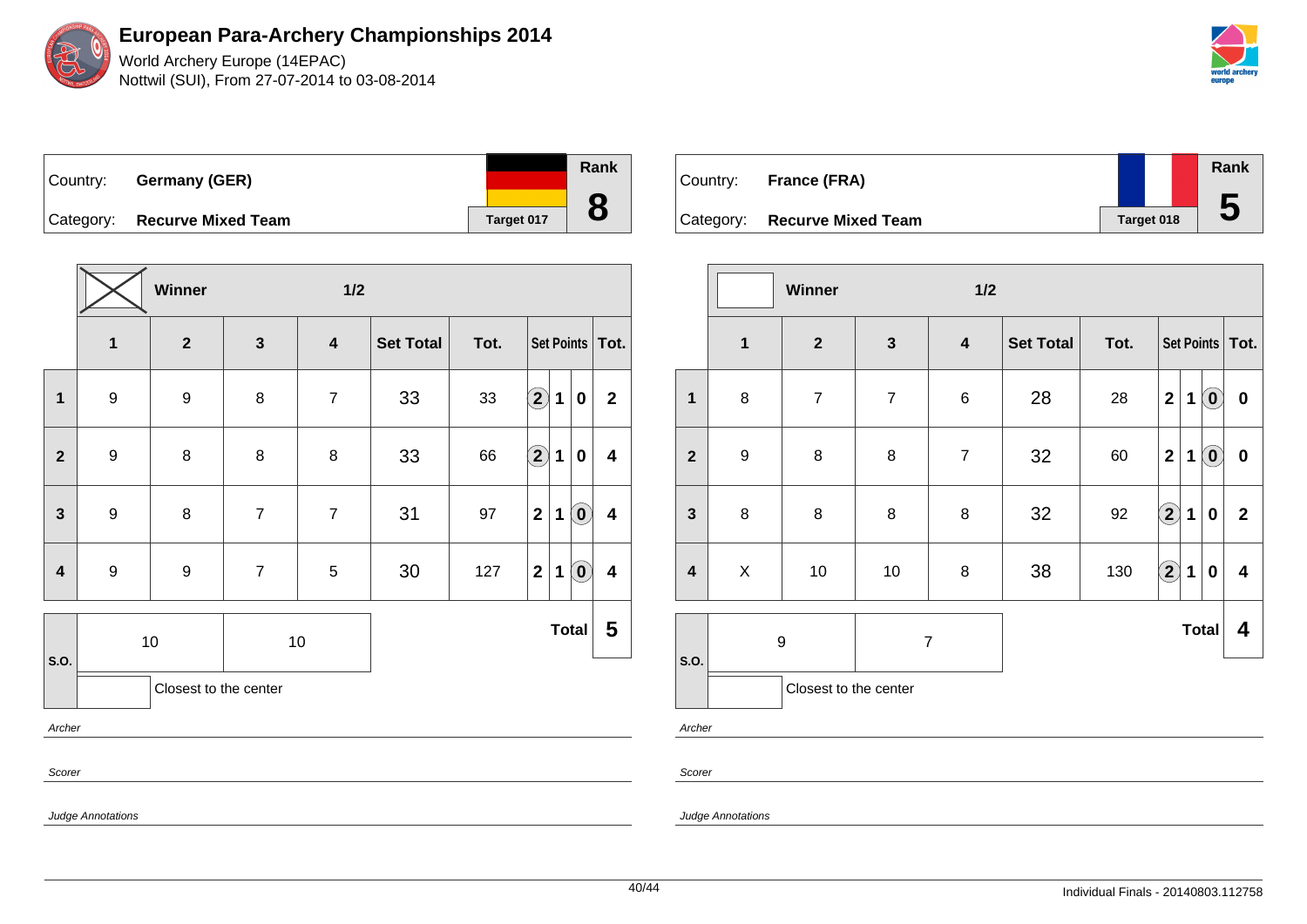World Archery Europe (14EPAC) Nottwil (SUI), From 27-07-2014 to 03-08-2014



Country: **Poland (POL)** Category: **Recurve Mixed Team Target 021 Rank 3**

|                         |                         | Winner                |                | 1/2                     |                  |      |                            |             |                            |                  |
|-------------------------|-------------------------|-----------------------|----------------|-------------------------|------------------|------|----------------------------|-------------|----------------------------|------------------|
|                         | $\overline{\mathbf{1}}$ | $\overline{2}$        | $\mathbf{3}$   | $\overline{\mathbf{4}}$ | <b>Set Total</b> | Tot. | Set Points   Tot.          |             |                            |                  |
| $\mathbf{1}$            | X                       | $\boldsymbol{9}$      | 8              | 8                       | 35               | 35   | $\mathbf{2}$               | $\mathbf 1$ | $\left( \mathbf{0}\right)$ | $\pmb{0}$        |
| $\overline{2}$          | 10                      | $\boldsymbol{9}$      | 9              | 9                       | 37               | 72   | $\bigcirc \!\! 2$          | $\mathbf 1$ | 0                          | $\mathbf{2}$     |
| $\mathbf{3}$            | $\boldsymbol{9}$        | $\boldsymbol{9}$      | 9              | $\bf 8$                 | 35               | 107  | $\mathbf{2}$               | 1           | 0                          | $\boldsymbol{4}$ |
| $\overline{\mathbf{4}}$ | $\mathsf X$             | $10$                  | $\overline{7}$ | $\overline{7}$          | 34               | 141  | $\left( \mathbf{2}\right)$ | 1           | 0                          | $6\phantom{1}$   |
|                         |                         |                       |                |                         |                  |      |                            |             | <b>Total</b>               | 6                |
| S.O.                    |                         | Closest to the center |                |                         |                  |      |                            |             |                            |                  |
| Archer                  |                         |                       |                |                         |                  |      |                            |             |                            |                  |
| Scorer                  |                         |                       |                |                         |                  |      |                            |             |                            |                  |
|                         | Judge Annotations       |                       |                |                         |                  |      |                            |             |                            |                  |



|                         |                  | Winner<br>1/2         |                  |                         |                  |      |                   |             |                                                         |                  |
|-------------------------|------------------|-----------------------|------------------|-------------------------|------------------|------|-------------------|-------------|---------------------------------------------------------|------------------|
|                         | $\mathbf{1}$     | $\overline{2}$        | $\mathbf{3}$     | $\overline{\mathbf{4}}$ | <b>Set Total</b> | Tot. | Set Points   Tot. |             |                                                         |                  |
| $\mathbf{1}$            | $\mathsf X$      | $\boldsymbol{9}$      | $\boldsymbol{9}$ | $\bf 8$                 | 36               | 36   | $\mathbf{2}$      | 1           | $\pmb{0}$                                               | $\mathbf{2}$     |
| $\mathbf{2}$            | $\boldsymbol{9}$ | $\boldsymbol{9}$      | 8                | 8                       | 34               | 70   | $\mathbf 2$       | $\mathbf 1$ | $\left( \mathbf{0}\right)$                              | $\mathbf 2$      |
| $\mathbf{3}$            | $\boldsymbol{9}$ | $\boldsymbol{9}$      | 8                | 5                       | 31               | 101  | $\mathbf{2}$      | 1           | $\left( \begin{matrix} \textbf{0} \end{matrix} \right)$ | $\mathbf{2}$     |
| $\overline{\mathbf{4}}$ | 10               | $\boldsymbol{9}$      | $\overline{7}$   | $\overline{7}$          | 33               | 134  | $\mathbf 2$       | 1           | $\left( \mathbf{0}\right)$                              | $\mathbf 2$      |
|                         |                  |                       |                  |                         |                  |      |                   |             | <b>Total</b>                                            | $\boldsymbol{2}$ |
| S.O.                    |                  | Closest to the center |                  |                         |                  |      |                   |             |                                                         |                  |
| Archer                  |                  |                       |                  |                         |                  |      |                   |             |                                                         |                  |

Scorer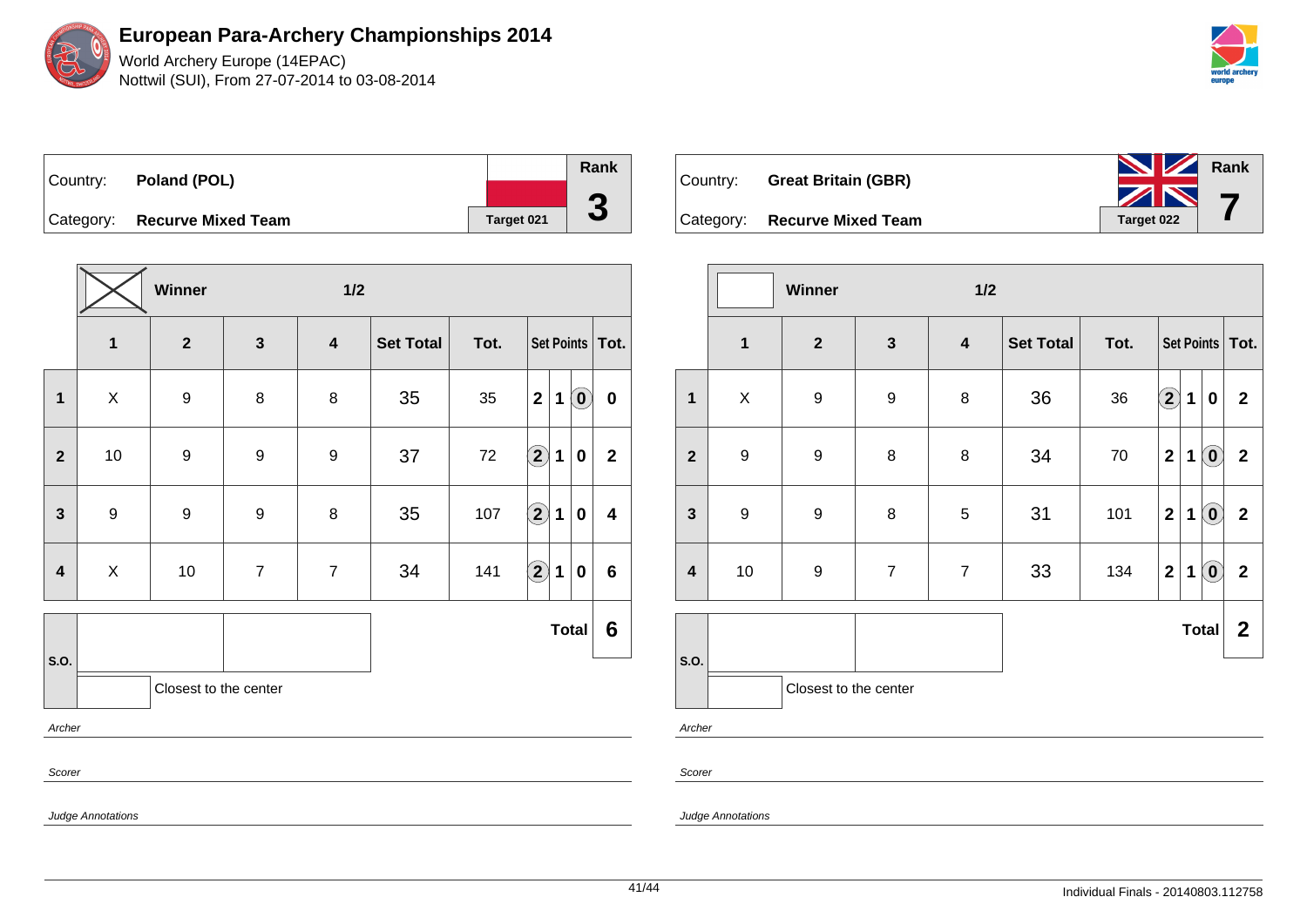Judge Annotations

**European Para-Archery Championships 2014** World Archery Europe (14EPAC)

Nottwil (SUI), From 27-07-2014 to 03-08-2014

| world archery<br>europe |  |
|-------------------------|--|

|           | Country: France (FRA)     |            | <b>Rank</b> |
|-----------|---------------------------|------------|-------------|
|           |                           |            |             |
| Category: | <b>Recurve Mixed Team</b> | Target 001 | O           |

|                         |                       | Winner         |                  | <b>Bronze</b>           |                  |      |                   |              |                                                         |                         |
|-------------------------|-----------------------|----------------|------------------|-------------------------|------------------|------|-------------------|--------------|---------------------------------------------------------|-------------------------|
|                         | $\mathbf{1}$          | $\mathbf{2}$   | $\mathbf{3}$     | $\overline{\mathbf{4}}$ | <b>Set Total</b> | Tot. | Set Points   Tot. |              |                                                         |                         |
| 1                       | $\boldsymbol{9}$      | $\sqrt{2}$     | $\boldsymbol{9}$ | $\overline{\mathbf{4}}$ | 24               | 24   | $\mathbf{2}$      | $\mathbf 1$  | $\left( \begin{matrix} \mathbf{0} \end{matrix} \right)$ | $\pmb{0}$               |
| $\mathbf{2}$            | $\overline{7}$        | $\overline{4}$ | 8                | 10                      | 29               | 53   | $\left( 2\right)$ | 1            | $\pmb{0}$                                               | $\mathbf{2}$            |
| $\mathbf{3}$            | 8                     | $\overline{7}$ | $10\,$           | $\overline{7}$          | 32               | 85   | $\left( 2\right)$ | $\mathbf{1}$ | $\pmb{0}$                                               | $\overline{\mathbf{4}}$ |
| $\overline{\mathbf{4}}$ | 6                     | $\overline{7}$ | 10               | $\,6$                   | 29               | 114  | $\mathbf{2}$      | 1            | $\left( \mathbf{0}\right)$                              | $\overline{\mathbf{4}}$ |
| S.O.                    |                       | 9              | 8                |                         |                  |      |                   |              | <b>Total</b>                                            | 4                       |
|                         | Closest to the center |                |                  |                         |                  |      |                   |              |                                                         |                         |
| Archer                  |                       |                |                  |                         |                  |      |                   |              |                                                         |                         |
| Scorer                  |                       |                |                  |                         |                  |      |                   |              |                                                         |                         |





Category: **Recurve Mixed Team Target 002** 

|                         |                       | Winner           |                         | <b>Bronze</b>           |                  |      |                         |              |                            |                  |
|-------------------------|-----------------------|------------------|-------------------------|-------------------------|------------------|------|-------------------------|--------------|----------------------------|------------------|
|                         | $\mathbf{1}$          | $\mathbf{2}$     | $\mathbf{3}$            | $\overline{\mathbf{4}}$ | <b>Set Total</b> | Tot. | Set Points   Tot.       |              |                            |                  |
| $\overline{\mathbf{1}}$ | $\boldsymbol{7}$      | $\bf 8$          | $\overline{\mathbf{4}}$ | $\bf 8$                 | 27               | 27   | $\boxed{2}$             | 1            | 0                          | $\boldsymbol{2}$ |
| $\mathbf{2}$            | 5                     | $\boldsymbol{9}$ | 3                       | 10                      | 27               | 54   | $\overline{\mathbf{2}}$ | 1            | $\left( \mathbf{0}\right)$ | $\mathbf{2}$     |
| $\mathbf{3}$            | $\overline{7}$        | $\boldsymbol{9}$ | $\sqrt{5}$              | $\boldsymbol{9}$        | 30               | 84   | $\mathbf{2}$            | 1            | $\left( \mathbf{0}\right)$ | $\mathbf 2$      |
| $\overline{\mathbf{4}}$ | $\overline{7}$        | $\boldsymbol{9}$ | $10$                    | 10                      | 36               | 120  | $\boxed{2}$             | $\mathbf{1}$ | $\bf{0}$                   | 4                |
| S.O.                    | 10<br>10              |                  |                         |                         |                  |      |                         |              | <b>Total</b>               | 5                |
|                         | Closest to the center |                  |                         |                         |                  |      |                         |              |                            |                  |
| Archer                  |                       |                  |                         |                         |                  |      |                         |              |                            |                  |

Scorer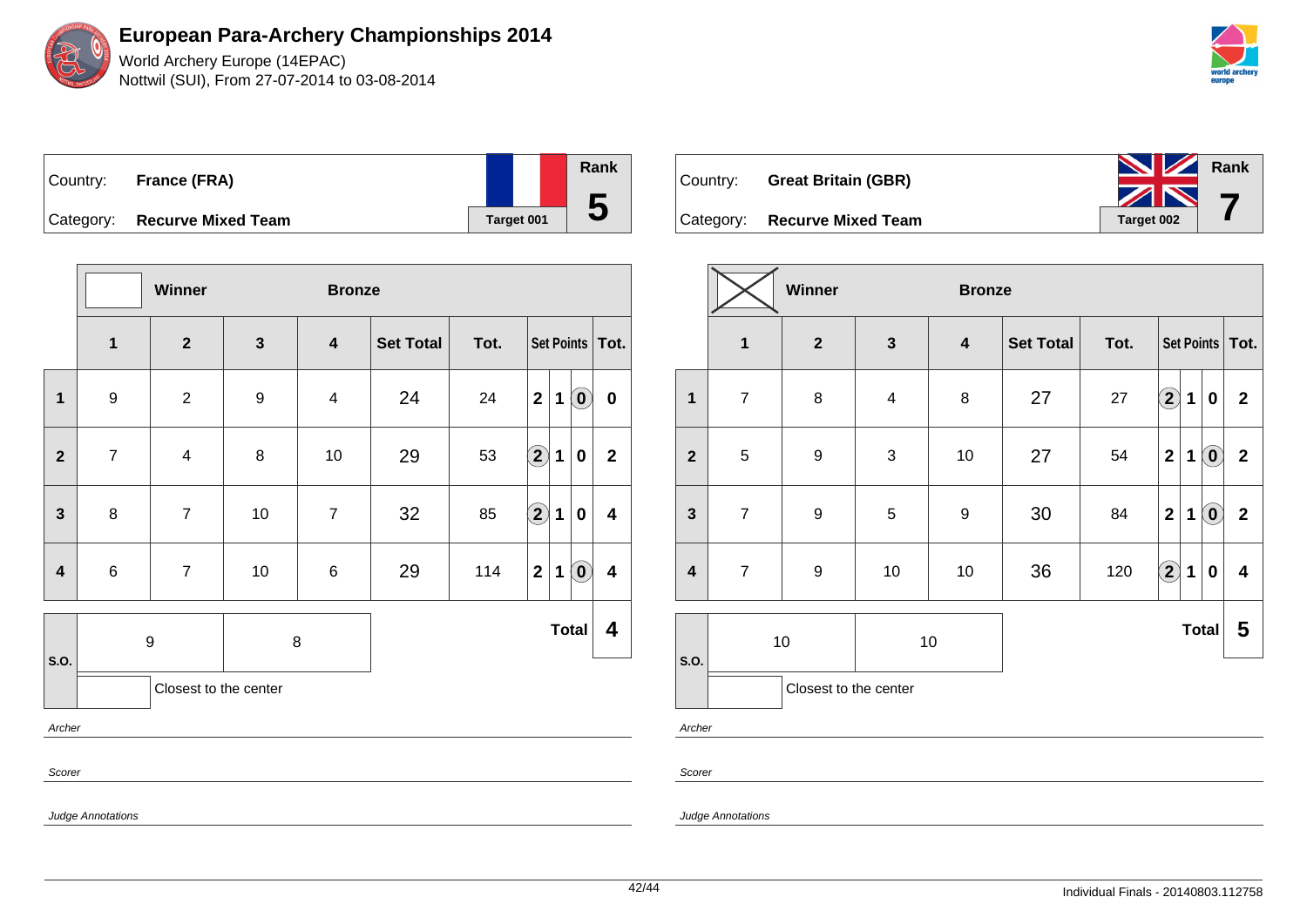World Archery Europe (14EPAC) Nottwil (SUI), From 27-07-2014 to 03-08-2014



| ∣Country: | Germany (GER)             |                   | Rank |
|-----------|---------------------------|-------------------|------|
| Category: | <b>Recurve Mixed Team</b> | <b>Target 001</b> |      |

|                         |                          | Winner                  |                | Gold                    |                  |      |                         |                   |                                                         |              |
|-------------------------|--------------------------|-------------------------|----------------|-------------------------|------------------|------|-------------------------|-------------------|---------------------------------------------------------|--------------|
|                         | $\mathbf{1}$             | $\overline{\mathbf{2}}$ | $\mathbf{3}$   | $\overline{\mathbf{4}}$ | <b>Set Total</b> | Tot. | Set Points   Tot.       |                   |                                                         |              |
| $\mathbf{1}$            | $\overline{7}$           | $10$                    | 8              | 8                       | 33               | 33   | $\Large 2$              | 1                 | $\boldsymbol{0}$                                        | $\mathbf{2}$ |
| $\mathbf{2}$            | 8                        | 9                       | $\overline{7}$ | 8                       | 32               | 65   | $\mathbf{2}$            | $\mathbf 1$       | $\left( \mathbf{0}\right)$                              | $\mathbf{2}$ |
| $\mathbf{3}$            | $\overline{7}$           | $\overline{7}$          | 6              | $\overline{\mathbf{4}}$ | 24               | 89   | $\overline{\mathbf{2}}$ | 1                 | $\left( \begin{matrix} \textbf{0} \end{matrix} \right)$ | $\mathbf 2$  |
| $\overline{\mathbf{4}}$ | $\overline{\mathbf{4}}$  | $10$                    | $10$           | $\bf 8$                 | 32               | 121  | $\mathbf 2$             | $\left( 1\right)$ | $\pmb{0}$                                               | $\mathbf{3}$ |
|                         |                          |                         |                |                         |                  |      |                         | <b>Total</b>      |                                                         | $\mathbf{3}$ |
| S.O.                    |                          | Closest to the center   |                |                         |                  |      |                         |                   |                                                         |              |
| Archer                  |                          |                         |                |                         |                  |      |                         |                   |                                                         |              |
| Scorer                  |                          |                         |                |                         |                  |      |                         |                   |                                                         |              |
|                         | <b>Judge Annotations</b> |                         |                |                         |                  |      |                         |                   |                                                         |              |

| Country: | Poland (POL)                 |            | Rank         |
|----------|------------------------------|------------|--------------|
|          |                              |            | ◚            |
|          | Category: Recurve Mixed Team | Target 002 | $\mathbf{v}$ |

|                         |                  | Winner<br>Gold        |                  |                         |                  |      |                                  |                   |                         |  |  |
|-------------------------|------------------|-----------------------|------------------|-------------------------|------------------|------|----------------------------------|-------------------|-------------------------|--|--|
|                         | $\mathbf{1}$     | $\mathbf{2}$          | $\mathbf{3}$     | $\overline{\mathbf{4}}$ | <b>Set Total</b> | Tot. | Set Points   Tot.                |                   |                         |  |  |
| $\mathbf 1$             | $\boldsymbol{9}$ | $\,6$                 | $\bf 8$          | $\,6\,$                 | 29               | 29   | $\overline{\mathbf{2}}$<br>1     | $\left( 0\right)$ | $\boldsymbol{0}$        |  |  |
| $\overline{2}$          | $\overline{7}$   | $\overline{7}$        | $\boldsymbol{9}$ | 10                      | 33               | 62   | $\bigcirc$<br>$\mathbf 1$        | $\bf{0}$          | $\overline{2}$          |  |  |
| 3                       | 8                | 8                     | 8                | $\boldsymbol{9}$        | 33               | 95   | $\bigcirc \!\! 2$<br>$\mathbf 1$ | $\mathbf 0$       | $\overline{\mathbf{4}}$ |  |  |
| $\overline{\mathbf{4}}$ | $\boldsymbol{9}$ | 8                     | 8                | $\boldsymbol{7}$        | 32               | 127  | $\bf(1)$<br>$\mathbf 2$          | 0                 | 5                       |  |  |
|                         |                  |                       |                  |                         |                  |      |                                  | <b>Total</b>      | 5                       |  |  |
| S.O.                    |                  | Closest to the center |                  |                         |                  |      |                                  |                   |                         |  |  |
| Archer                  |                  |                       |                  |                         |                  |      |                                  |                   |                         |  |  |

Scorer